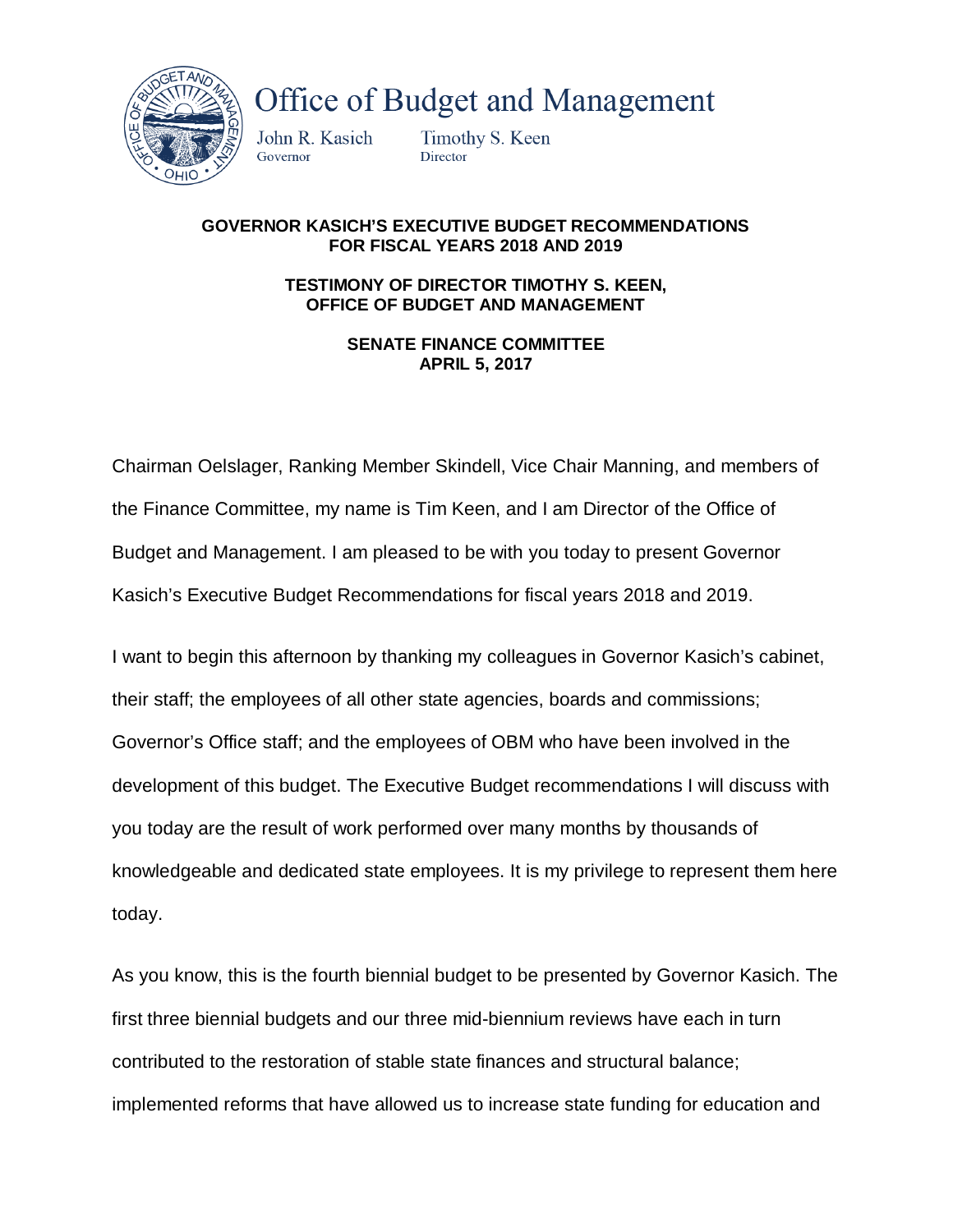other vital programs, rebuild the state's Budget Stabilization Fund and improve opportunities for Ohioans most in need, all while reducing and reforming taxes to increase our economic competitiveness. Taken together, these past budgets – and the fiscal management decisions they frame -- have built a strong and growing momentum that continues to strengthen and evolve with the budget before you today.

While proud of our successes over the past six years, we want to ensure that Ohio maintains its momentum and continues to experience success. This new Executive Budget sustains that momentum by *Building for Ohio's Next Generation*.

As I will describe in this testimony – and as this committee and others will hear from my Cabinet colleagues in the weeks ahead -- this is a budget that:

- Maintains strong and stable state finances;
- . Is structurally balanced;
- Prioritizes education and higher education;
- Focuses on workforce development;
- Protects Ohio's most vulnerable: the developmentally disabled, mentally ill and drug addicted;
- Emphasizes technology and innovation.

As with the development of previous budgets, four fundamental principles guided our work:

# *Retain Structural Balance and Strengthen Ohio's Financial Footing*

Significant efforts have been made over the past six years to return Ohio's budget to structural balance, to stabilize the state's finances and to rebuild our budget reserves.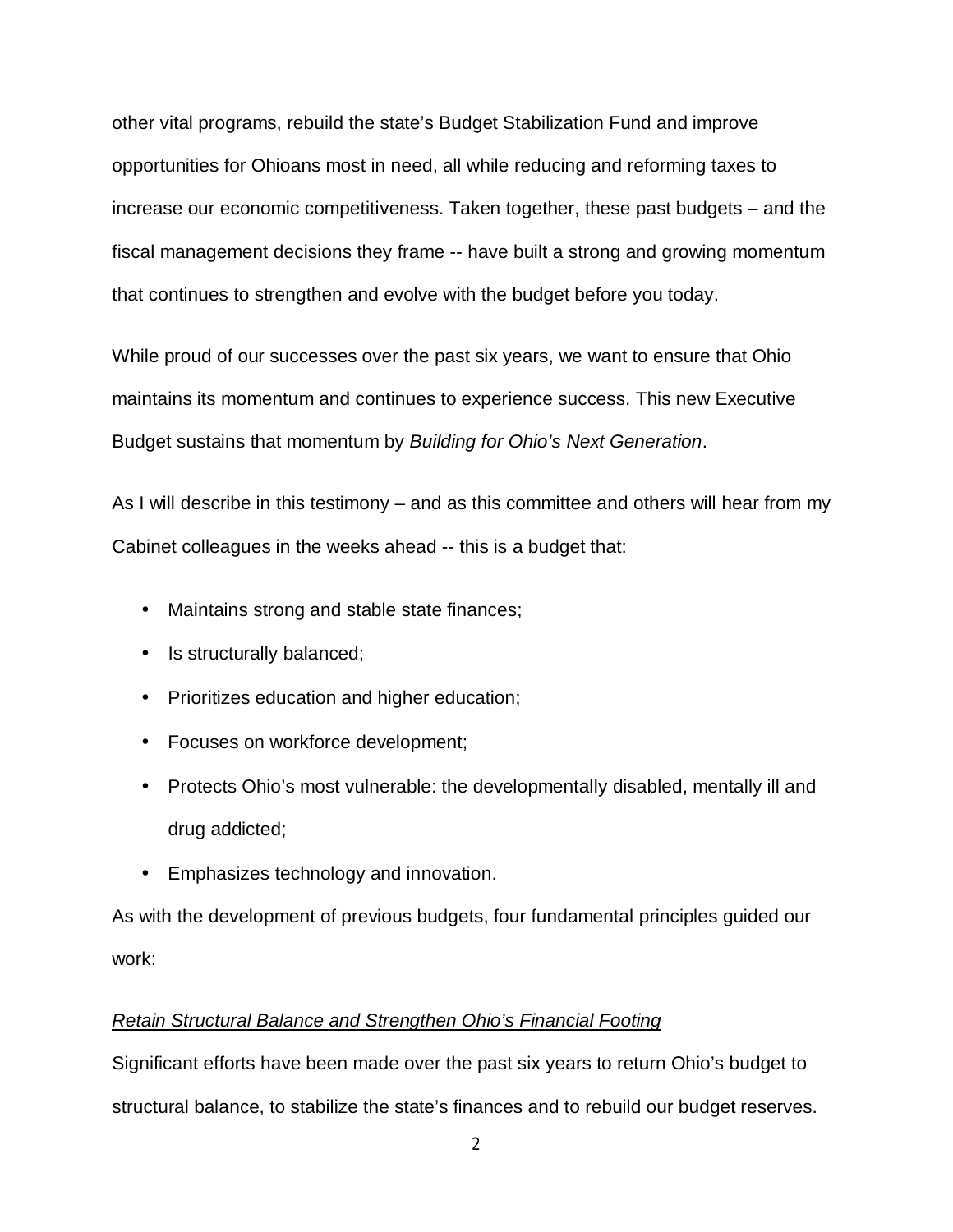## *A Comprehensive Review of All Agencies, Programs and Line Items*

In preparation for this budget we undertook a careful review of all agency budgets and operations. We looked closely at every line item, GRF and non-GRF alike. Our obligation in each instance has been to be good stewards of state government resources, whether generated through taxes, fees, licenses or federal grants.

## *Continue to Reform and Restructure State Government and Services*

The Kasich administration has made significant progress toward changing the way state agencies do business. We continue to build on these efforts. State agencies have been encouraged to look for operational efficiencies and other opportunities for cost-saving program reform and improvement.

#### *The Budget Is a Means to an End*

And for this Administration, that end is economic development and jobs growth. Our decisions on resource allocation and policy conform to that priority – and our goal is to reduce costs and improve program delivery and service in ways that make Ohio an even more attractive place to work, live and raise our families.

In my testimony today, I will focus on the current economic conditions and revenue assumptions in which this budget has been framed, including some specific areas of uncertainty that could impact the budget; describe the basis for expense and revenue estimates we have used to develop a balanced budget; and outline the major policy areas that are the Governor's primary focus with this budget.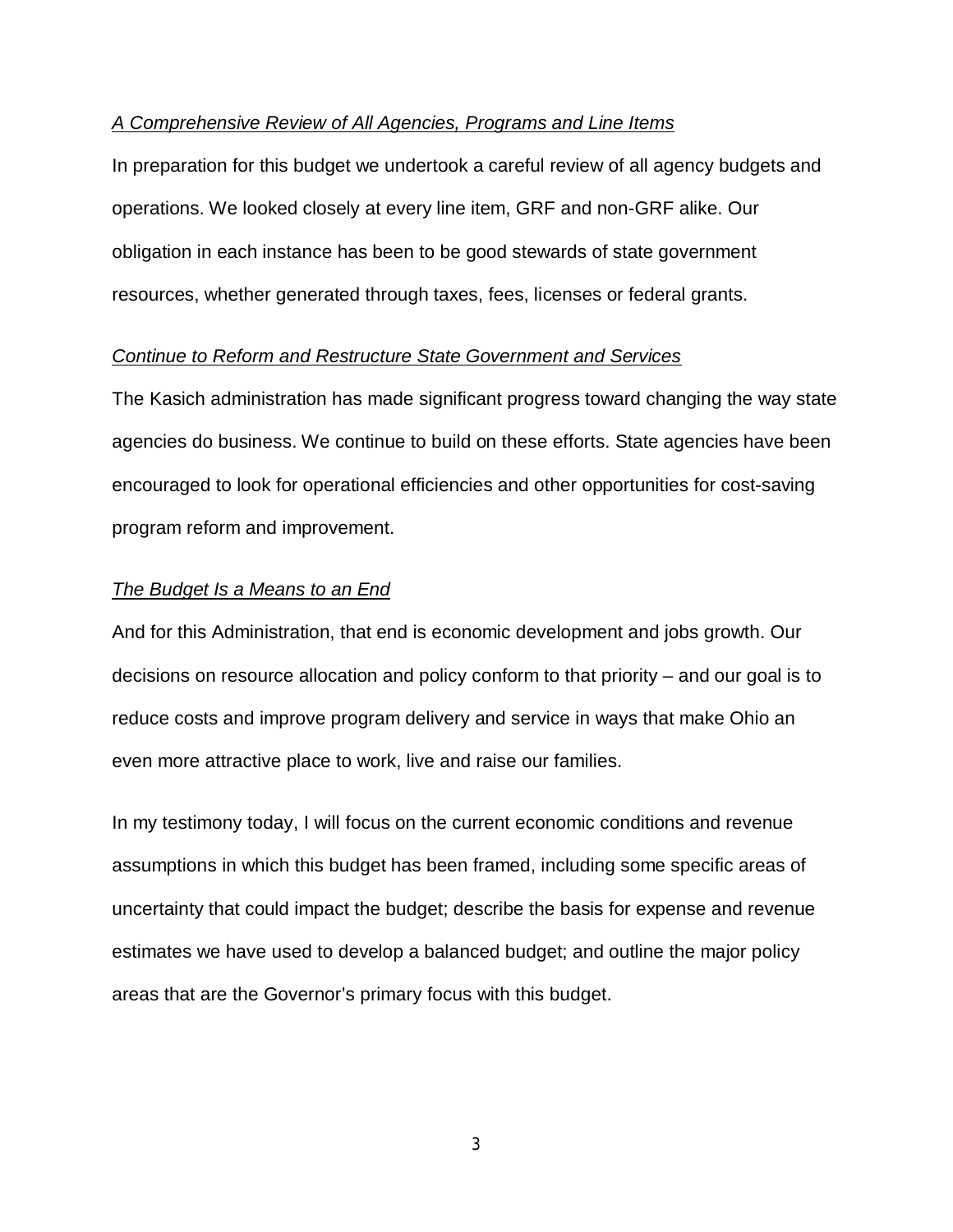## **ECONOMIC OVERVIEW**

The economic forecast that forms the underlying basis for the revenue forecasts in the budget assumes continued economic growth, both nationally and in Ohio. OBM expects that growth to continue to be moderate. Although there are forecasts of faster growth on the horizon, past similar forecasts of accelerating growth have disappointed throughout this expansion. Therefore, the administration chooses to use a more conservative forecast.

#### *Recent History*

Since the Great Recession of 2007-09, U.S. real gross domestic product (GDP) has grown 28 of 30 quarters, including the fourth quarter of 2016. However, despite the fact this is now a long expansion at 7.5 years, it is also a relatively weak expansion. This is shown by both the long run and the short run data. The third estimate of real GDP for the fourth quarter of 2016 showed growth of 2.1%, and growth for all of CY 2016 was estimated to be only 1.6%. This was a significant slowdown from 2.6% growth in CY 2015. For the 30 quarters of the recovery and expansion as a whole, real GDP growth has averaged only 2.1%, which is much slower than the pace in other postwar expansions of the same or greater length. To further illustrate how comparatively weak this expansion has been, the three-quarter period from 2015q4 through 2016q2 had average growth of 1.0%. The three-quarter growth rate has been slower than this 1.0% in only three other years outside of recessions – in 1956, 2011, and 2012. So, three of the four slowest-growth periods outside of recession in the Post World War II era have all happened in this expansion.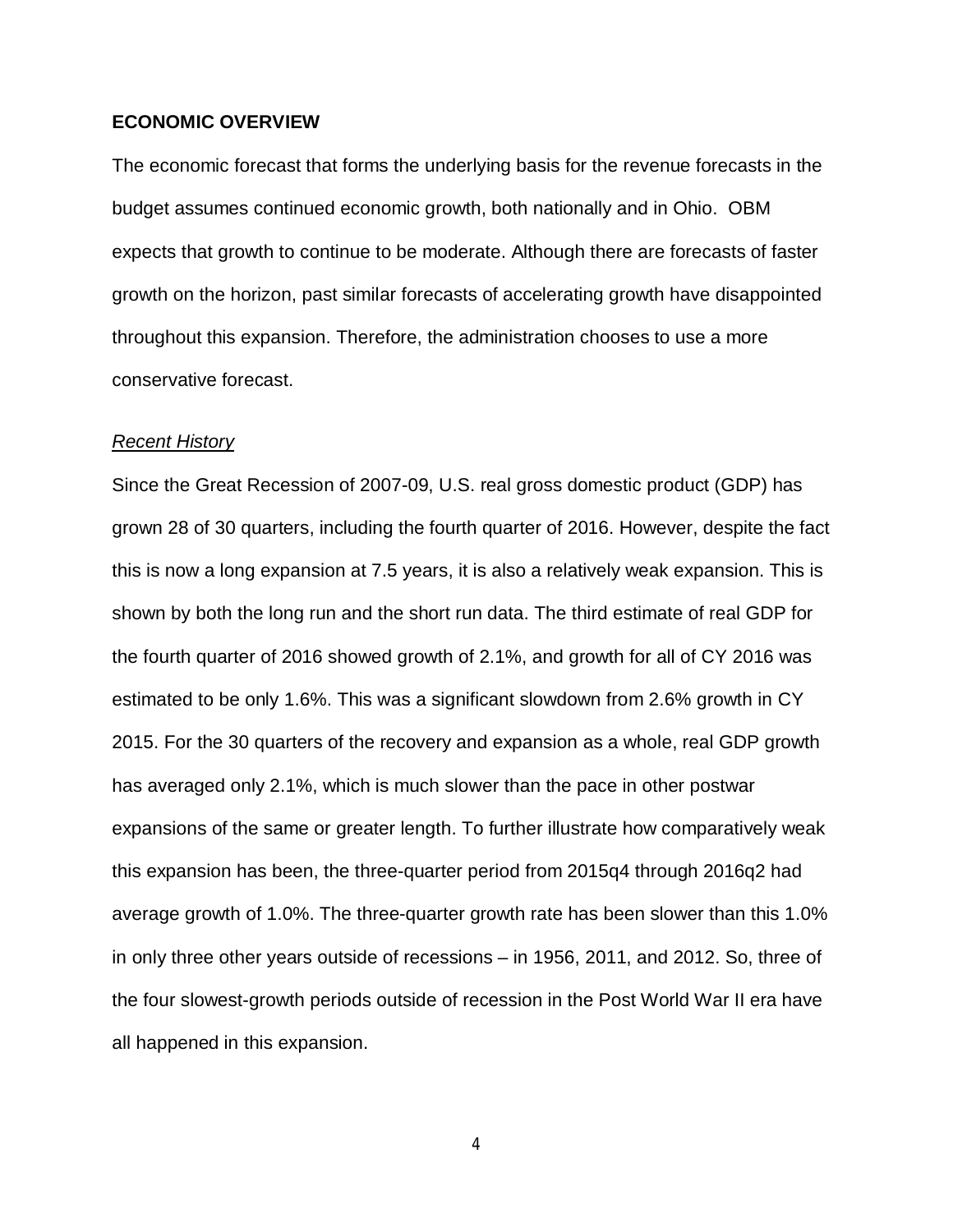On the other side, there is encouraging news from the labor market and some economic indicators have recently hit their highest levels since pre-recession days. However, this was also true when I testified two years ago, and overall economic growth did not accelerate as a result.

The good news in the labor market is that conditions have continued to improve over the last two years. The Ohio unemployment has held steady at 5.1% (with some periods below that), and the national unemployment rate fell from 5.6% to 4.7%. These rates are below what many analysts – and economists at the Federal Reserve – had thought were "full employment" levels. Job growth has continued at a fairly good pace, with monthly gains at the national level averaging over 200,000 during 2015-2016. This is a slower pace than the 246,000 job per month average in 2014, but that was the strongest hiring year since 1999.

Ohio employment has also continued to grow over the past two years. Employment in December 2016 was 110,000 jobs greater than two years before. However, Ohio employment growth slowed further in 2016, dropping to 50,000 jobs, the slowest pace of this expansion compared to approximately 77,000 new jobs per year between 2011 and 2015.

At the national level, wage growth has finally picked up. Average hourly earnings growth for all employees on private nonfarm payrolls accelerated to 2.9% in December 2016 compared with a year earlier, compared to 1.7% year-over-year growth at the end of 2014. While still below the pace of near 4% for periods in the 1990s and early 2000s, the increase in wages during 2016 is starting to make a difference in paychecks and is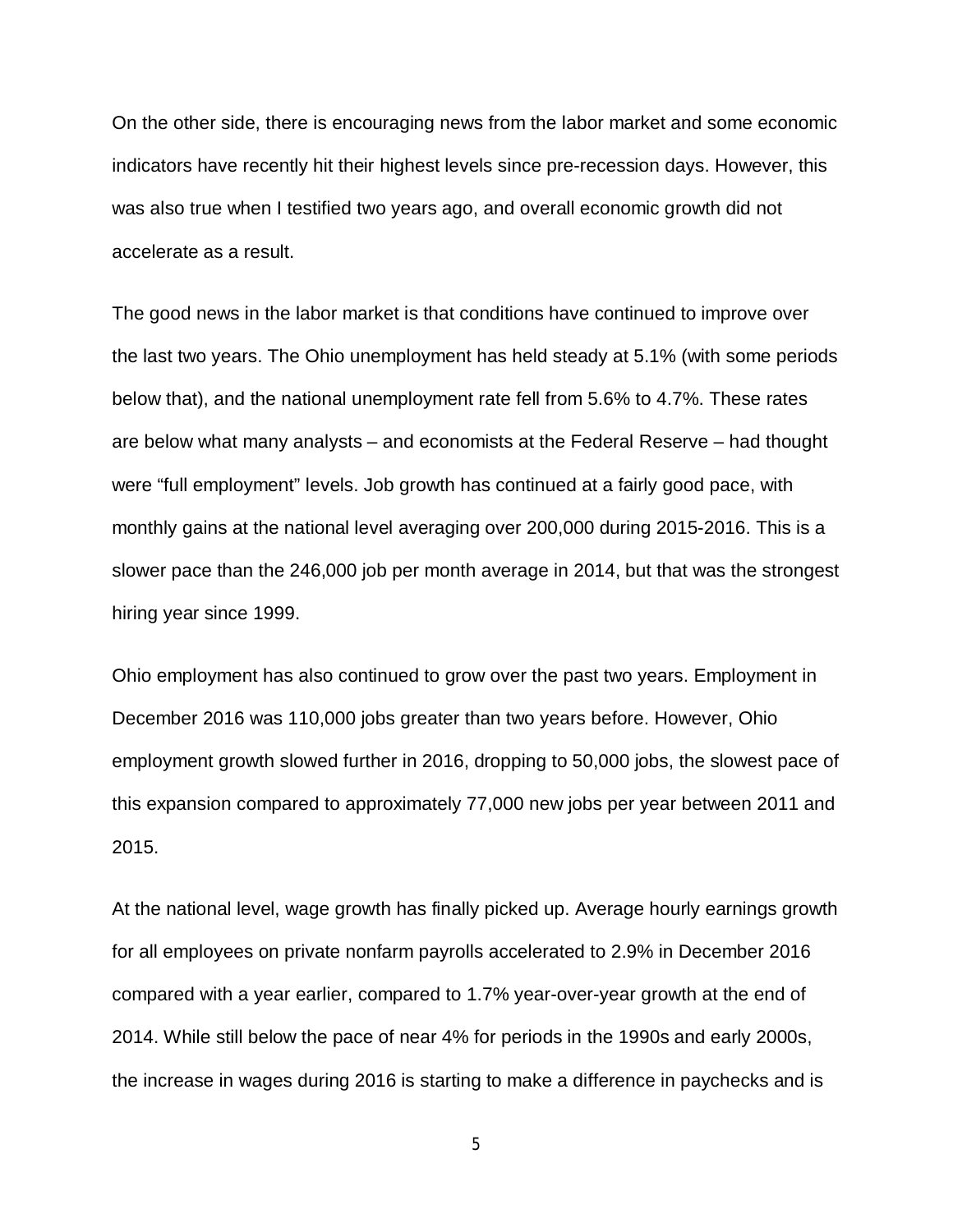also attracting the attention of the Federal Reserve, which raised its target interest rate twice in the previous two years and again in March 2017, and more increases are expected in the balance of 2017.

In Ohio, however, wage and salary income growth fell from 4.5% in FY 2015 to 3.9% in FY 2016, and is now expected to fall to 2.7% in FY 2017, before rebounding in FY 2018-2019. This is slower wage and salary income growth than in the U.S., where growth was 5.3% in FY 2015 and 4.6% in FY 2016, and is currently expected to be 4.6% again in FY 2017.

Aside from the labor market, there are other measures that show the national economy returning to its former pre-recession vigor. Ongoing improvements in the labor markets, low inflation, and the very large drop in the price of gasoline have contributed to boost consumer confidence. In December 2016, the Conference Board index of consumer confidence increased to its highest level since August 2001 and the Reuters/University of Michigan index of consumer sentiment increased to its highest mark since January 2004. Initial claims for unemployment compensation, which had just fallen below 300,000 per week at the end of 2014, have remained below that level since then, recently dropping below the 250,000 level.

An exception to the wealth of positive economic news is the weakness in energyproducing segments of the economy and areas of the country that have been hurt by the still-low level of prices for oil and related commodities. Since falling sharply in the second half of 2014, the price of oil has fluctuated around the new lower level. While benefiting energy users, the low price environment has had lasting negative effects on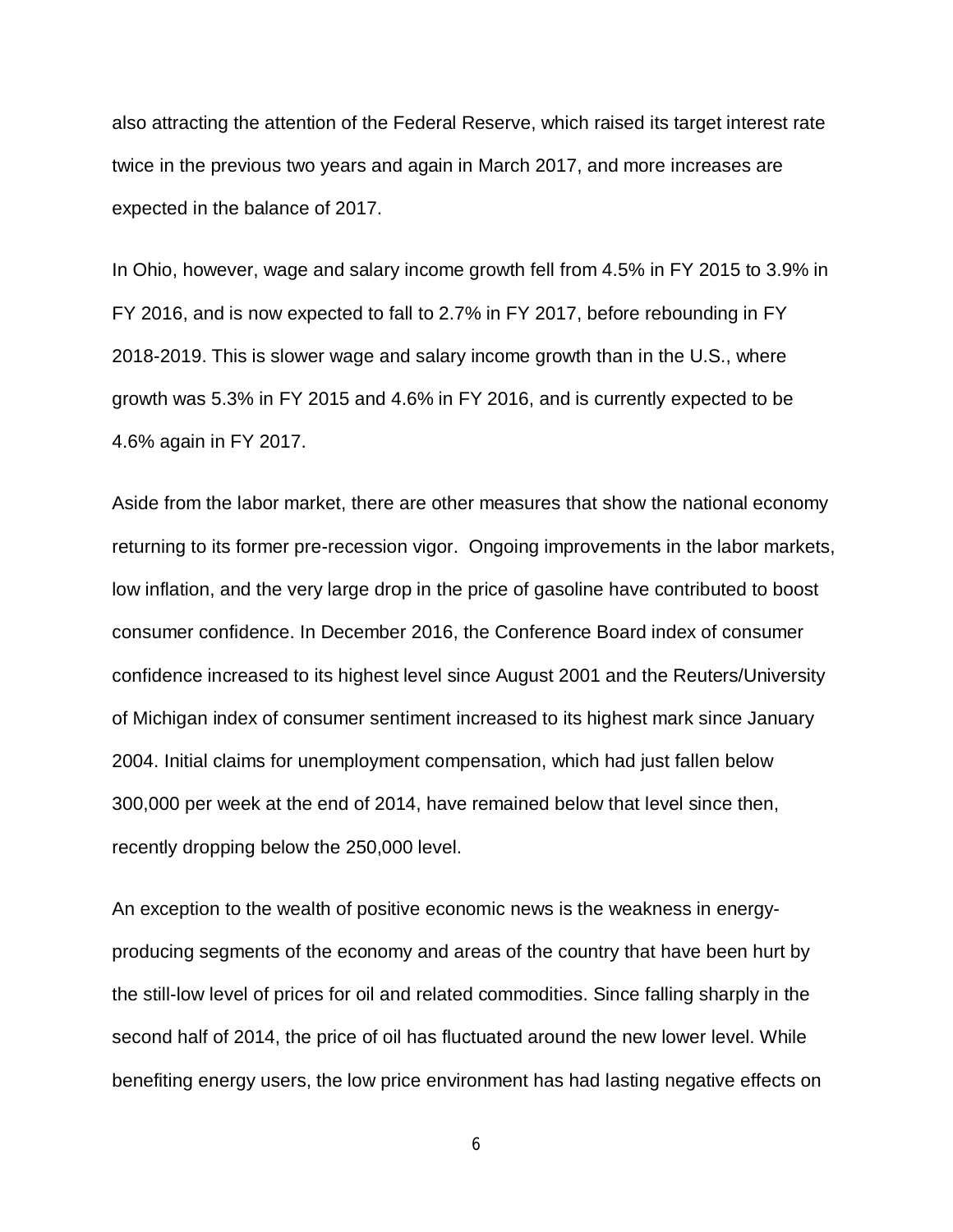employment and earnings in the energy industry, which have been concentrated in the regions where energy production takes place, but have also spilled into other regions and states as well. The drop in drilling and production has also negatively affected investment in that sector and in related sectors.

Despite the strength in economic indicators at the national level, the Ohio economy has, as I noted earlier, slowed markedly in CY 2016, with employment growth and income growth both decelerating. Not all the reasons for this are clear, but certainly the strong U.S. dollar has hurt U.S. manufacturing and led to slower growth in states such as Ohio that are heavily concentrated in manufacturing. In addition, Ohio has become in the past few years an energy producing state. Ohio's shale production is more concentrated in natural gas than in oil, and so has escaped the economic and revenue consequences that have befallen Oklahoma, North Dakota, Texas, and other oil-producing states, but certainly the drop in energy prices and reduced drilling activity has also led to slower Ohio growth, although the magnitude of the impact is hard to estimate.

#### *Near-Term Outlook*

OBM relies primarily on two sources for the macroeconomic forecasts that underlie the forecasts of GRF tax revenues that support the Executive Budget. The first source is the forecast of the national and Ohio economies by the economic research and forecasting firm IHS (formerly Global Insight). The other source is the Governor's Council of Economic Advisors, a volunteer group of industry economists with whom the state's relationship covers about three decades. The two sets of macroeconomic forecasts used as the foundation of the revenue forecasts were in very close agreement for this budget.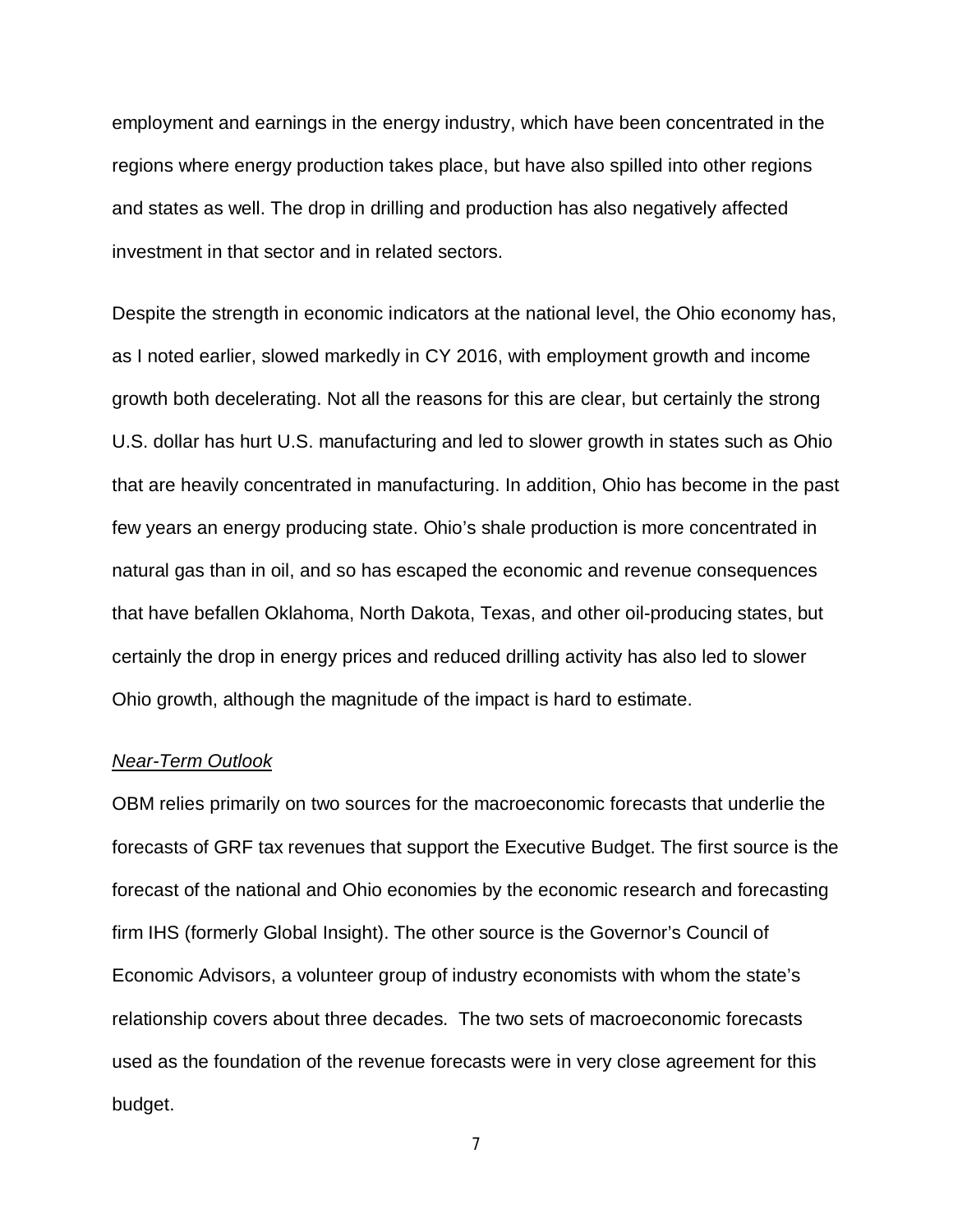The baseline economic forecast is for continued growth for the nation and for Ohio. For CY 2010-2016, real GDP growth averaged 2.1% per year. IHS projects real GDP increasing somewhat to an average of 2.4% over CY 2017-2019. It seems that IHS and other professional forecasters (although not all) have finally dropped the expectation that GDP growth will accelerate to the 3% range "in the next couple of years."

Consumer spending growth is expected to tick up just slightly from average growth of 2.9% in CY 2014-2016 to 3.0% CY 2017-2019. After averaging only 1.8% annual growth in the early part of the expansion, consumer spending has become the steady growth engine of the economy, as investment growth has lagged (nonresidential investment actually fell in CY 2016).

The baseline IHS forecast has nonresidential investment picking back up in CY 2017- 2019, with average annual increases of 4.4%, but it also has housing investment slowing, dropping to 2.8% average annual growth from an average of 9.1% over the five-year period CY 2012-2016. I will not discuss the numerical forecasts for exports and imports because U.S. trade policy is now obviously in flux and those forecasts are a matter of great uncertainty.

The Ohio baseline forecast is also generally for a reacceleration of growth after a painful slowdown in CY 2016. An exception, however, is employment growth, where the IHS forecast calls for growth of only about 0.5% in CY 2018-2019. Employment growth is expected to slow for the nation also, but to remain above 1%. The reason for this much slower forecasted Ohio employment growth is that economic models consider the following factors: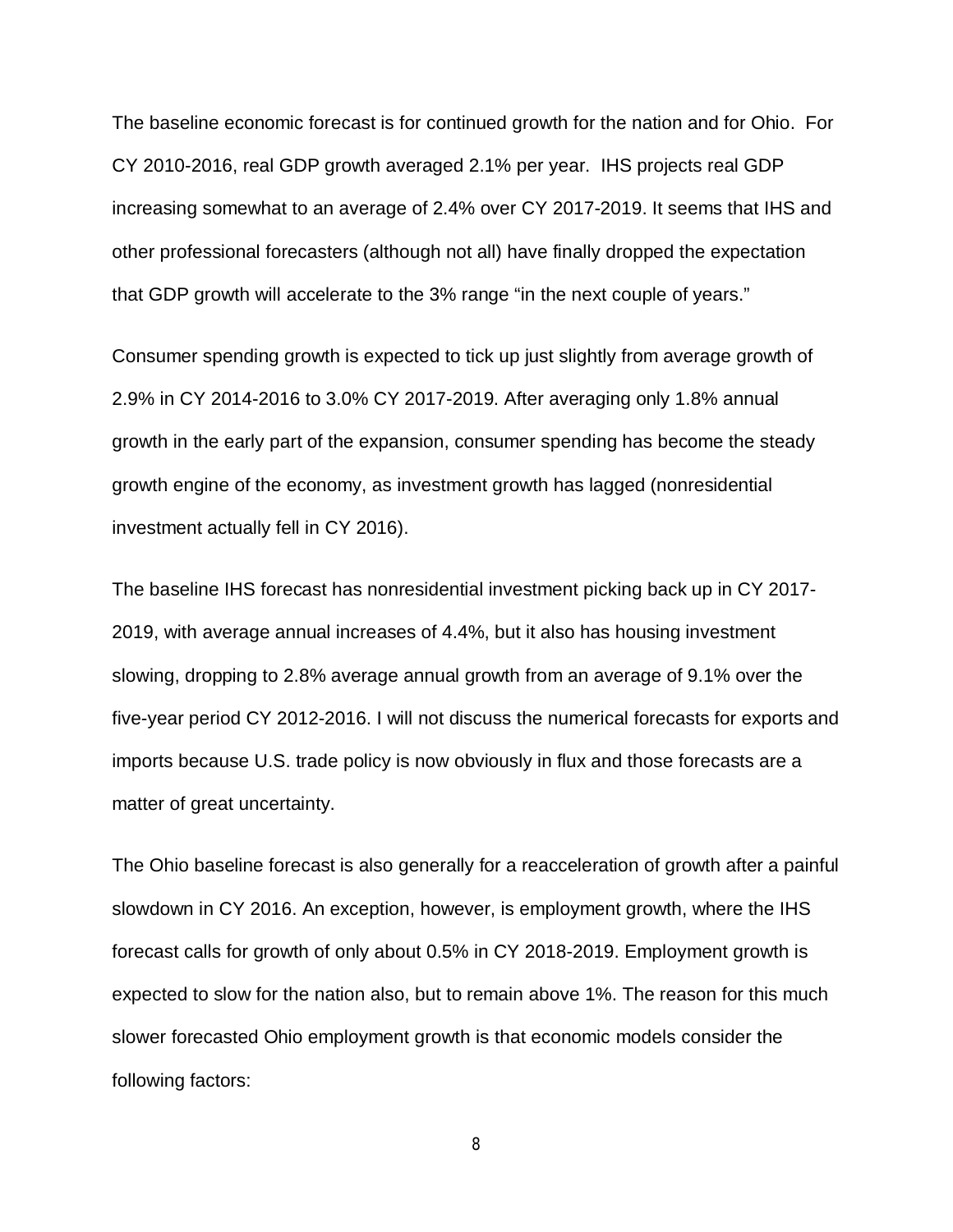- The Ohio unemployment rate is very close to what is estimated to be full employment;
- Ohio is a slow-population growth state; ä.

ä,

Ohio's population skews older than the nation's, and so Ohio is more affected by the demographic trend of older workers retiring.

On the other hand, the models also predict that as almost all slack is gone from the Ohio labor market, average wages will increase faster than they have been, thus producing the result that wage and salary income growth accelerates even as the rate of employment growth falls.

While the economic outlook is for continued growth, and recession probabilities from IHS and other professional forecasters are low, I would like to briefly discuss the risks to the forecast. Obviously federal policy under a new administration is an unknown, and generates both upside and downside economic risks. On the upside, federal policies that reduce unnecessary regulation and cut taxes should, all else constant, improve economic growth. On the other hand, federal policies that increase the deficit and increase long-run interest rates will have a negative impact in the longer run. And of course, policies that reduce U.S. exports, such as those that would cause retaliatory tariffs from other countries, would reduce growth, as would policies that significantly drove up the price of imports, whether those imports were consumer goods or business inputs.

Ohio would be affected by any of these possible outcomes. But in addition to those risks, a strong dollar, which already has hurt Ohio by making U.S. exports more expensive and thus being a negative for manufacturing, would intensify those negative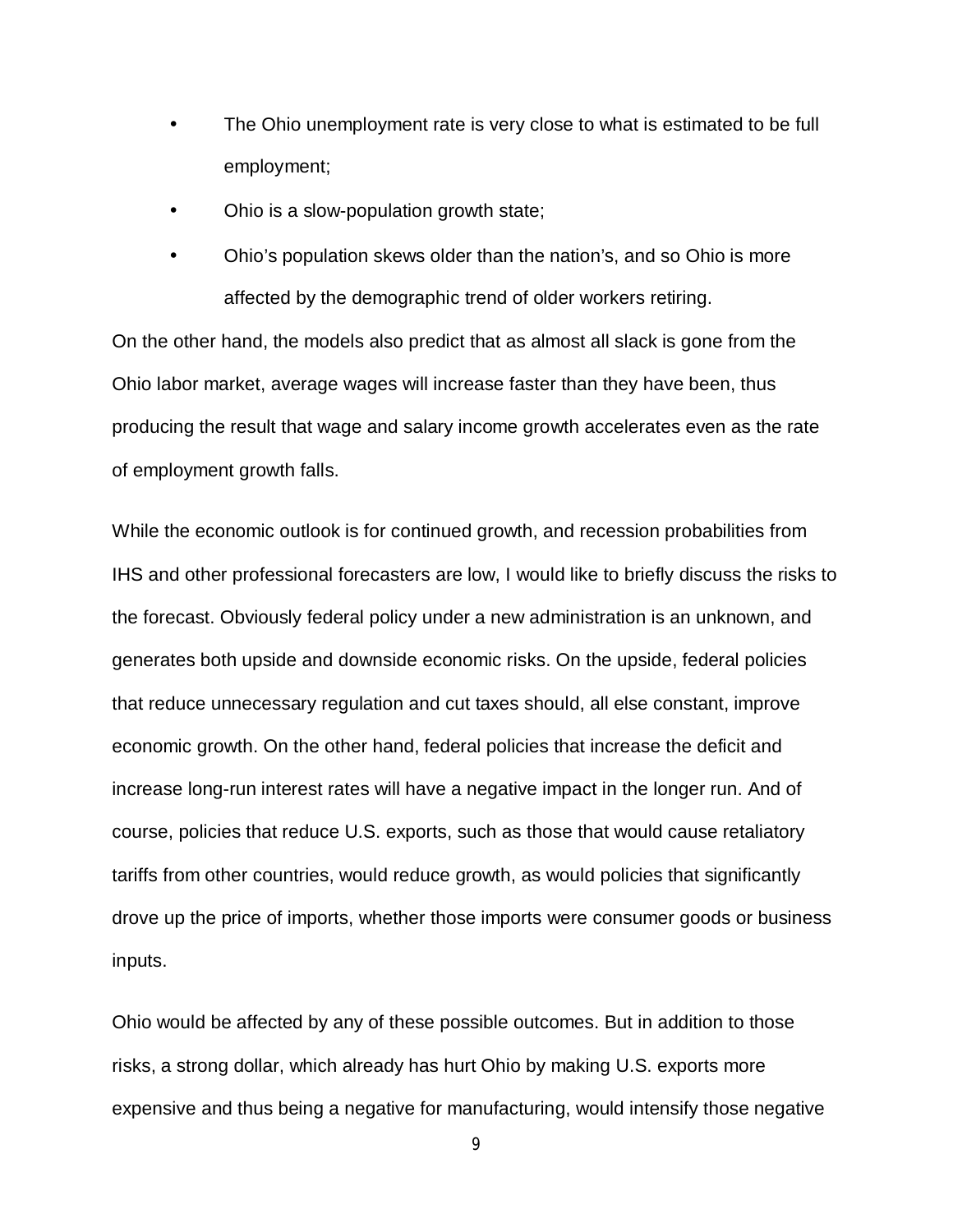impacts if it were to appreciate even further.

There are thousands of national and state variables in the IHS economic forecasts.

OBM pays particular attention to a relatively small group of key variables that either

summarize the broad economy or are directly used in the equations that are used to

forecast GRF tax revenues. The FY 2017-2019 forecasts for those variables, along with

the history for FY 2014-2016, are summarized in the table below.

| Table B-1: History and HIS/Global Insight Baseline Forecast of Key Economic Variables, FY 2015-2019 |           |           |           |          |          |          |  |  |  |  |
|-----------------------------------------------------------------------------------------------------|-----------|-----------|-----------|----------|----------|----------|--|--|--|--|
| Annual percent change unless otherwise indicated                                                    |           |           |           |          |          |          |  |  |  |  |
|                                                                                                     | <b>FY</b> | <b>FY</b> | <b>FY</b> |          |          |          |  |  |  |  |
|                                                                                                     | 2014      | 2015      | 2016      | FY 2017  | FY 2018  | FY 2019  |  |  |  |  |
| Output                                                                                              | Actual    | Actual    | Actual    | Estimate | Forecast | Forecast |  |  |  |  |
| U.S. Real GDP                                                                                       | 2.1       | 2.9       | 1.7       | 2.0      | 2.4      | 2.6      |  |  |  |  |
| Ohio Real GDP                                                                                       | 1.9       | 3.5       | 1.5       | 1.8      | 1.6      | 1.6      |  |  |  |  |
| Income                                                                                              |           |           |           |          |          |          |  |  |  |  |
| U.S. nominal personal income                                                                        | 2.6       | 5.3       | 3.8       | 4.0      | 4.9      | 5.4      |  |  |  |  |
| Ohio nominal personal income **                                                                     | 1.9       | 4.1       | 3.2       | 2.8      | 4.0      | 4.4      |  |  |  |  |
| Ohio nominal wage and salary income **                                                              | 2.7       | 4.5       | 3.9       | 2.7      | 3.8      | 3.8      |  |  |  |  |
| Employment                                                                                          |           |           |           |          |          |          |  |  |  |  |
| U.S. nonfarm employment                                                                             | 1.7       | 2.1       | 1.9       | 1.5      | 1.1      | 1.3      |  |  |  |  |
| Ohio nonfarm employment                                                                             | 1.3       | 1.6       | 1.4       | 0.9      | 0.4      | 0.5      |  |  |  |  |
| U.S. unemployment rate (percentage)                                                                 | 6.8       | 5.7       | 5.0       | 4.7      | 4.5      | 4.2      |  |  |  |  |
| Ohio unemployment rate (percentage)                                                                 | 6.6       | 5.2       | 4.9       | 4.8      | 4.7      | 4.7      |  |  |  |  |
| <b>Consumer Spending</b>                                                                            |           |           |           |          |          |          |  |  |  |  |
| U.S. real personal consumption expenditure                                                          | 2.0       | 3.4       | 2.7       | 2.9      | 2.8      | 3.2      |  |  |  |  |
| U.S. nominal personal consumption expenditure                                                       | 3.5       | 4.4       | 3.4       | 4.5      | 4.5      | 5.2      |  |  |  |  |
| U.S. retail and food service sales                                                                  | 3.7       | 3.5       | 2.4       | 3.8      | 4.1      | 5.3      |  |  |  |  |
| Ohio retail and food service sales                                                                  | 2.5       | 2.0       | 1.7       | 2.2      | 3.6      | 3.9      |  |  |  |  |
| U.S. light vehicle sales (millions of units)                                                        | 15.89     | 16.85     | 17.49     | 17.48    | 17.50    | 17.57    |  |  |  |  |
|                                                                                                     |           |           |           |          |          |          |  |  |  |  |
| ** indicates variables from a forecast reduced below the baseline                                   |           |           |           |          |          |          |  |  |  |  |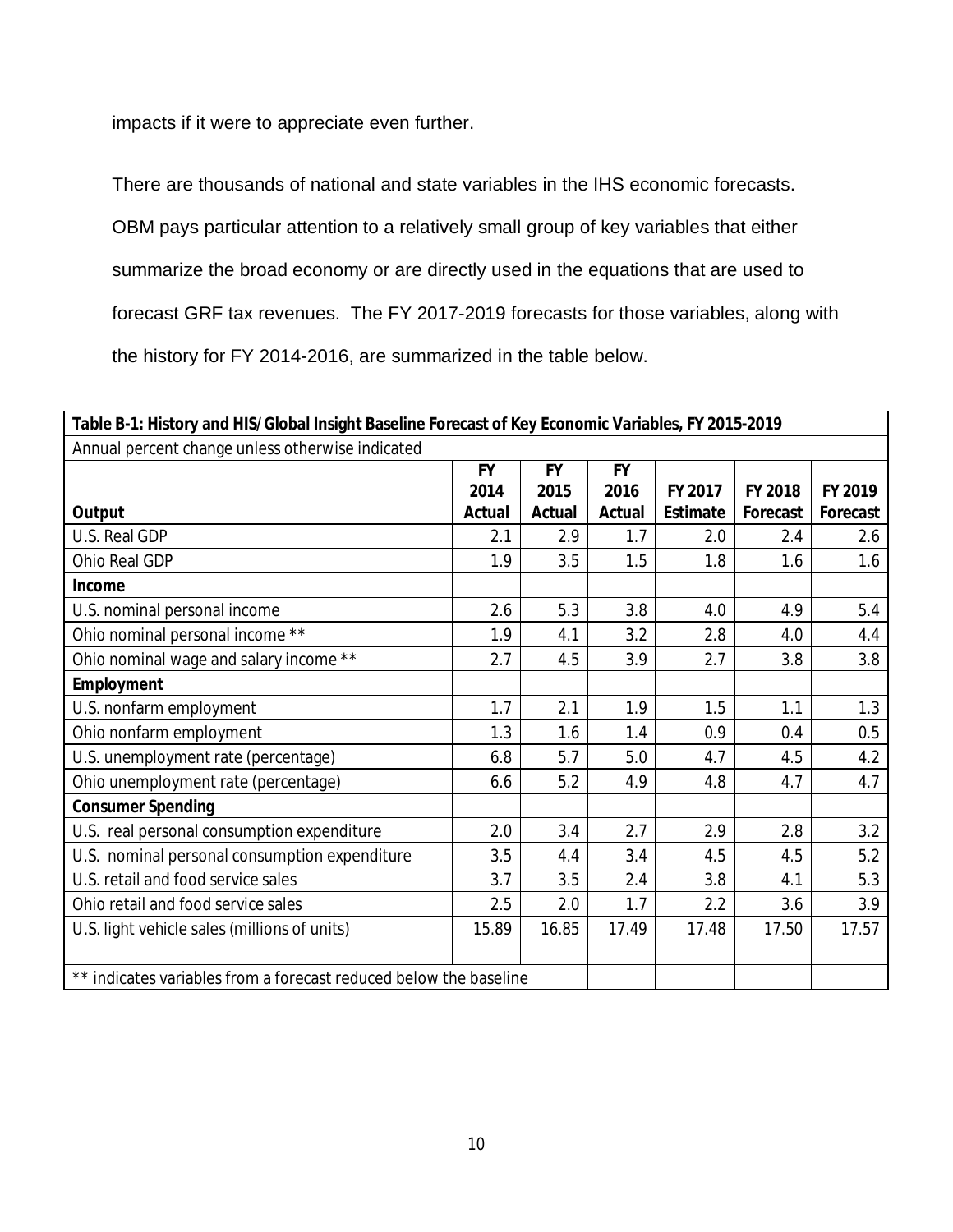## **GRF REVENUE FORECAST**

Based on the economic forecast that I have described above, the Office of Budget and Management (OBM), in conjunction with the Department of Taxation, has developed the baseline GRF tax revenue forecasts, and also the final GRF tax revenue forecasts after proposed accounting and policy changes. These final forecasts support the appropriations in the Executive Budget.

The baseline revenue forecast provides an estimate of what tax revenues would be if current laws remain unchanged. This is done to isolate the impact of economic changes on the forecasts, as distinct from the impacts of any proposed accounting and policy changes (but below I discuss why the baseline forecast must be adjusted to truly represent economic impacts on revenues). It is important to note, however, that many recent policy changes are incorporated in the baseline, because they are now current law, so recent history in GRF tax revenues is not solely due to economic forces.

Beyond the baseline, there are three sets of proposed accounting and policy changes whose impacts must be added to or subtracted from the baseline forecast in order to derive the final GRF tax revenue forecasts that are in Table 1, attached. These final GRF tax forecasts are \$22.24 billion in FY 2018 and \$22.92 billion in FY 2019. These amounts represent annual growth of 0.4% in FY 2018 from the revised FY 2017 forecast, and 3.1% growth in FY 2019. I will discuss the revised FY 2017 GRF tax forecast later in my testimony.

The three sets of accounting and policy changes are as follows: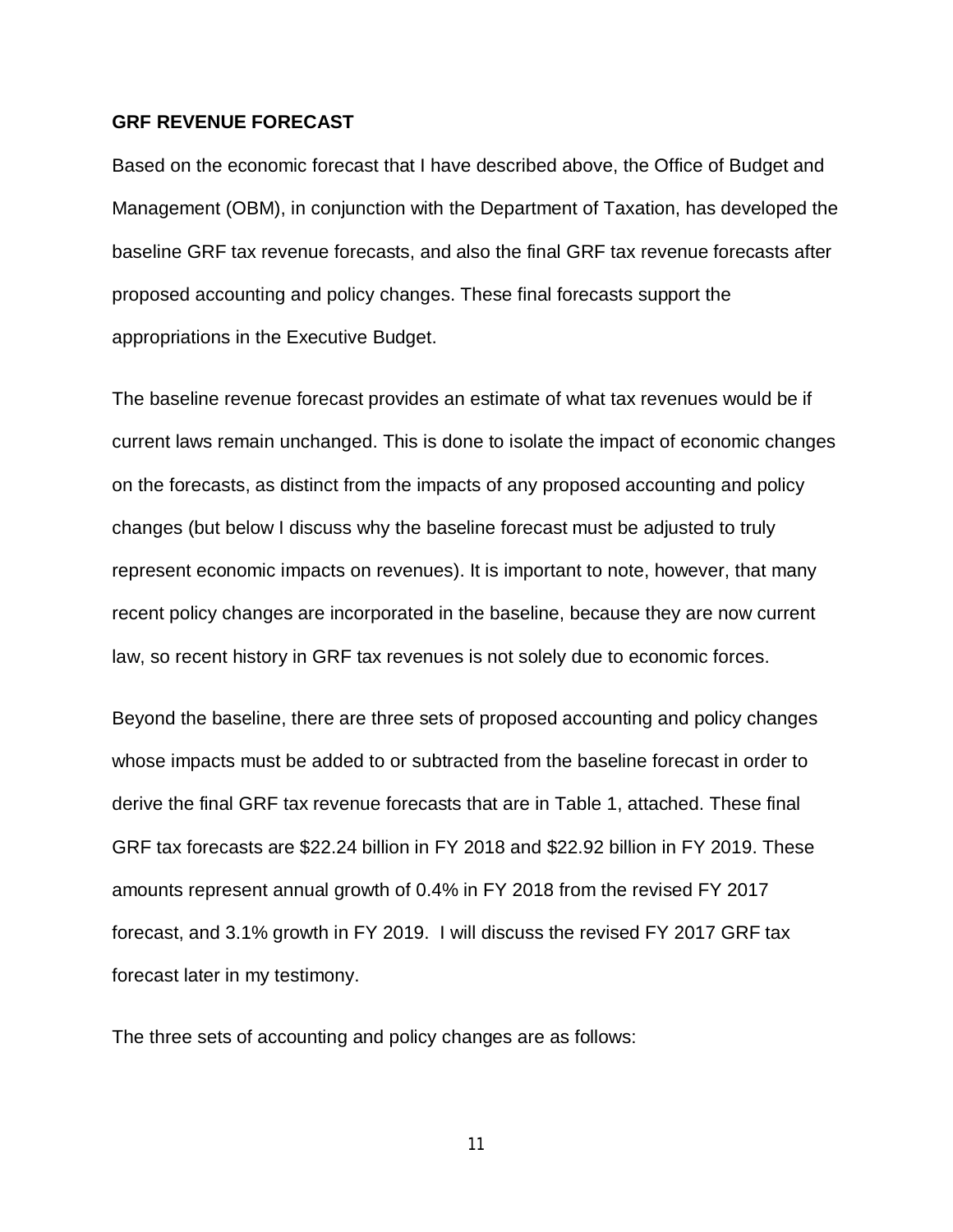First, as was the case for FY 2016-2017, the shrinking obligation for tangible personal property tax replacement payments in FY 2018-2019 means that a greater share of commercial activity tax (CAT) revenues can be deposited in the GRF. The Executive Budget increases the GRF share of CAT revenues from 75% to 85%, while reducing the share going to school district and local government replacement funds from 25% to 15%. It is important to note that while this change creates an increase in GRF tax revenues, it leaves overall GRF revenues essentially neutral, because if the GRF share of CAT revenues were left at 75%, then the excess amounts deposited into the property tax replacement funds would eventually come to the GRF as transfers from those funds. In fact, there is a small loss to the GRF from this accounting change because tax revenue is shared with the Local Government Fund (LGF) and the Public Library Fund (PLF), while transfers are not.

Second, the lost revenue from the repeal of the sales tax on Medicaid managed care plan premiums, which is a change that is necessitated by federal policy of the Centers for Medicare and Medicaid Services (CMS) declaring that revenues from such taxes cannot draw federal matching funds and must be subtracted from non-auto sales tax revenues. This change causes sales tax revenues to decline by an estimated \$839.7 million in FY 2018 and by \$986 million in FY 2019 (the FY 2018 impact is for 11 months of revenue).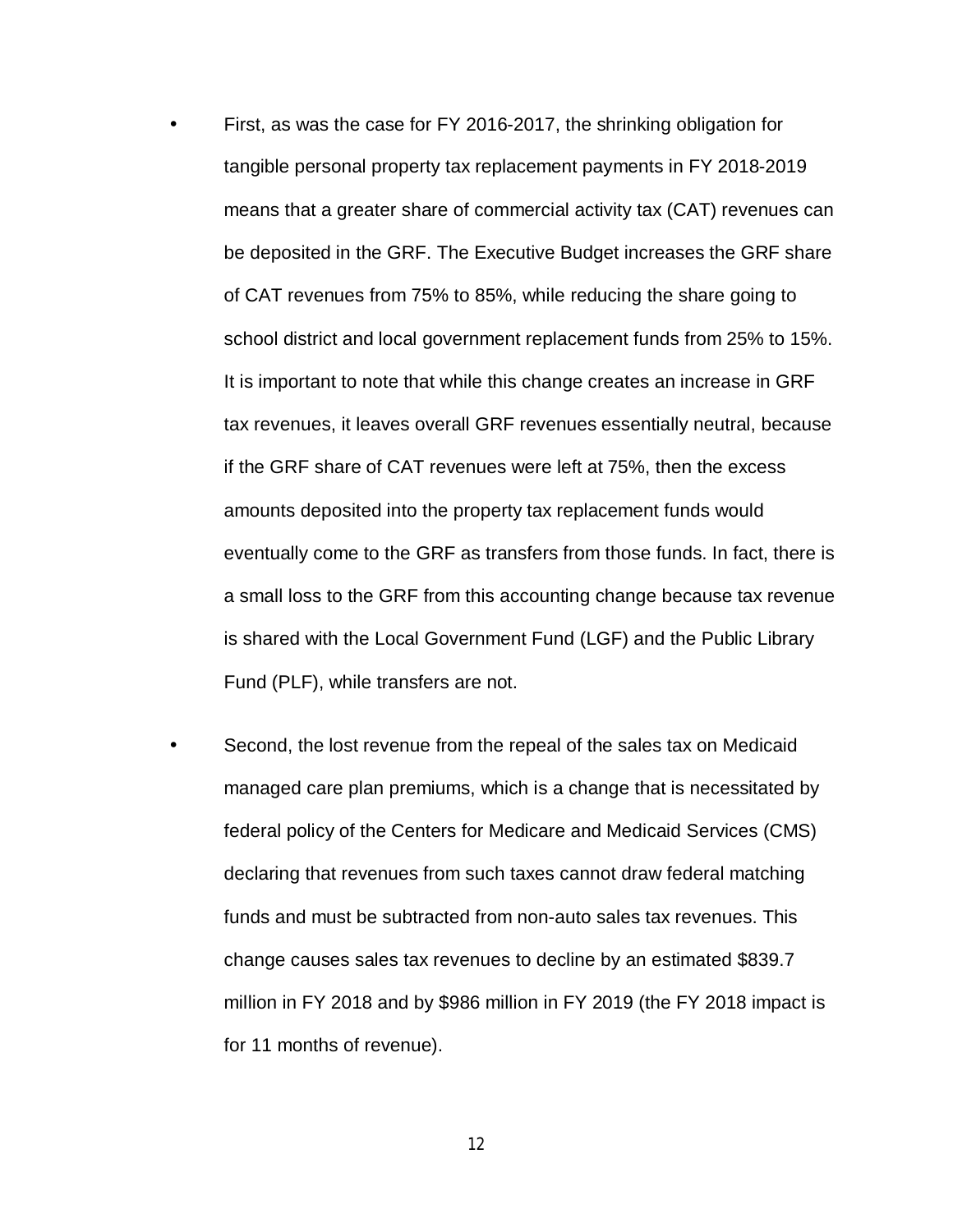Third, the proposed tax reform package includes changes in six different taxes, with varying revenue impacts. The tax reform proposals are discussed in detail in another section of my testimony. The impact on GRF tax revenues from tax reform is a revenue reduction of \$48.2 million in FY 2018 and \$61.8 million in FY 2019. The LGF and PLF combined also have very small losses from the reform package of \$1.6 million in FY 2018 and \$2.1 million in FY 2019. The impact of tax reform on state revenues is a larger negative than the overall impact of tax reform, because local permissive sales tax revenues increase due to the proposed base broadening of the sales tax.

Table 2 shows all the estimating steps in moving from the baseline forecast to the final forecast for FY 2018-2019. The total impact of all changes to the baseline is a decrease of \$695 million in FY 2018 and a decrease of \$848 million in FY 2019.

Since the net impact of the accounting and policy changes is a large negative, the baseline GRF tax forecast totals are substantially higher than the total tax forecasts. The baseline forecasts are \$22.93 billion in FY 2018 and \$23.77 billion in FY 2019. The forecasted annual growth rates are 3.6% for both FY 2018 and FY 2019. However, I must discuss an important downward adjustment that needs to be made to the baseline forecast in order to isolate the impact of economic forces on revenues.

The baseline forecast assumes that there are no changes to current law. This means that the baseline forecast assumes that the sales tax on MHICs continues for a full year in both FY 2018 and FY 2019, and so the baseline assumes that \$916 million in MHIC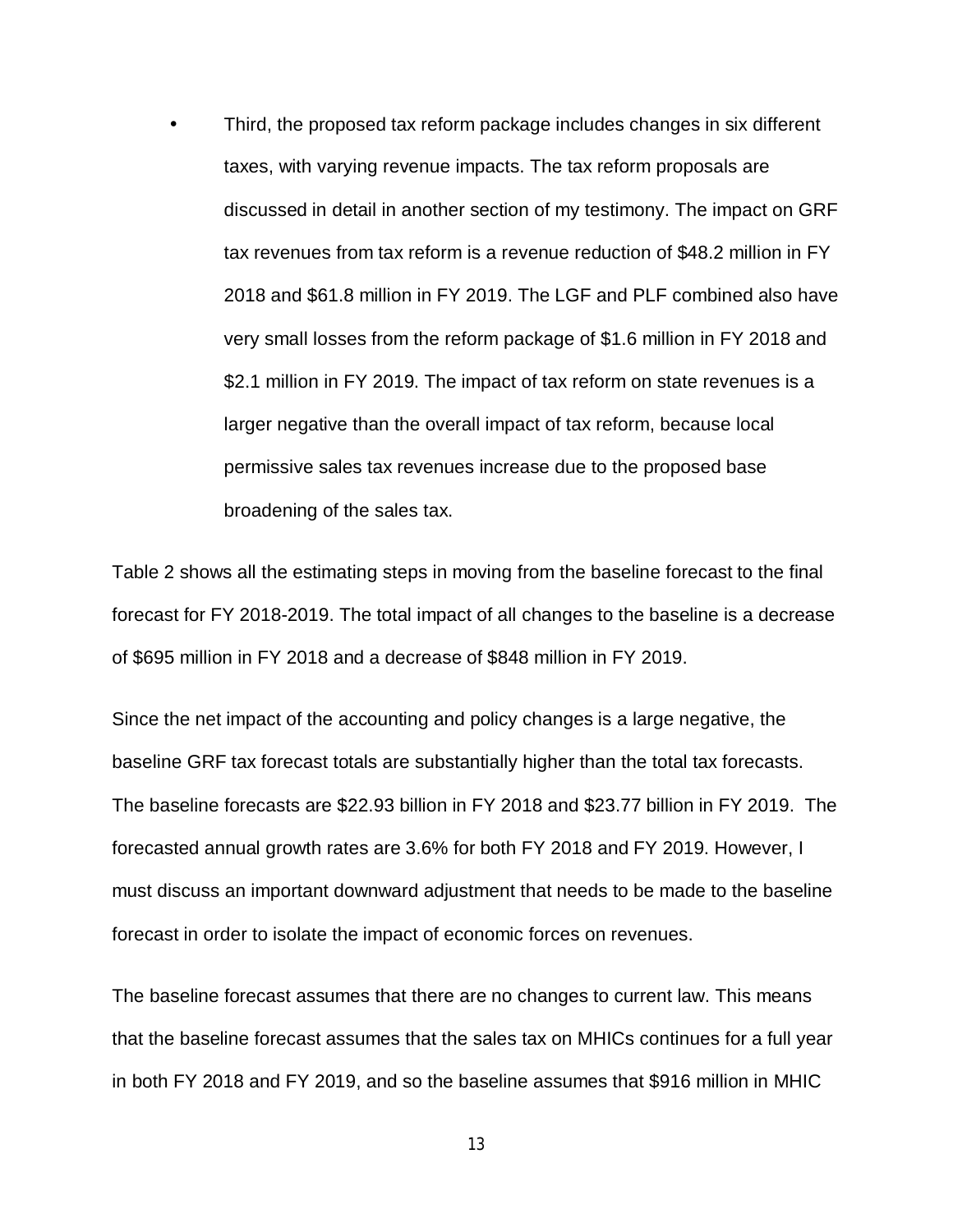revenues would be collected in FY 2018 and \$986 million would be collected in FY 2019, up from an estimated \$803 million in FY 2017. But these large revenue increases in FY 2018-2019 are not the product of economic forces that affect other sales tax collections: rather, they are projections by the Department of Medicaid of what MHIC sales tax collections would be based on trends in Medicaid managed care caseloads and monthly charges. If one looks at just GRF tax revenues outside of MHIC sales tax collections, baseline GRF tax revenue growth would be only 3.1% in FY 2018 and 3.5% in FY 2019.

These GRF baseline tax revenue forecasts, with growth rates of 3.5% or less, are consistent with Governor Kasich's conservative fiscal management philosophy. I believe that this conservative philosophy has generally served us well over the past six years. GRF tax revenues exceeded the forecasts in each year over the FY 2011-2015 period, with the overage ranging from 0.9% in FY 2014 to 5.8% in FY 2011. Tax revenues were above estimate through the first half of FY 2016 also, by a very slight margin, but in the last half of FY 2016 and in the first three quarters of FY 2017 revenues were below estimate, as growth came in below target partly due to the economic slowdown in CY 2016 that I referenced in the prior section of my testimony.

In the past, I have stated that OBM's biggest challenge in forecasting baseline GRF tax revenues is in the personal income tax. For this budget, I believe that forecasting the sales tax, particularly the non-auto sales tax, is just as difficult, or perhaps even more so. Both these taxes have underperformed estimates in the last half of FY 2016 and the first three quarters of FY 2017, showing very slow year-over-year growth. For both these taxes, the slowing Ohio economy in CY 2016 is clearly a factor, but they appear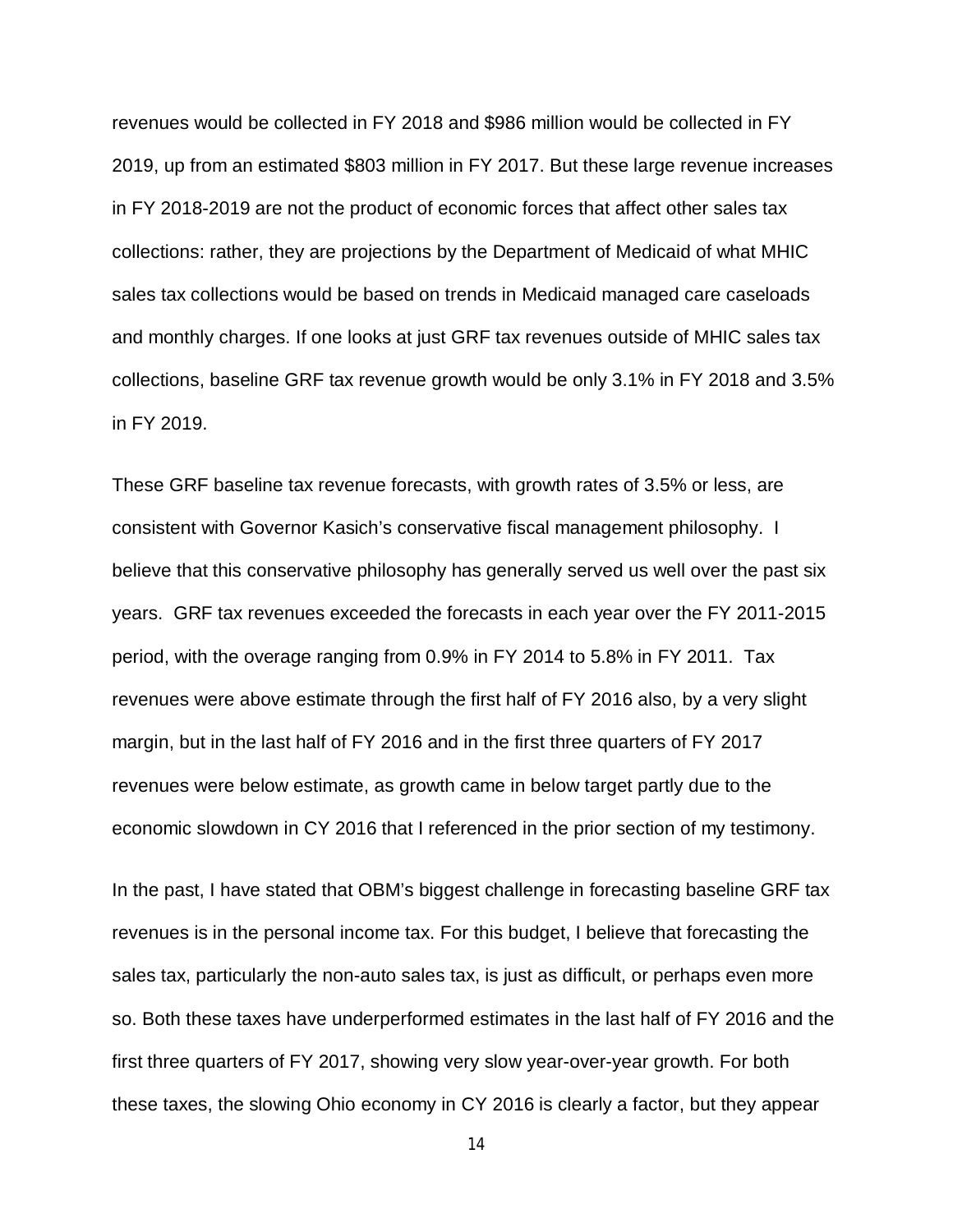to have even underperformed what one would expect given the weak economic performance. I discuss this disconnect between economic statistics and revenue collections at greater length later in my testimony.

For the sales and use tax, there are three factors other than just slow income growth that appear to be drags on revenue growth. First, there is retail deflation. It may surprise you to know that while the U.S. has been in a period of slow price inflation, in the retail sector there has actually been deflation, but it is no surprise to anyone who works or invests in the retail sector. Changes in the price index for retail sales excluding motor vehicles have been negative since the fourth quarter of 2014. Even if one excludes drops in gasoline prices, retail price trends are still negative. This may be good for consumers, but since sales tax collections are based on dollars spent, it is a negative for sales tax collections. OBM has revamped its sales tax forecasts to try to explicitly take account of retail price trends. In the FY 2018-2019 period, retail price changes are predicted to slowly turn positive, taking away some of the drag on sales tax growth.

Second, there is the impact of e-commerce sales on tax collections. Amazon publicly announced almost two years ago that it would begin collecting Ohio sales tax in June 2015. There were those who expected at that time that sales and use tax collections would exceed the estimates in FY 2016-2017 as a result. As we have seen, that has not been the case. Although having Amazon collect Ohio tax on its own sales is helpful, one must keep in mind that third-party sellers who use Amazon's technology platform may or may not collect Ohio sales tax, and although Amazon is large, there are many other online sellers, some of whom do not collect Ohio sales tax. Also, as members of the Governor's Council reminded us, e-commerce puts pressure on sales tax collections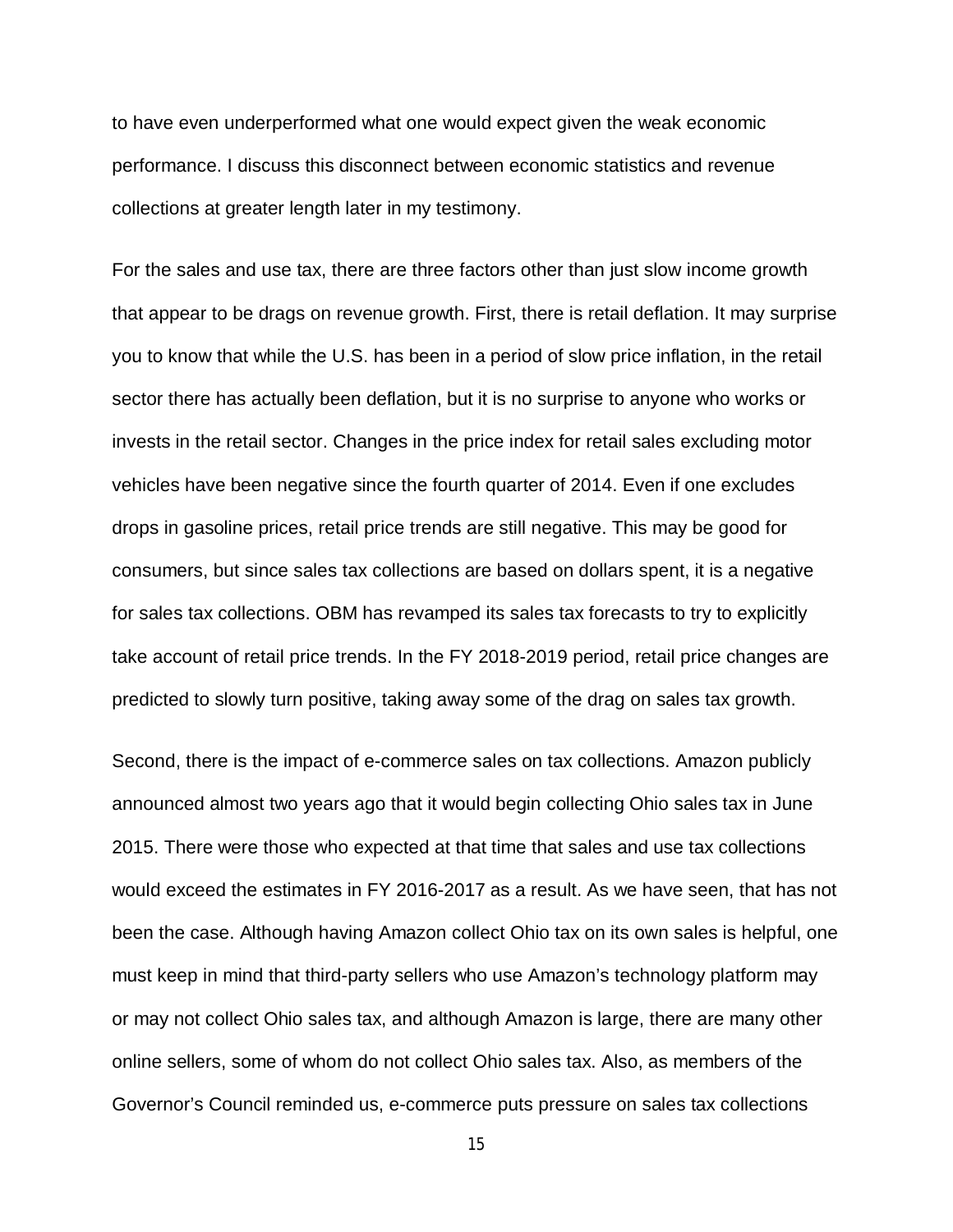through price competition, as many shoppers now do price research on smart phones when in brick and mortar stores, and may walk out without purchasing if they feel a better deal can be had online.

Third, U.S. households have continued to adjust to the shock of the Great Recession, saving more and taking on less debt for purchases. A variable tracked by the Federal Reserve, the household obligations ratio, which measures consumer debt service payments as well as other payments such as rent and property taxes, has fallen to 15.5% of disposable income, the lowest such level since the early 1980s. Since the recession, the personal savings rate has consistently averaged around 6%, the highest it has been since the late 1990s. OBM has adjusted its forecasting equations to try to explicitly incorporate this changed household behavior.

In spite of all these developments that have slowed the growth in sales tax collections and made them hard to forecast, OBM's baseline forecast still shows modest sales tax growth of 4.1% each year for FY 2018-2019. Non-auto sales tax growth is projected to be somewhat faster than that, at 4.5% and 4.2%, but I must clarify exactly what baseline means in this context. Referring to my discussion of the MHIC adjustment to the overall GRF baseline earlier, if we make the same adjustment to the non-auto sales tax, taking out MHIC collections, then adjusted baseline non-auto sales tax collections are projected to grow by a much more modest 3.5% and 3.8%.

The personal income tax still presents challenges, but for this budget a large part of the challenge comes from an unexpected area, namely withholding. Usually, OBM and Taxation are able to predict withholding quite accurately, often with an error of less than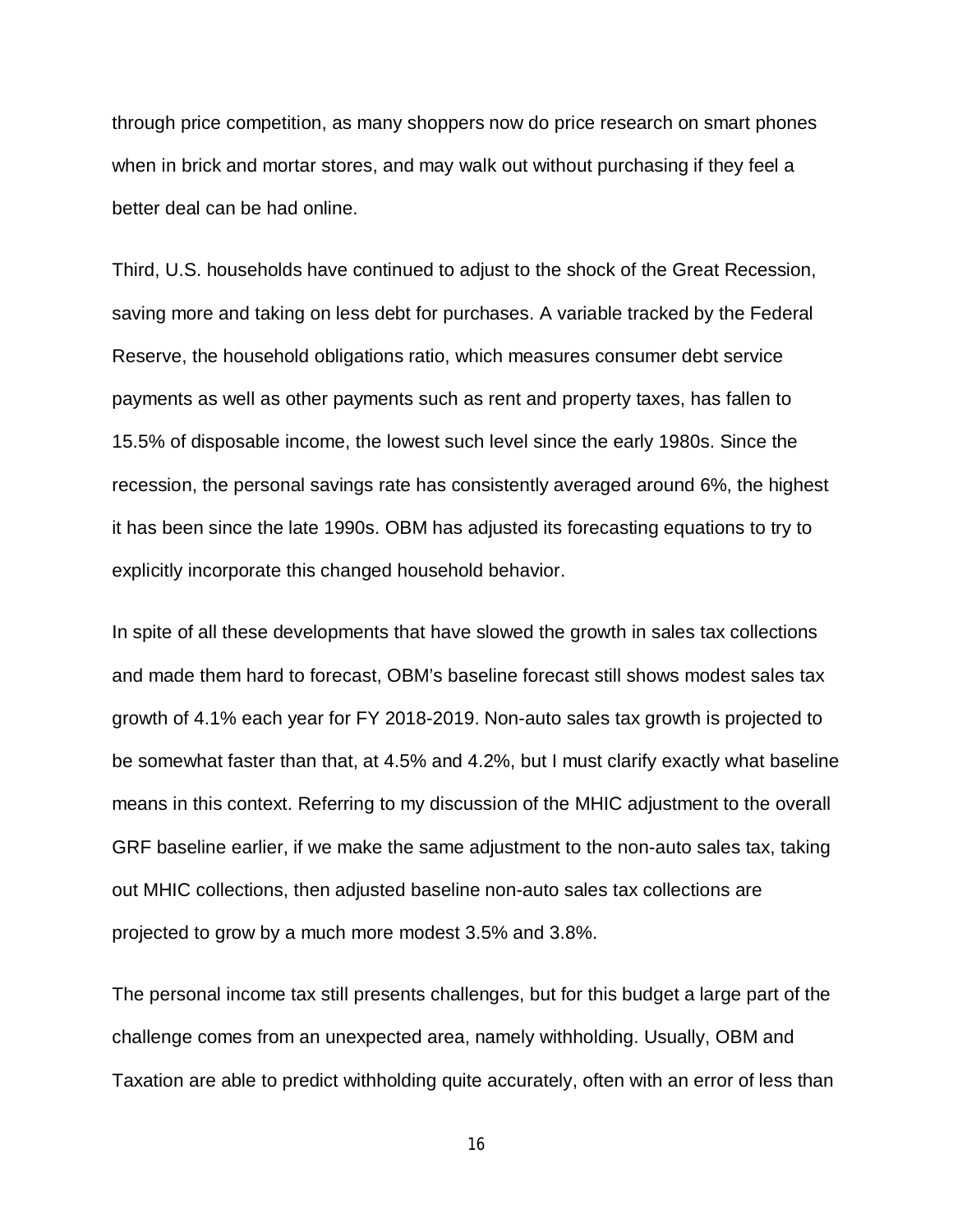1%. Since the end of CY 2015, however, that performance has deteriorated, and actual withholding revenue has been below the estimate by between 2% and 4% in the last 5 quarters. Part of the reason for this underperformance is that wage and salary income growth has been lower than the prior IHS forecasts. Yet withholding collections have fallen short by more than the slower growth in wage and salary income would imply. In response, OBM has used a wage and salary income forecast for FY 2018-2019 that is lower than the IHS baseline. This customized forecast has lower manufacturing employment (due to the strong dollar) and lower growth in annual wages per employee than the baseline. OBM has also hedged the withholding forecast by averaging the results of different forecasting models, including some that are designed to produce lower growth forecasts.

The traditional challenge of forecasting the income tax, that of forecasting nonwithholding collections that are based on non-wage income, also remains. Data on nonwage income comes to our analysts from the IRS with a considerable lag. At present, only taxable year 2014 data is available, while we are currently receiving revenues based on what happened in taxable year 2016. So OBM and Taxation must not only do a true forecast of non-wage income, but also estimate what it is at present, because what is known is two years old. OBM has chosen to use low growth forecasts of the various components of non-wage income, such as capital gains, dividends, interest, and profits of non-corporate business, much of which are now tax-exempt due to the small business deduction.

OBM's income tax revenue forecast is for baseline revenues to grow 4.2% in FY 2018 and 4.4% in FY 2019.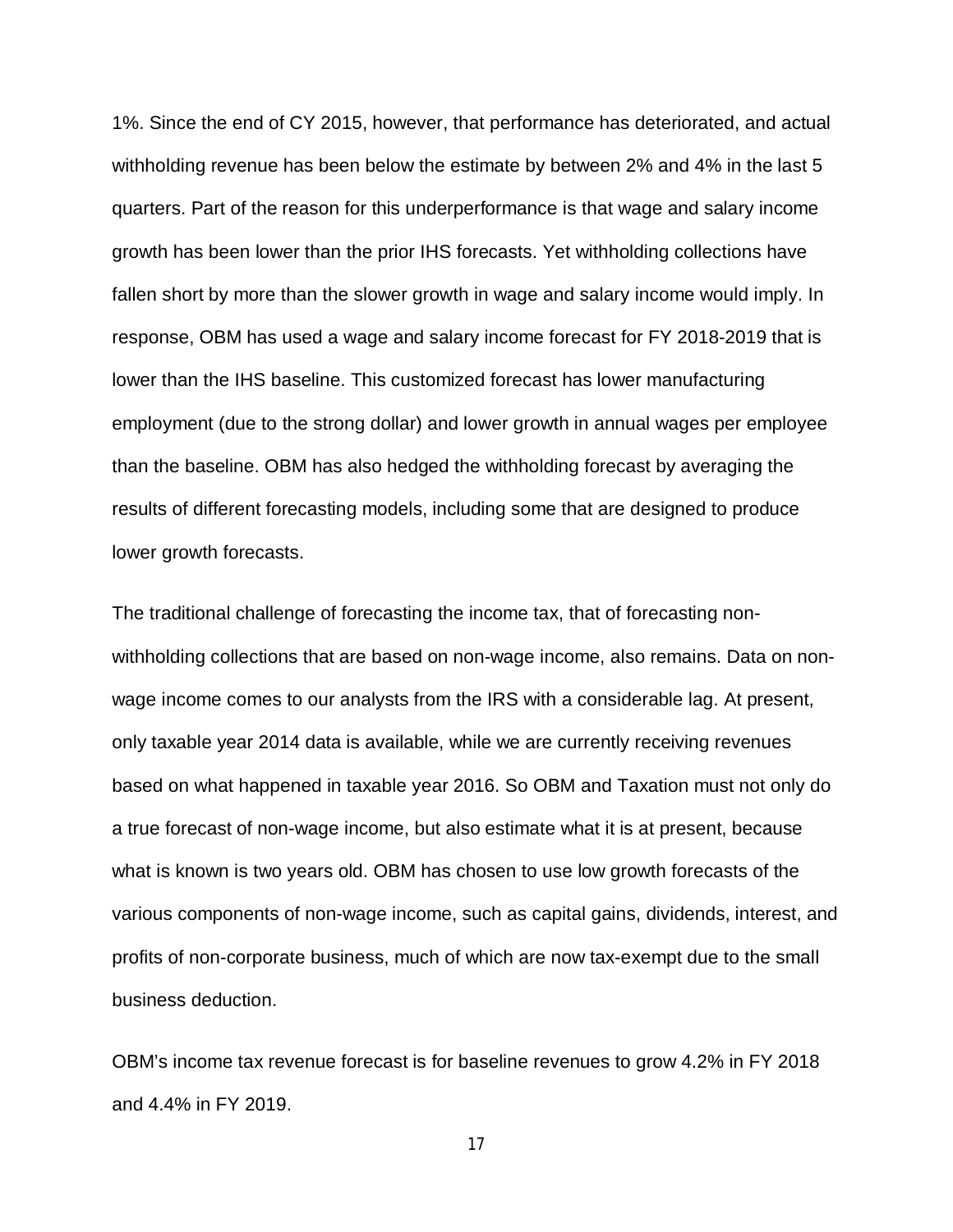The CAT forecast is for slow growth in FY 2018 (2.7%) and FY 2019 (2.6%). In FY 2016, CAT all funds revenue fell by 3.6% and is now estimated to fall by 0.1% in FY 2017. CAT revenues have been affected by the same deflationary pressures that I discussed earlier in the context of the sales tax. Retailing and manufacturing are the two most important sectors in terms of CAT revenues, and both have seen deflationary pressure since the end of 2014. However, as with the sales tax, those trends are expected to change in FY 2018-2019. The growth in tax credits, which reduce net revenues, is also expected to slow somewhat, although they remain a significant concern. Forecasted growth in credits is estimated to reduce tax collections growth by over a percentage point each year.

OBM's baseline forecast of the cigarette and other tobacco products (OTP) taxes is for an annual decline of 2.5%. This is a deliberately conservative forecast. When one decomposes the revenue into its cigarette and OTP components, one sees that only the cigarette tax is declining. For the four years from FY 2011-2015, the annual decline in cigarette revenues was only 1.85%. The data from FY 2016 is harder to interpret because it contains not just the trend but also the behavioral response to the tax rate increase from \$1.25 to \$1.60 per pack. Unlike cigarette revenue, OTP tax revenue has been growing. Over the FY 2010-2016 period, OTP revenues have grown by about 4.5% per year. Because OTP revenue has grown, combined cigarette and OTP tax revenues have declined by only 1.8% on average over FY 2010-2015. However, given the uncertainty over the impact of e-cigarettes on traditional cigarette demand, and in light of the fact state dollars continue to be used to bolster smoking cessation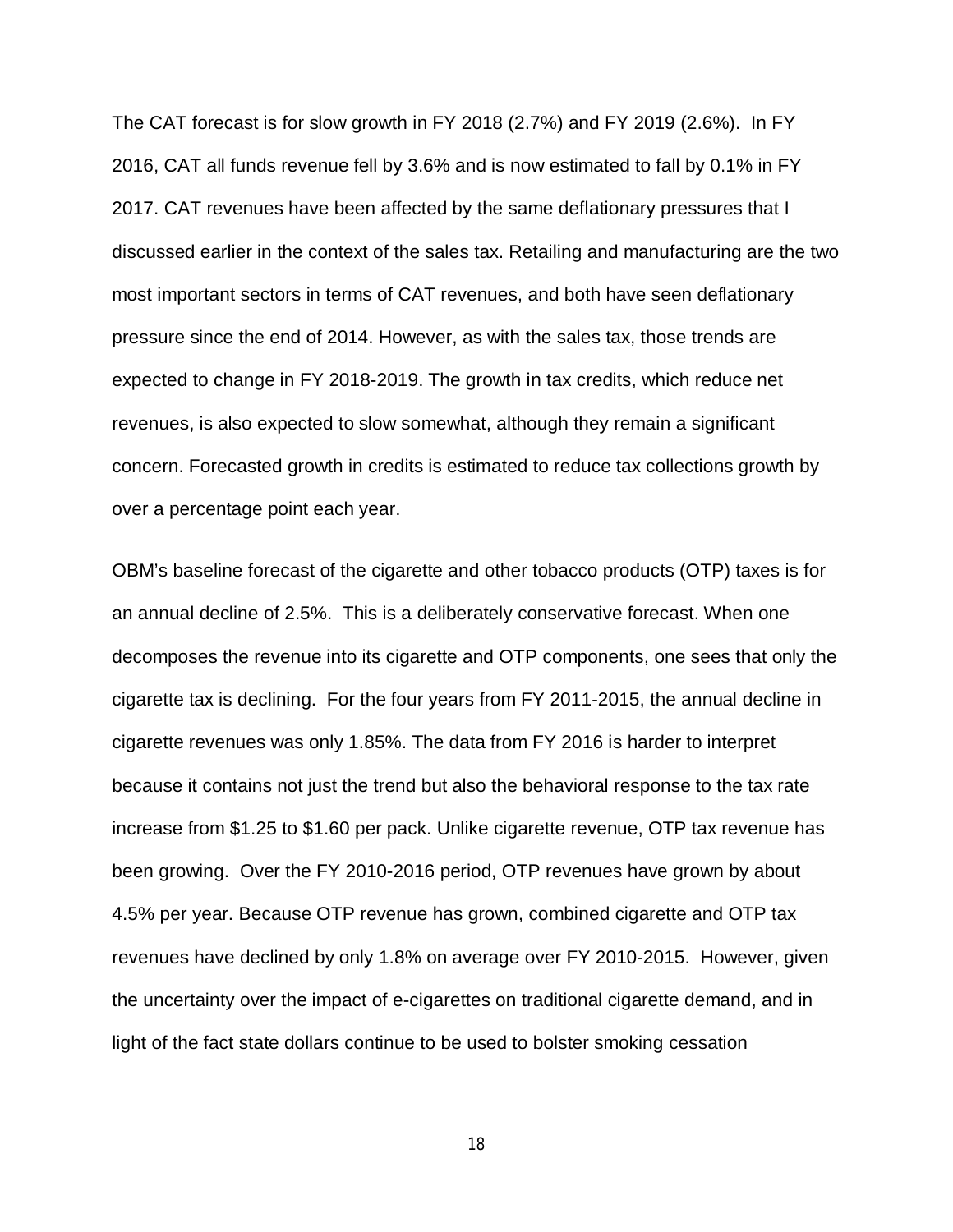campaigns, OBM believes that it is prudent to assume a more cautious 2.5% revenue decline for FY 2018-2019.

## **APRIL 2017 UPDATE**

Based on the continuing poor performance of GRF tax collections in FY 2017, there is now significant downside risk to the FY 2017 forecast, presented with the Executive Budget on January 31, 2017, particularly in the personal income tax. I discuss this at some length later in my testimony. The high likelihood of GRF tax revenues falling short of the executive budget forecast in FY 2017 puts downward pressure on the FY 2018- 2019 GRF revenue forecasts as well. First, even if forecasted growth rates were to remain the same, revenues would be growing from a lower starting point than the executive budget forecasts assume. Second, it may not be realistic to assume that growth rates remain the same as in the Executive Budget forecast, because FY 2017 growth rates are turning out to be so low that the current FY 2018 growth forecast may represent too fast an acceleration. Due to these factors, it is likely OBM will have to revise downward its conference committee revenue forecasts from the executive budget forecasts. I discuss this further later in my testimony.

## **FY 2018-2019 RECOMMENDED APPROPRIATIONS**

Recommended appropriations in the Executive Budget are made across 813 funds grouped by similarity of revenue and purposes of expenditure into 14 budget fund groups. Table 3 displays recommended appropriations by budget fund group. The largest fund group is made up of only one fund, the General Revenue Fund. The GRF receives most general purpose tax revenues of the state, and is the fund where the Governor and General Assembly have the greatest discretion in resource allocation.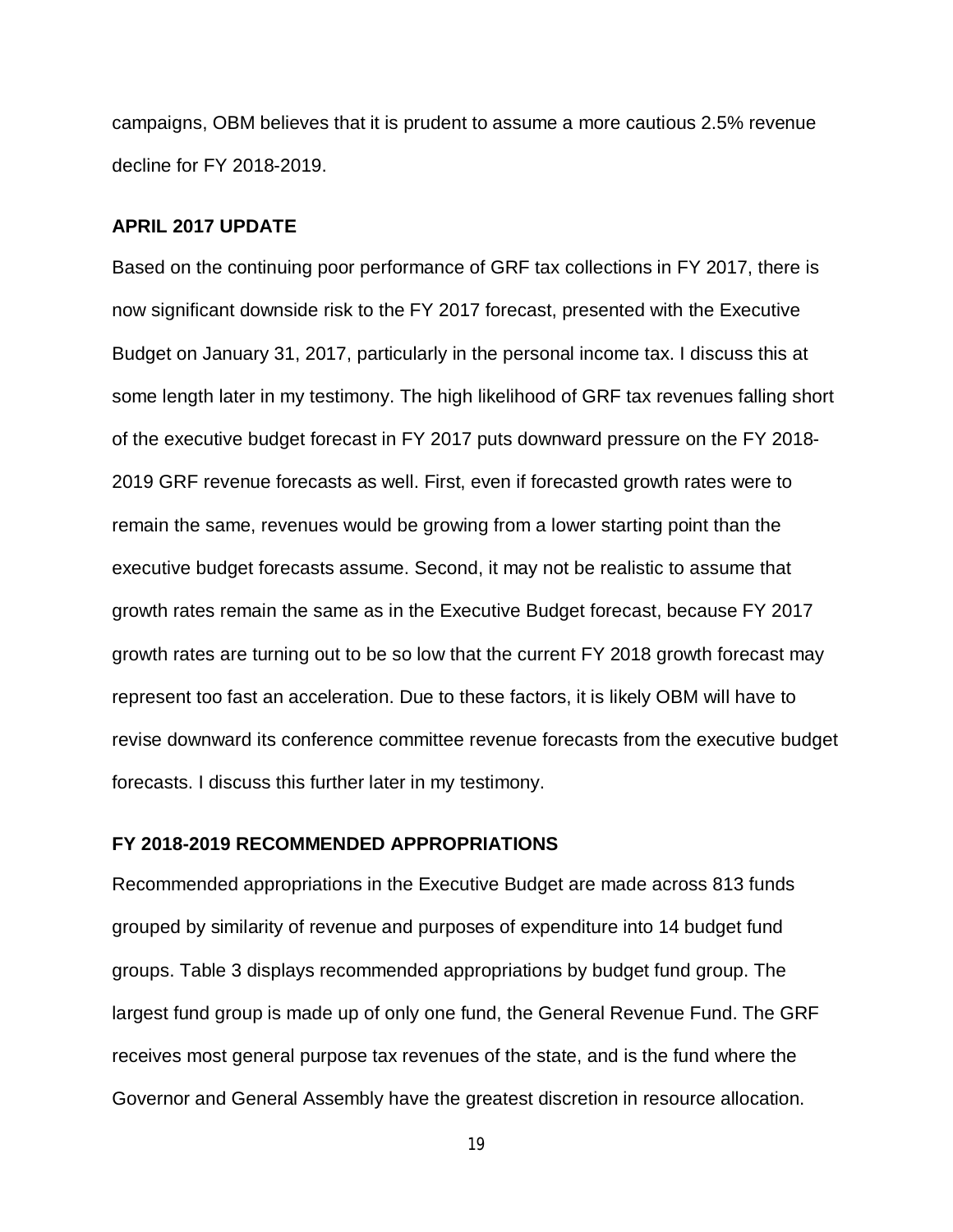The second largest fund group is Federal, which receives most but not all federal grant revenue. As you will recall, federal grant revenue for Medicaid expenditures funded from the GRF are deposited into the GRF. The third largest fund group is the Fiduciary group, which consists of cash receipts held by the state as custodian or agent. Expenditures in this group are not operating, program, or subsidy costs of the state. Attached to this testimony are Tables 4 and 5, which display appropriations by agency for all funds and GRF.

The Executive Budget was introduced as four separate budget bills, referred to as the Main Operating, Transportation, Bureau of Workers Compensation, and Industrial Commission budgets. All GRF appropriations and a large majority of the non-GRF appropriations are contained in the Main Appropriation Act. The three other bills contain only non-GRF appropriations. The Transportation budget consists primarily of dedicated highway purpose revenues and related federal funds. Bureau of Workers Compensation and Industrial Commission budgets are funded through assessments against businesses covered through the workers' compensation system.

The Executive Budget recommends total agency appropriations of \$71.46 billion in FY 2018 (a 4.4% increase over FY 2017), and increases to \$72.78 billion in FY 2019 (1.8%). In dollar terms, the all funds budget grows by \$2.99 billion in FY 2018 and \$1.32 billion in FY 2019. More than half of the all funds budget growth is in Medicaid, which grows by \$1.64 billion (6.2%) in FY 2018 and \$0.75 billion (2.7%) in FY 2019.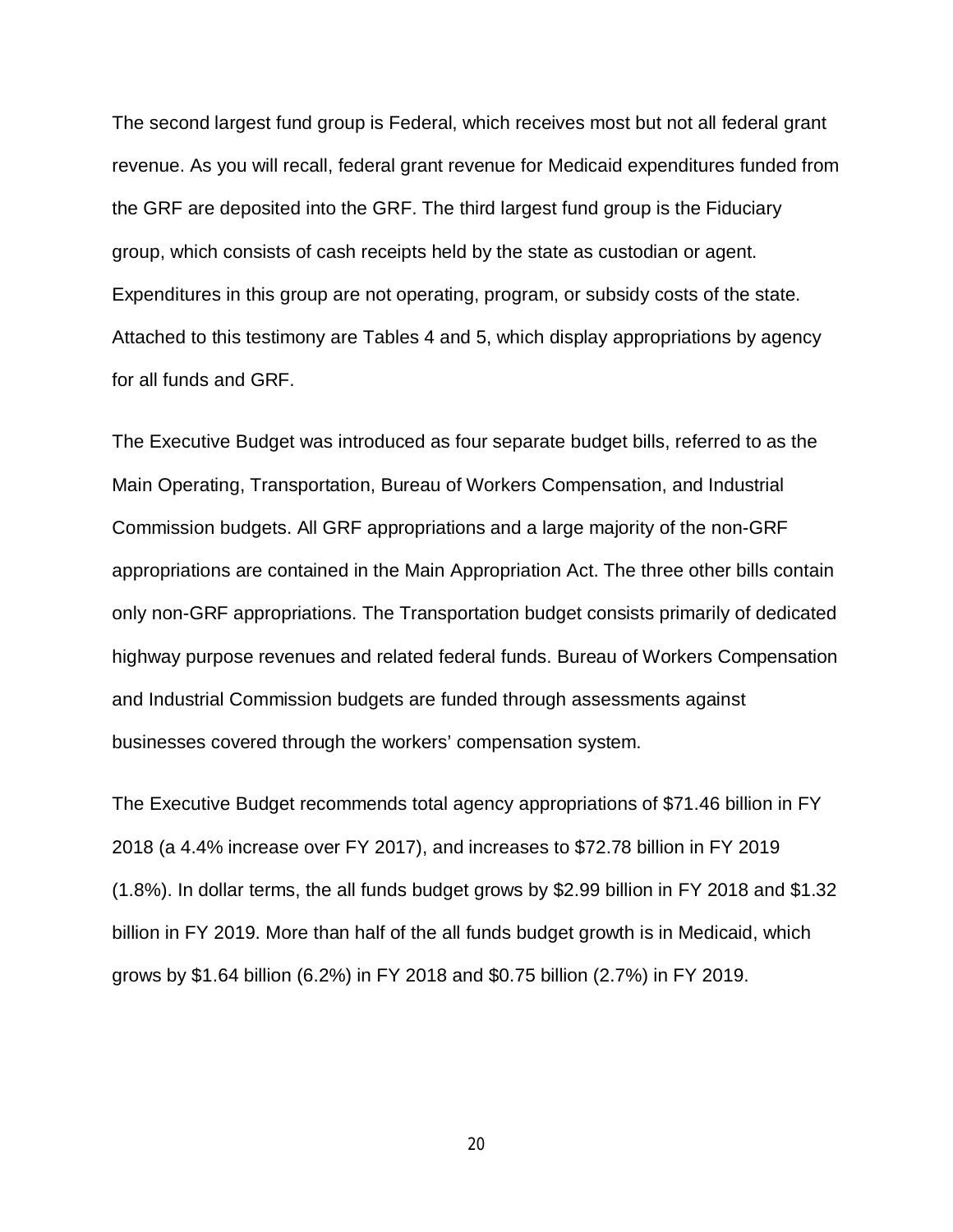The GRF budget, in contrast, actually declines in FY 2018, falling from \$35.07 billion to \$33.10 billion (-5.6%). The GRF budget grows in FY 2019, to \$33.82 billion (2.2%), but remains \$1.24 billion below its FY 2017 level.

The decline in the GRF budget in FY 2018 is clearly attributable to Medicaid, where appropriations drop by \$2.24 billion (-12.6%) in FY 2018 before rising by a much smaller amount, \$0.43 billion (2.7%) in FY 2019. The GRF budget aside from Medicaid, in contrast, grows by a restrained \$273 million (1.6%) in FY 2018 and \$297 million (1.7%) in FY 2019.

The sharp drop in Medicaid GRF appropriations is predominantly due to the elimination of the sales tax on Medicaid managed care companies – prompted by actions by CMS – and the adoption of a provider assessment on managed care member months, which unlike the sales tax will be deposited into a dedicated purposes fund. Not only will the provider assessment revenues be spent out of a non-GRF fund, but also the federal matching funds associated with that spending will be received in a federal revenue fund and spent out of that fund, rather than going to the GRF. The Federal fund group that spends Medicaid match funds increases by \$2.69 billion (64.8%) in FY 2018 and by \$0.22 billion (3.2%) in FY 2019. The shift from the managed care sales tax to the new provider assessment is discussed in greater detail later in this testimony.

### **ALL FUNDS BUDGET**

Governor Kasich has consistently advocated attention to appropriations authorized across all funds of the state. All funds in the state treasury, no matter the source, are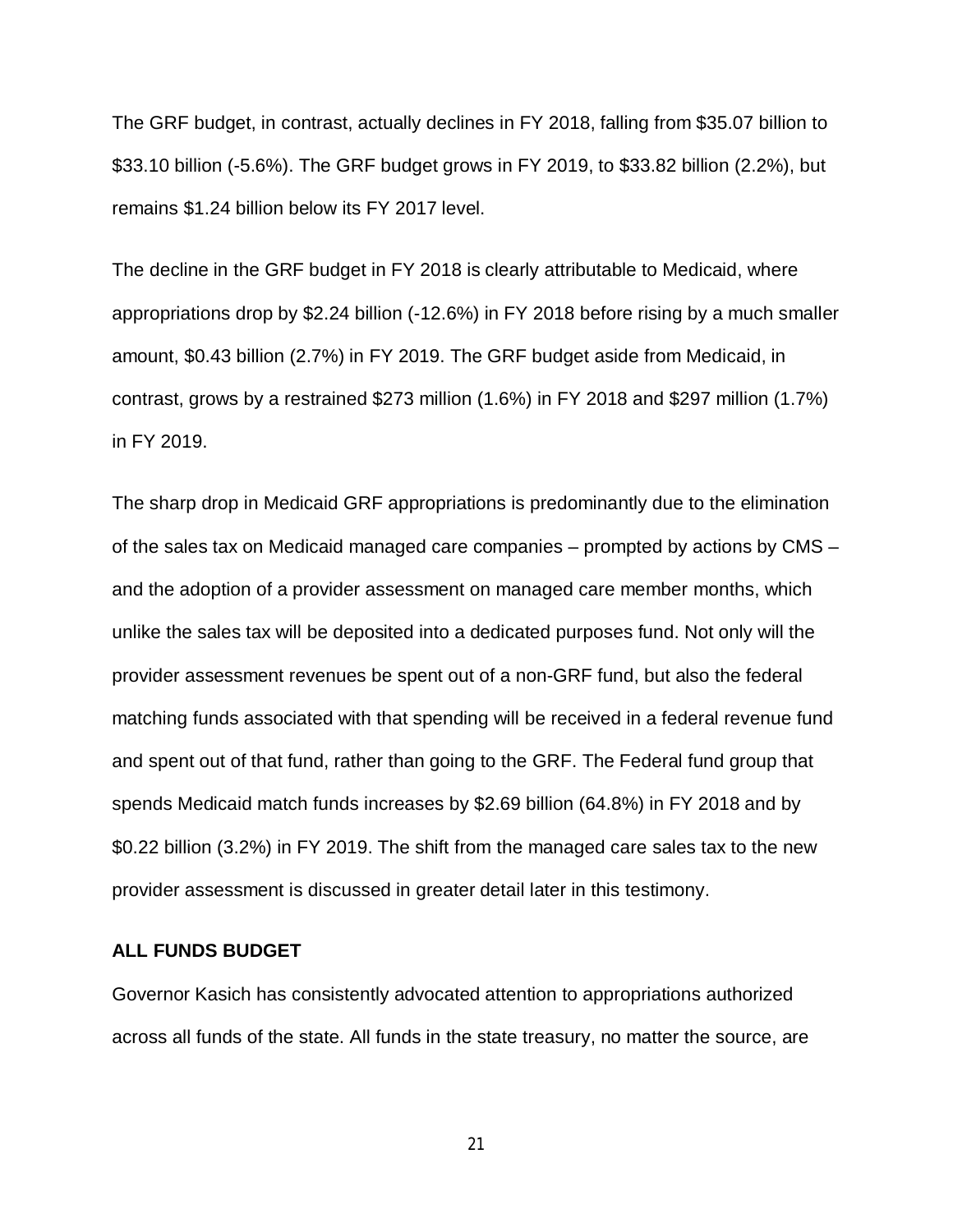public funds, and as such, deserve careful review and attention. In fact, an all funds perspective is enshrined in the Ohio constitution, Article II, Section 22:

*No money shall be drawn from the treasury, except in pursuance of a specific appropriation, made by law: and no appropriation shall be made for a longer period than two years.*

Attention to only one, or several, of our funds or fund groups does not provide a complete picture of revenues collected or services provided by the state. There are a number of agencies that receive little to no GRF appropriations. And even among agencies that receive GRF allocations, there are other funds that contribute significantly to services provided by those agencies.

## **KEY POINTS IN THIS BUDGET**

The Governor's Executive Budget contains hundreds of changes and initiatives – far more than time permits me to discuss today. Over the next several weeks, OBM staff and I, as well as my Cabinet colleagues, will be available to provide this committee and its subcommittees with the information required to make a fair and informed assessment of these proposals.

## **Primary and Secondary Education**

State resources allocated Primary and Secondary Education total \$10.51 billion in FY 2018 and \$10.62 billion in FY 2019; the highest levels ever, \$199.8 million during the biennium and an overall increase of \$1.6 billion since our first budget. State resources include GRF, Lottery Profits, TPP/kWh reimbursement, and property tax reimbursement paid to school districts. The GRF portion of these appropriations is \$8.05 billion in FY 2018 and \$8.19 billion in FY 2019, representing growth of \$143.5 million, or 1.8%, in FY 2018, and another \$136.9 million, or 1.7%, in FY 2019. Lottery appropriations equal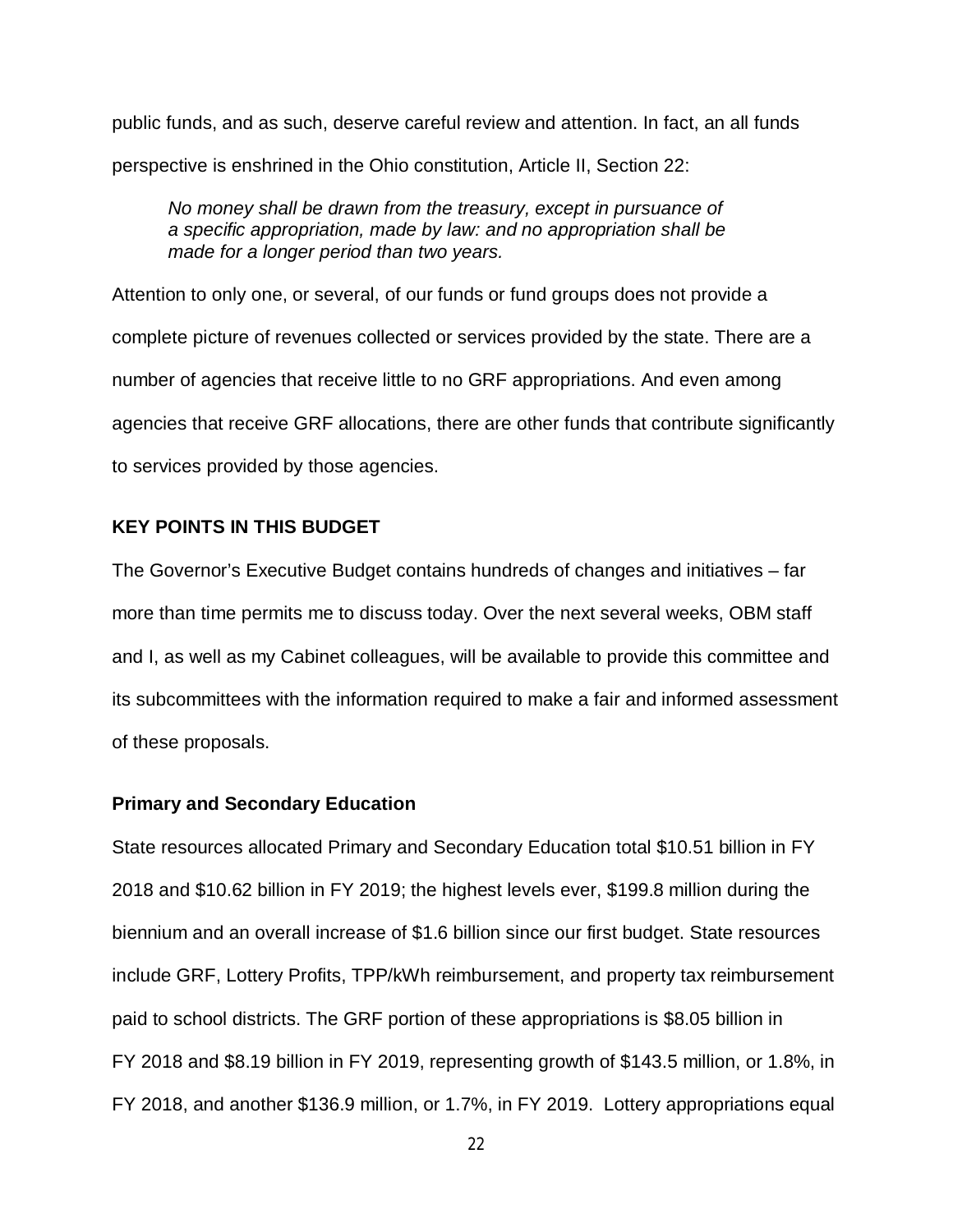slightly more than \$1.0 billion in both fiscal years. State education appropriations represent the largest commitment of state appropriations contained in the budget.

#### *Foundation Formula*

Total state resources allocated to the Foundation formula total \$7.93 billion in FY 2018 and \$8.05 billion in FY 2019. This includes an additional \$282.9 million over the biennium in new state aid distributed to school districts and community schools through the formula.

It has long been stated that a principle issue with the state's school funding formula is that it is subject to significant change and restructuring with each new biennium. Many have expressed concerns that constant changes to the formula are disruptive, and make it difficult for school districts to plan and develop their local budgets. The Executive Budget addresses these concerns by recommending only one change to the formula.

#### *Transportation*

Under current law, each school district receives transportation funding based on either a cost-per-rider or cost-per-mile calculation. Unlike other components of the formula, the transportation calculation includes a provision for a 50% minimum state share for school districts. The use of a minimum state share of 50% disproportionally benefits wealthier districts, as any district with a state share percentage between 5% and 49% - the upper half of local capacity - receives an upward adjustment for their transportation funding calculation.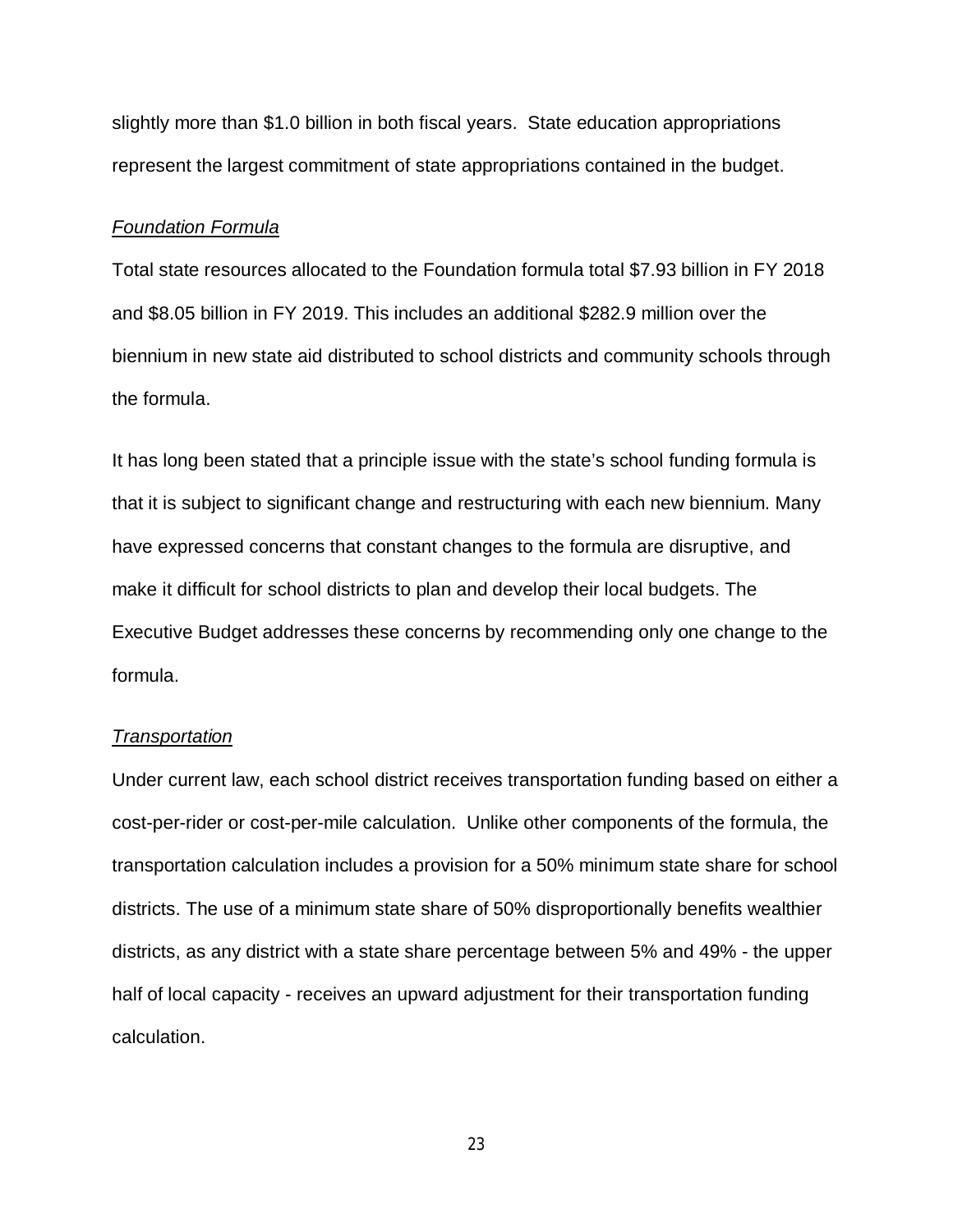The budget proposes reducing the minimum state percentage for districts from 50% to 37.5% in FY 2018 and 25% in FY 2019. This modification reduces the upward adjustment for higher capacity districts. This change allows us to better target limited state resources to districts with lower capacity, which is the intent of the formula.

The adjustment to the transportation calculation is the only proposed change to the formula. However, we are recommending changes to the transitional aid guarantee and the gain cap, both of which I consider to be post-formula adjustments.

## *Transitional Aid*

Transitional aid (or the "guarantee" as it is commonly referred to), has long been an element of school funding. Most often, the guarantee in law has prevented a district's state aid from falling below the previous year's amount. However, because guarantees have been in place without interruption for many years, the guarantee is not necessarily to last year's amount, but perhaps to a formula calculation from a number of years prior. This means that the factors used to calculate guaranteed state aid levels are often the result of student population and/or property values that are dramatically different from what currently exists. The purpose of the school funding formula is to efficiently allocate state resources to school districts based on current local capacity and the current number of students. The guarantee short-circuits the intent of the formula and continues to direct limited state resources without regard to changing district circumstances.

Our proposal builds from the current 100 percent guarantee but adds a feature that takes into account declining student population. The proposal examines school districts'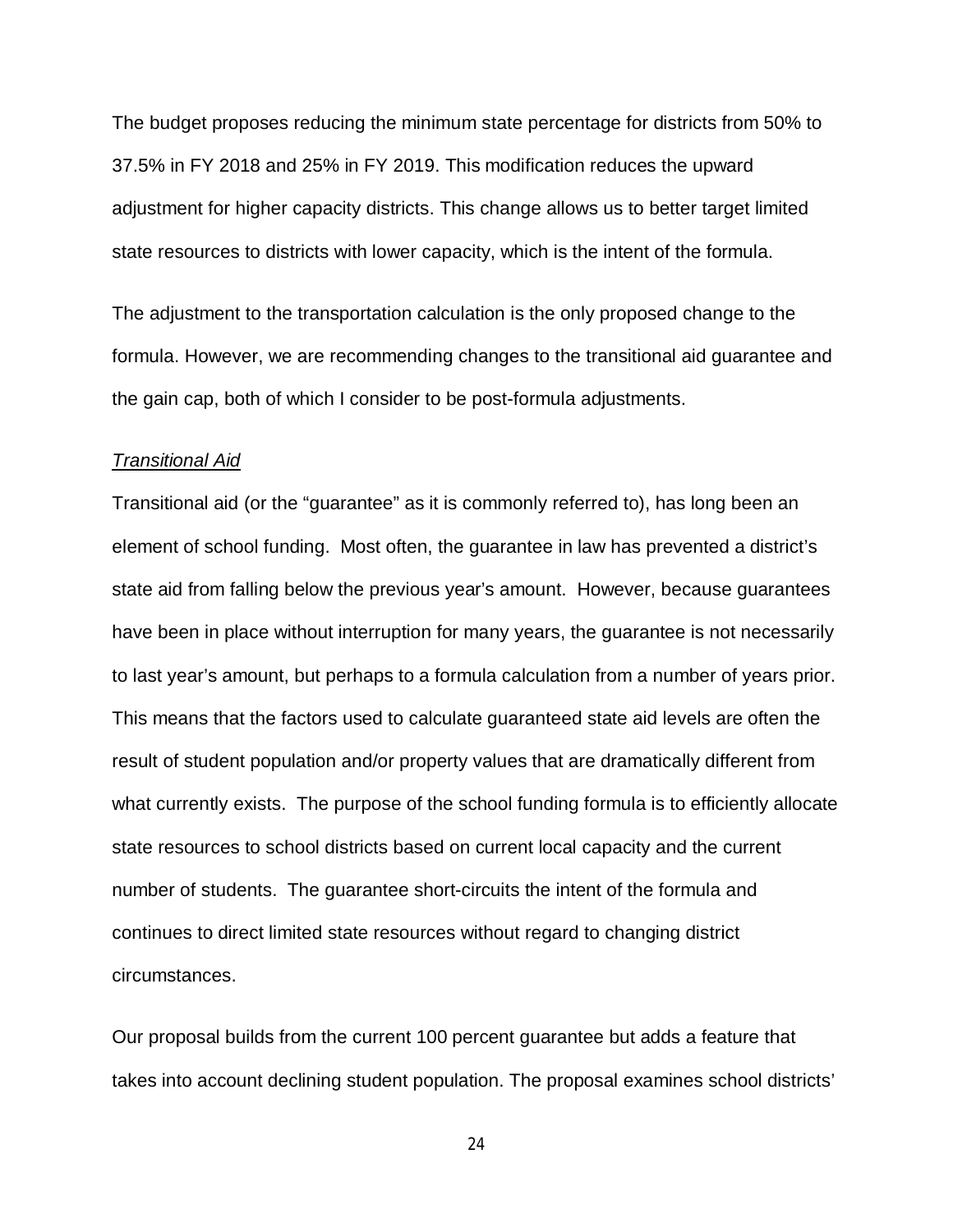changes in total ADM over a five-year period. Any district that experienced a decline of greater than 5% in total ADM between FY 2011 and FY 2016 will now have its guarantee base adjusted downward on a sliding scale.

School districts with a five-year total ADM decline greater than 5.0% and up to 10.0% will have a reduction in their guarantee base up to 5.0%. For example, a school district with a 5-year ADM decline of 6.0% would receive a 1.0% reduction in their guarantee base from the FY 2017 level to 99%; a district with a 7.5% ADM decline would receive a 2.5% reduction in their guarantee base from FY 2017 level to 97.5%. These incremental reductions apply up to a maximum of 5.0% for any district with a decline of 10.0% or more in total ADM. Any district with a total ADM decline of greater than 10.0% receives the maximum 5.0% reduction to its guarantee base (95%). School districts with a fiveyear total ADM decline up to 5.0% will have no reduction in their guarantee base.

The Executive Budget takes into account the concern that losing a small number of students does not have a material impact on a school district's costs. However, if a district loses an appreciable number of students, it no longer makes sense to continue to pay state aid to districts for students who no longer exist.

Additionally, our proposal shifts the third-grade reading proficiency bonus and graduation bonus off the guarantee. These payments are made to school districts based on student performance and should not be guaranteed for future years. Finally, as enacted in HB 64, payments for the career technical education component of the formula will also remain outside of the guarantee.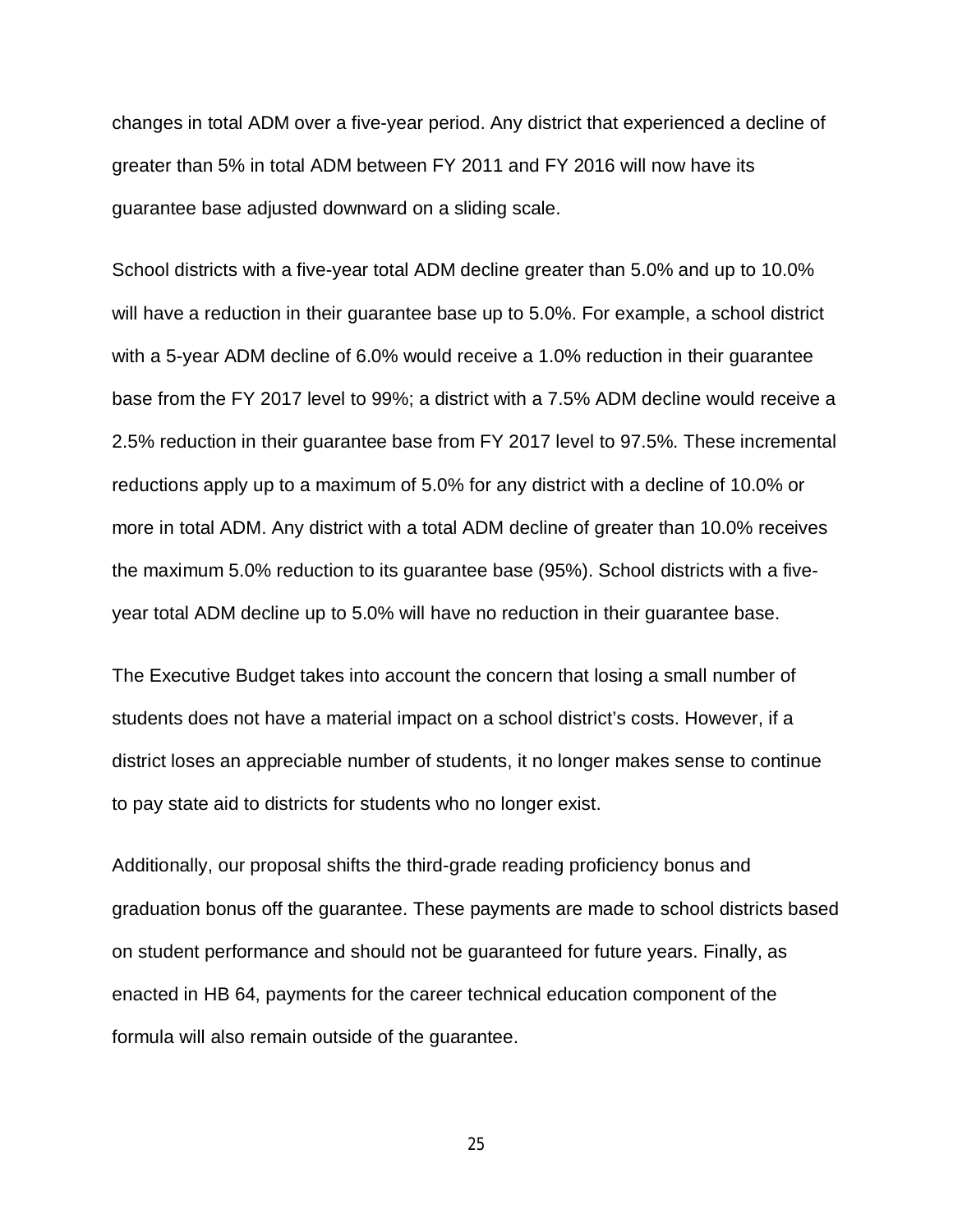## *Gain Cap*

The gain cap is a provision that withholds calculated aid above a specified annual percentage growth rate. Like a guarantee, but with the opposite effect, the cap shortcircuits the intent of the formula, in this case by withholding earned formula aid.

The Executive Budget recommends a gain cap of 5.0% each year. Similar to the guarantee, the previously mentioned performance bonuses and career technical education components will be outside the cap. We propose including the capacity aid and transportation supplement components under the cap. In H.B. 64, capacity aid and the transportation supplement were outside of cap as new components of the formula. This placement could be justified because placing them as new provisions under the cap would have denied additional resources they were designed to deliver. As these provisions are now established components of the formula, it is appropriate to include them in the gain cap.

#### *Other Education Initiatives*

With my review of the Foundation formula and related provisions complete, I will turn to other education-related initiatives that are included in the Executive Budget. While a significant amount of the Department of Education's budget growth is attributable to the school funding formula, a number of non-formula initiatives are also prioritized.

The Executive Budget again includes the Straight A Fund, designed to help Ohio schools launch creative new ideas for improving education with appropriations of \$15 million in both fiscal years from the Lottery Profits Education Fund.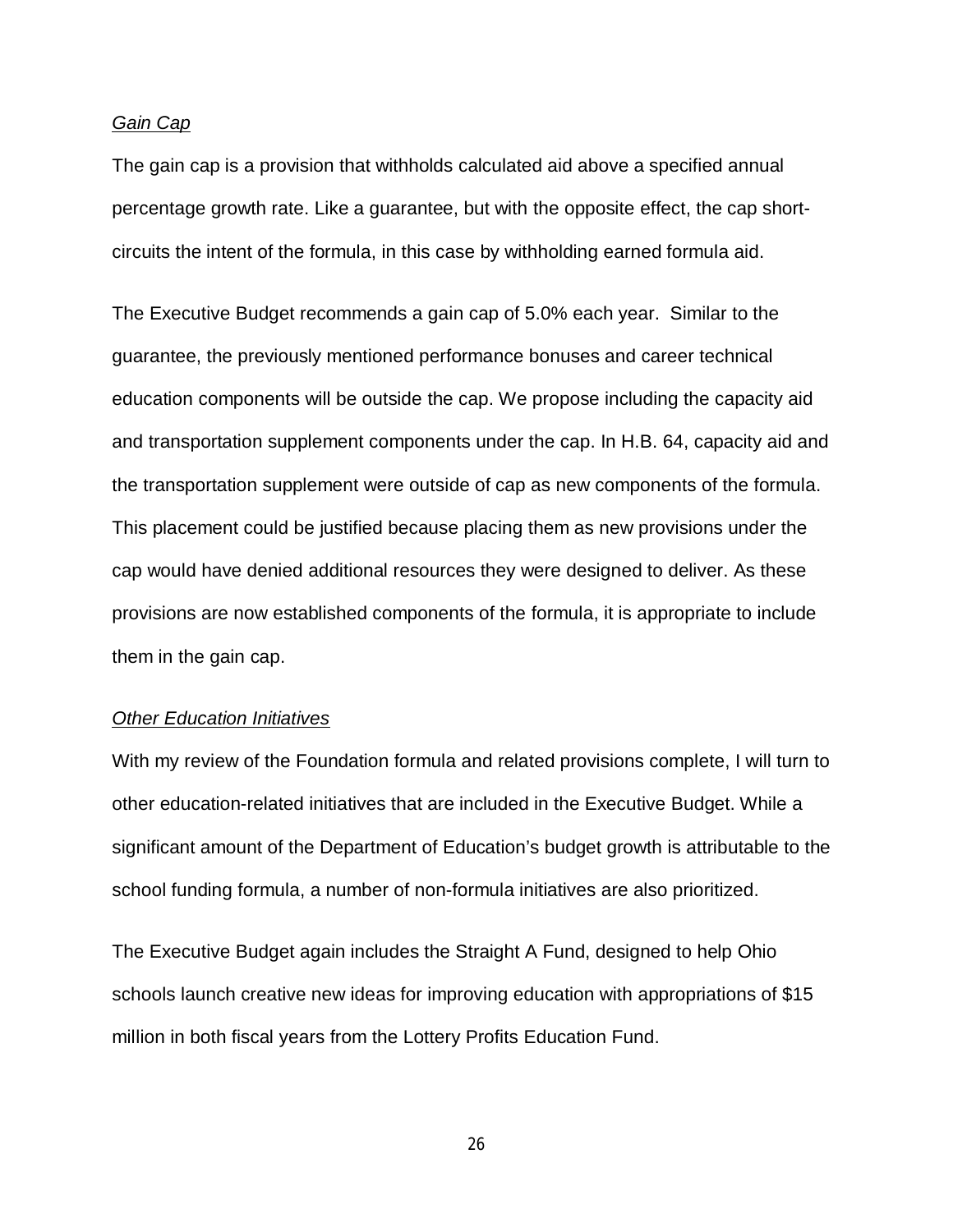The proposed budget recommends \$10 million in each fiscal year to continue the Community Connectors program to bring together families, community organizations, faith-based organizations, businesses and others in support of our schools and to mentor students.

The Executive Budget continues to prioritize early childhood education with funding of \$70.2 million each year and creates a parent choice pilot program to provide parents with options for high-quality early education program for eligible children. Between funding to Education and Job and Family Services during the past six years, we have tripled the number of early childhood education slots.

The Executive Budget also supports the income-based EdChoice Expansion scholarship that provides students in fourth and fifth grades who are at or below 200% of the federal poverty level the opportunity to attend participating private schools through tuition vouchers. The proposal calls for GRF appropriations of \$38.4 million in FY 2018 and \$47.7 million in FY 2019.

## **Higher Education**

The Executive Budget contains a number of higher education policy provisions including the continued implementation of our nationally recognized, performance-based funding formula; proposals to restrain tuition; and several targeted scholarship programs. This budget includes total GRF appropriations for higher education of more than \$2.60 billion in FY 2018 and \$2.65 billion in FY 2019. By far the largest share of the funding is allocated to the State Share of Instruction (SSI), the primary line item in the Department of Higher Education's budget that provides operating support to our public institutions of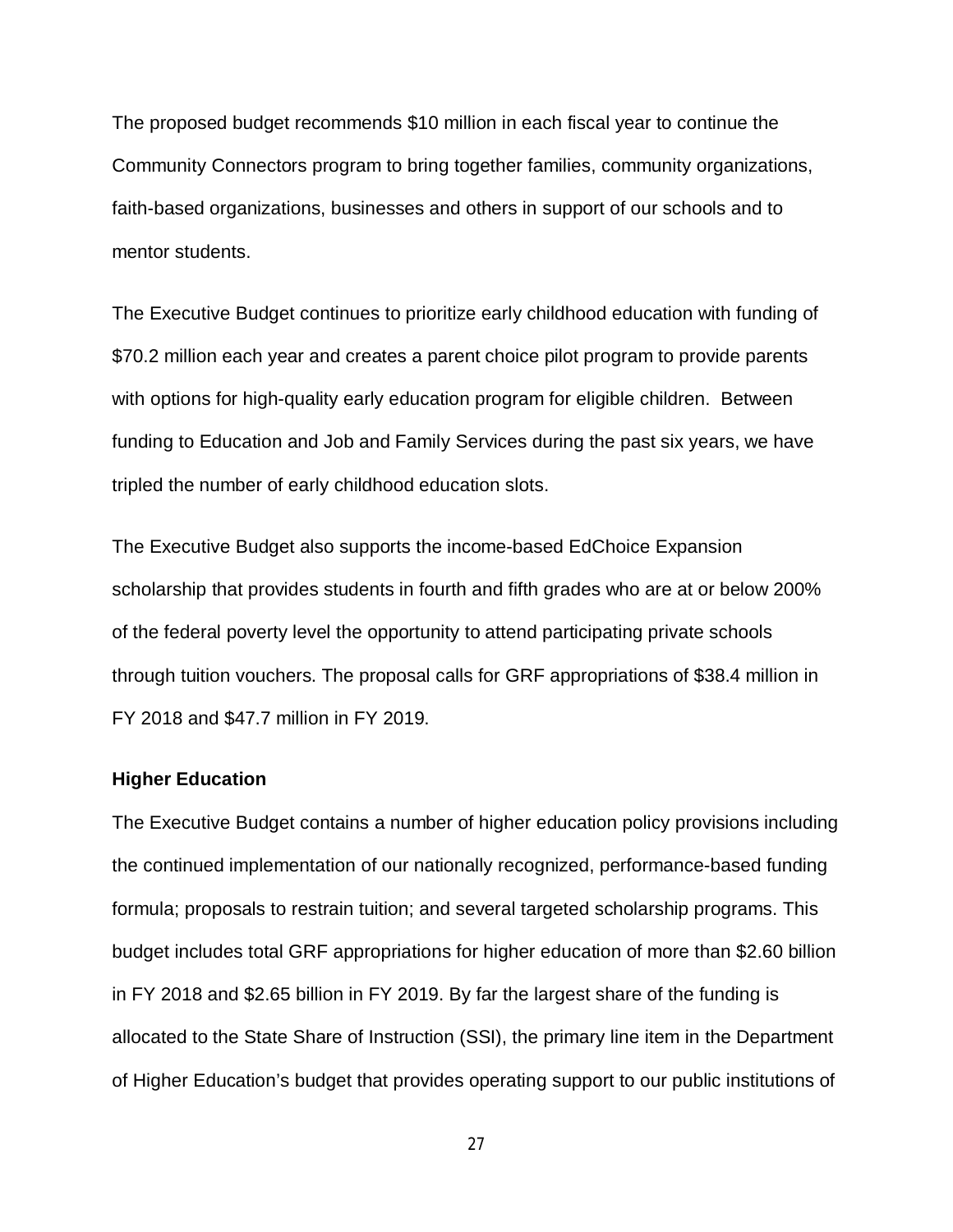higher education. The SSI increases by \$19.8 million (1.0%) in FY 2018, to \$1.99 billion, and by \$20 million (1.0%) in FY 2019, to \$2.02 billion.

This budget maintains the Governor's commitment to ensuring that SSI allocations for higher education are tied to positive student outcomes, rather than simply student enrollment. At our four-year universities, the formula allocates 50% of the SSI for degree completions, 30% for course completions, and approximately 20% for support of doctoral and medical education

At our two-year colleges, the formula allocates 50% of the SSI for course completions, 25% for degree and certificate completions, and 25% for success points, which reward institutions for getting their students to identified milestones that lead to course, certificate, and/or degree completion. And, unlike K-12 school funding, there is no "guarantee" which short-circuits the intent of the formula.

 While national College Board data show that Ohio's public colleges and universities have been among the Nation's best at restraining tuition increases during the past seven years, the Executive Budget proposes to further help control college costs. This budget aims to keep college affordable for students and families by freezing undergraduate tuition and fee increases, excluding room and board, in both fiscal years. Starting in 2019, all Ohio public colleges and universities will be required to share the cost of textbooks with students. To partially offset the cost of this requirement, colleges and universities are permitted to charge \$300 per student. The average Ohio student spends \$600 a year on textbooks and this proposal will cut that expense in half.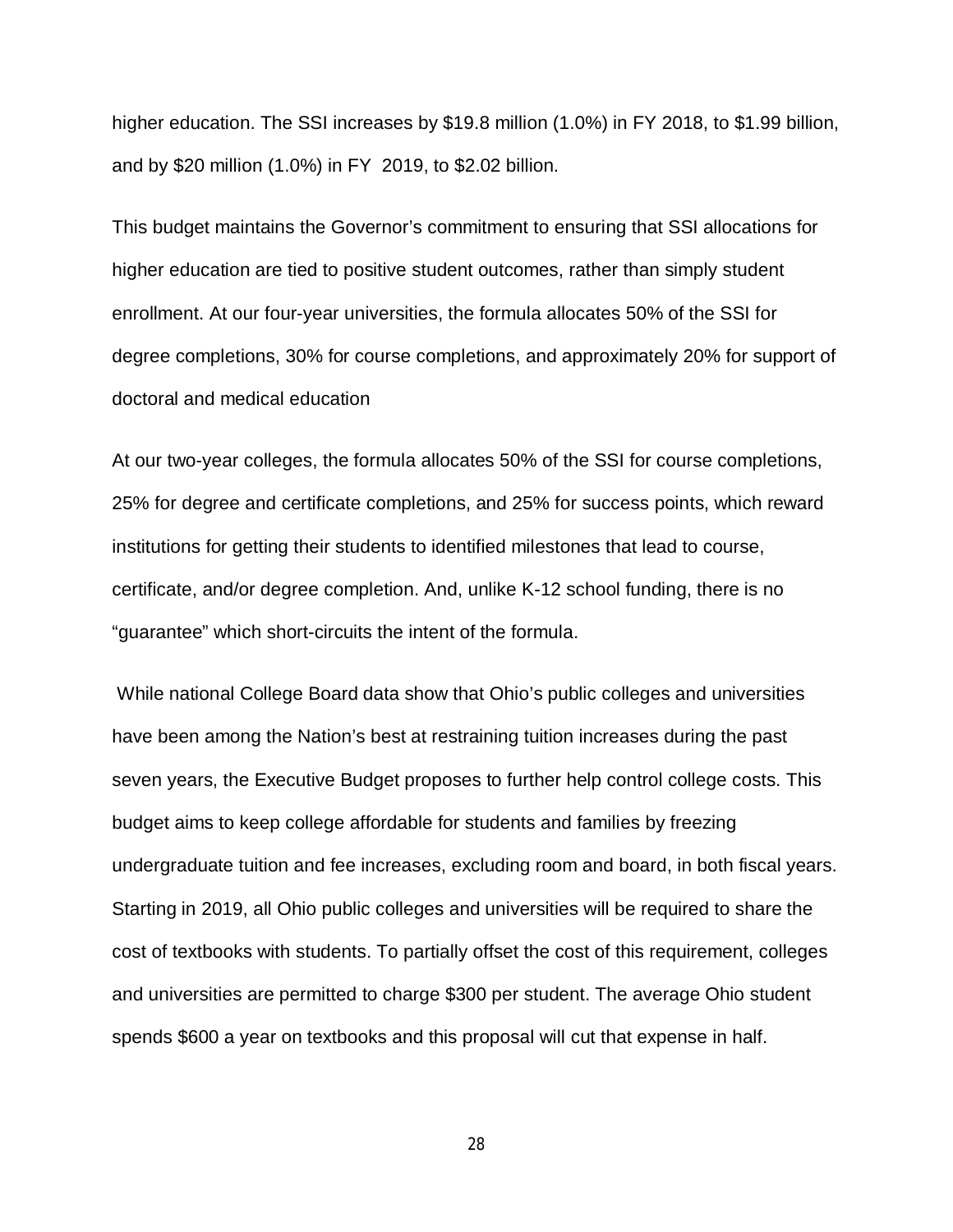Ohio currently allocates nearly \$140 million each year in various higher education scholarship programs to help keep college affordable for Ohio students. The Executive Budget provides for an increased allocation of resources to enhance several scholarship programs.

Funding for the Ohio College Opportunity Grant, which is the largest need-based scholarship in Ohio, is increased to \$100 million in FY 2018 and \$102 million in FY 2019.

Funding for the War Orphans Scholarship, which awards tuition assistance to the children of deceased or severely disabled Ohio veterans who served in the armed forces during a period of declared war or conflict, is increased to \$8.2 million in FY 2018 and \$8.5 million in FY 2019.

Funding for the Ohio National Guard Scholarship, which provides access to higher education for members of the Guard with scholarships that cover the full tuition at Ohio public colleges and universities and a portion of these charges at private, independent and proprietary institutions, is increased to \$19.4 million for both years of the biennium.

Funding for the Choose Ohio First Scholarship, a merit-based program awarded to high achieving academic students who want to specialize in a STEMM field, will continue with current funding levels of \$16.7 million for both years of the biennium.

The Executive Budget includes two new targeted scholarship programs that focus on completion and retention, with the goal of helping more of Ohio's students obtain a degree and reduce the amount of student debt they accumulate.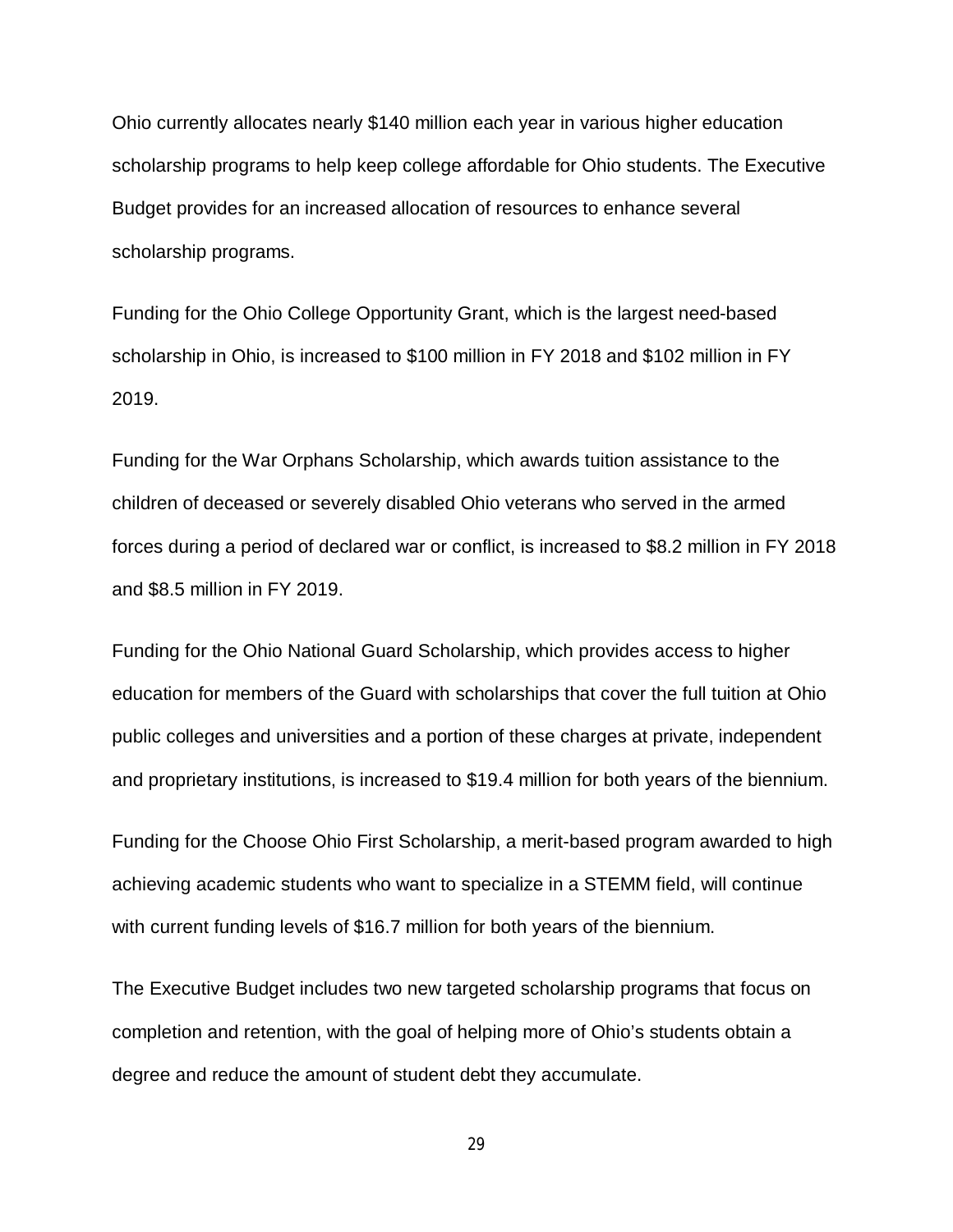The Completion and Retention for Educational Success (OHIO CARES) scholarship offers emergency scholarships for students who encounter a short-term problem that would result in them leaving college. State colleges and universities will have access to OHIO CARES funds that will then be matched by the institution up to \$500 per student and will keep them moving toward completion of their degree. The proposal provides \$1.3 million in the biennium for this scholarship program.

The Finish for Your Future Scholarship Program, addresses the issue of completion and the student loan burden. This scholarship seeks to alleviate the student loan burden by helping students who have incurred education debt and have left school within one year of graduation return to school to complete their degree. The scholarship is appropriated for \$2 million in FY 2018 and \$4 million in FY 2019 to provide a maximum scholarship of up to \$3,500 that will be matched by the institution and the student. This scholarship will help students with debt complete their degree, which should increase future earnings to support payment of the debt.

This budget also includes a new program that was previously piloted at Cuyahoga Community College, Cincinnati State and Technical College, and Lorain County Community College with tremendous success. The Accelerated Completion of Technical Studies (ACTS) program provides comprehensive support services and some financial assistance to low-income community college students to encourage degree completion. Funds will cover one-time startup costs at six community colleges to implement the program that will provide support such as advising, waivers to cover tuition gaps, and suppling textbooks at no cost.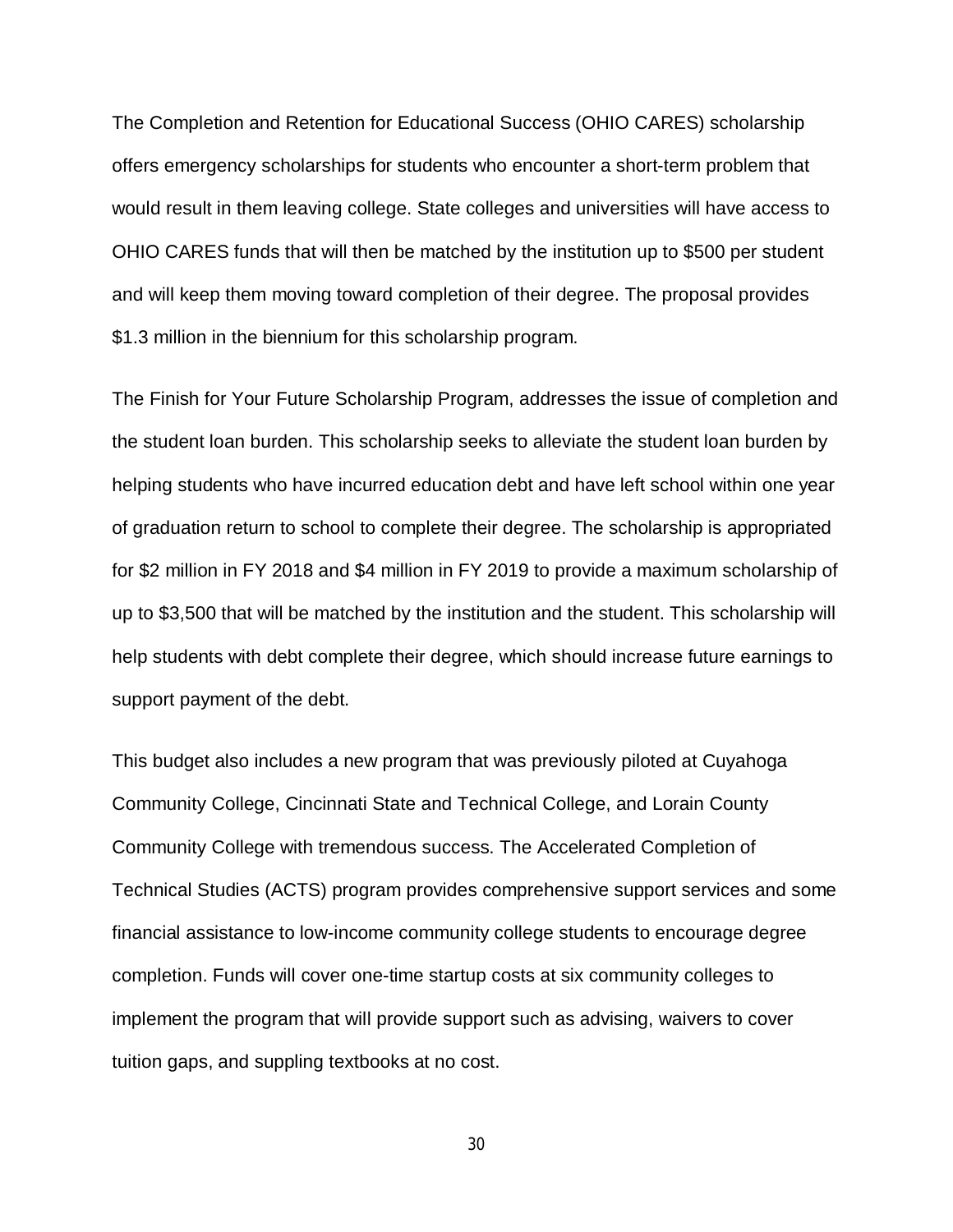## **Workforce**

In 2011 Governor Kasich established the Governor's Executive Workforce Board, comprised of business leaders and workforce development stakeholders, to guide the work of the newly created Office of Workforce Transformation. The Board and the Office of Workforce Transformation work together to ensure that business needs are at the forefront of any continuous improvements to the state workforce development system.

In September of 2016, the Governor challenged the Executive Workforce Board to identify ways to prepare and continuously retrain Ohioans of all ages for the jobs of today and tomorrow. The purpose of this undertaking was to identify the most prominent challenges in early, primary, secondary, postsecondary, and adult education, with the goal of identifying actionable solutions to ensure Ohio's businesses have access to a skilled and productive workforce.

The members of the Governor's Executive Workforce Board worked together to seek feedback from local business, education, workforce, and development leaders within the communities they represent. As a result of this collaboration, in December of 2016 the "Building Ohio's Future Workforce" report was issued. The recommendations outlined in the report are all scalable, based on data and research, and will be cost and budget neutral. The Executive Budget proposal includes provisions to implement many of the recommendations contained within this report:

- Placing three non-voting, business people on each school board and requiring teacher externships;
- Making it easier for schools to provide work experience;
- Positioning libraries as "continuous learning centers."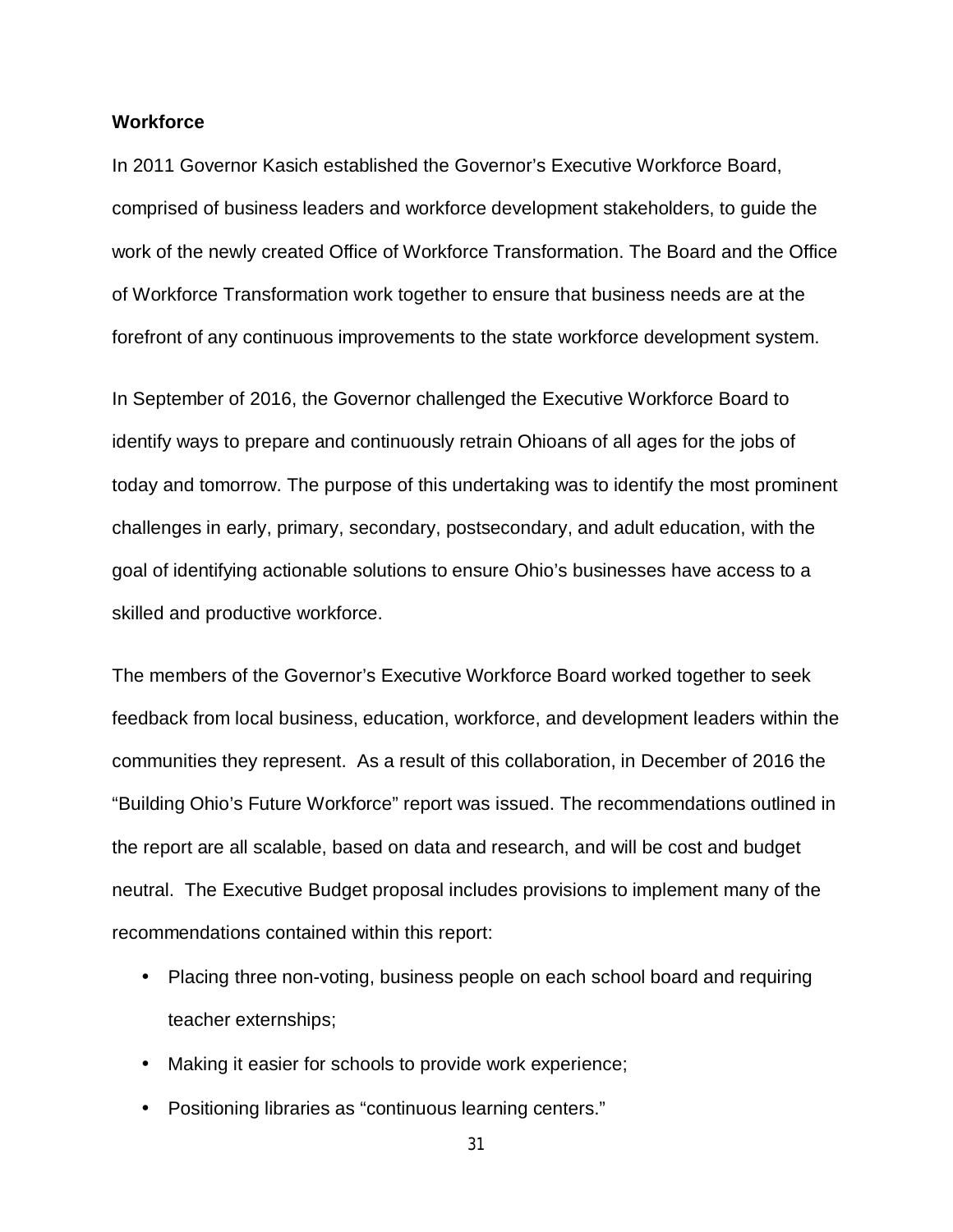## **Tax Cuts and Reform**

The tax reform proposal in this budget continues the themes that Governor Kasich set out four years ago. The overall goal is to change the tax system so that it will make Ohio more competitive in attracting investment and jobs, while also spreading the tax burden more fairly across industries and sectors.

## *Income Tax Reductions*

Governor Kasich has been clear that he believes that Ohio must reduce its personal income tax rates in order to improve its competitive position relative to other states. The Executive Budget continues to make progress in reducing income tax rates.

It also proposes to reduce the number of income tax brackets, which have only increased since the adoption of the income tax in its original 6 bracket form in 1972.The current 9 brackets would be collapsed to 5 brackets displayed in the chart below.

The reduction in the number of brackets and the reduction in the rates results in a new structure that produces effective tax rates that give the same result as if the 9 bracket system were maintained and taxpayers were given a 17% rate cut over two years (tax years 2017 and 2018).

| <b>Current Brackets</b> | Rates  | <b>New Brackets</b> | 2017 Rates | 2018 Rates |
|-------------------------|--------|---------------------|------------|------------|
| $$0 - $5,250$           | 0.495% | Up to \$10,000      | 0.50%      | 0.456%     |
| \$5,250-\$10,500        | 0.990% | \$10,000-\$25,000   | 1.50%      | 1.367%     |
| \$10,500-\$15,800       | 1.980% | \$25,000-\$100,000  | 3.25%      | 2.963%     |
| \$15,800-\$21,100       | 2.476% | \$100,000-\$200,000 | 4.25%      | 3.874%     |
| \$21,100-\$42,100       | 2.969% | More than \$200,000 | 4.75%      | 4.33%      |
| \$42,100-\$84,200       | 3.465% |                     |            |            |
| \$84,200-\$105,300      | 3.960% |                     |            |            |
| \$105,300-\$210,600     | 4.597% |                     |            |            |
| More than \$210,600     | 4.997% |                     |            |            |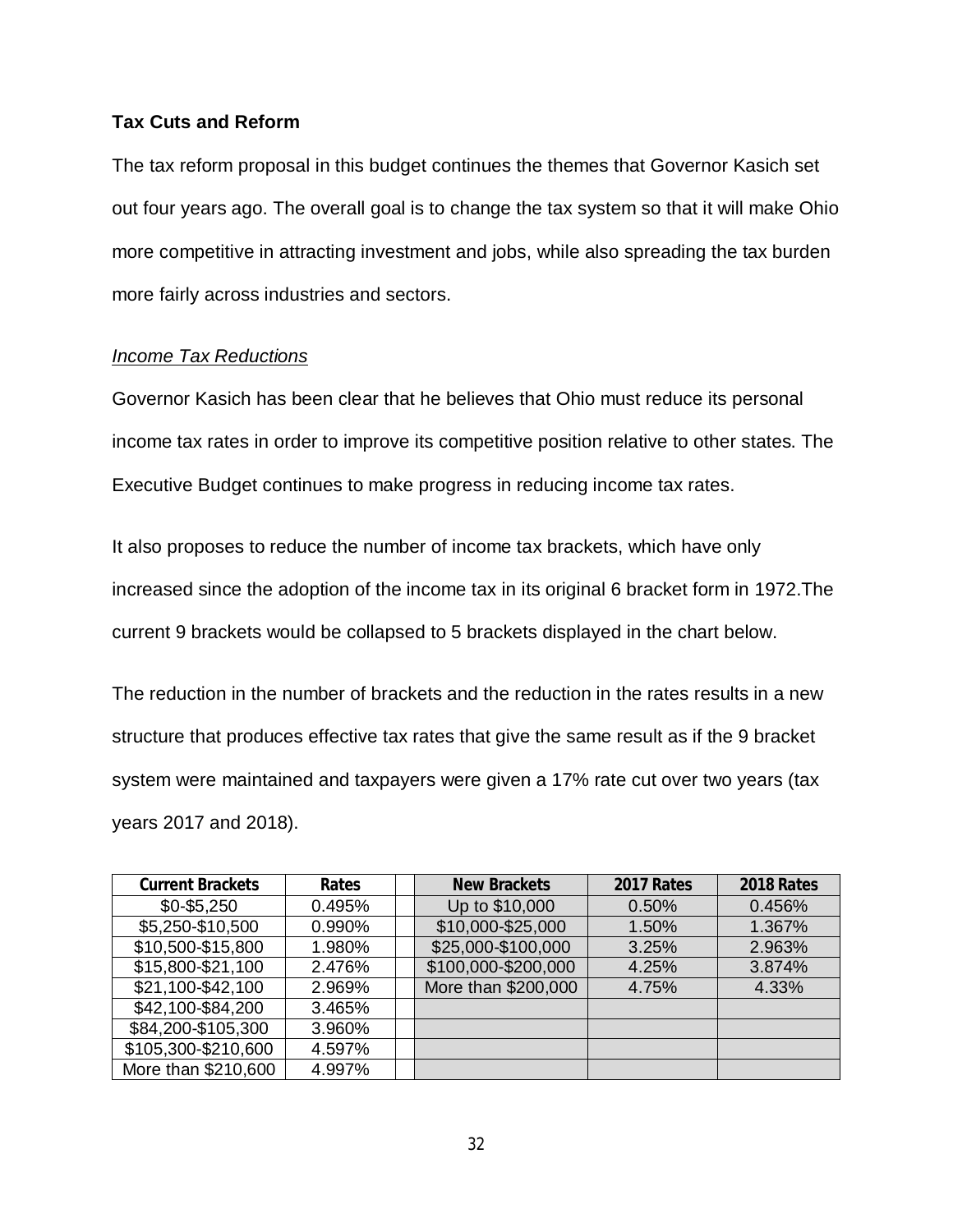In order to achieve the desired equivalence to a 17% rate cut for all taxpayers, there are also changes to the low-income tax credit and to the personal exemptions.

Personal exemptions are increased for low and middle income taxpayers. For taxpayers with Ohio adjusted gross income (OAGI) between \$0 and \$40,000, the personal exemption will be increased from \$2,250 to \$3,000. For taxpayers with OAGI between \$40,000 and \$80,000, the exemption will be increased from \$2,000 to \$2,500. For taxpayers with OAGI above \$80,000, the exemption will remain at \$1,750.

The threshold for the low-income credit is increased from \$10,000 to \$15,000. This means that taxpayers with less than \$15,000 in Ohio taxable income will owe no Ohio income tax. Since Ohio taxable income is calculated after personal exemptions are subtracted from OAGI, this means that a married couple without children could have income up to \$21,000 and owe no Ohio income tax (OAGI of \$21,000 minus two personal exemptions of  $$3,000$  each =  $$15,000$ ).

The income tax proposal has been carefully calibrated such that simulations of the impact show less than 500 Ohio taxpayers would experience any increase in tax liability, and for those few that experienced an increase it would average less than \$4.

The entire package of income tax reductions reduces revenues by \$1,244 million in FY 2018 and \$1,883 million in FY 2019.

#### *Offsetting Revenue*

To offset the revenue foregone as a result of the income tax changes, the Executive Budget also proposes an expansion of the sales tax base to certain services not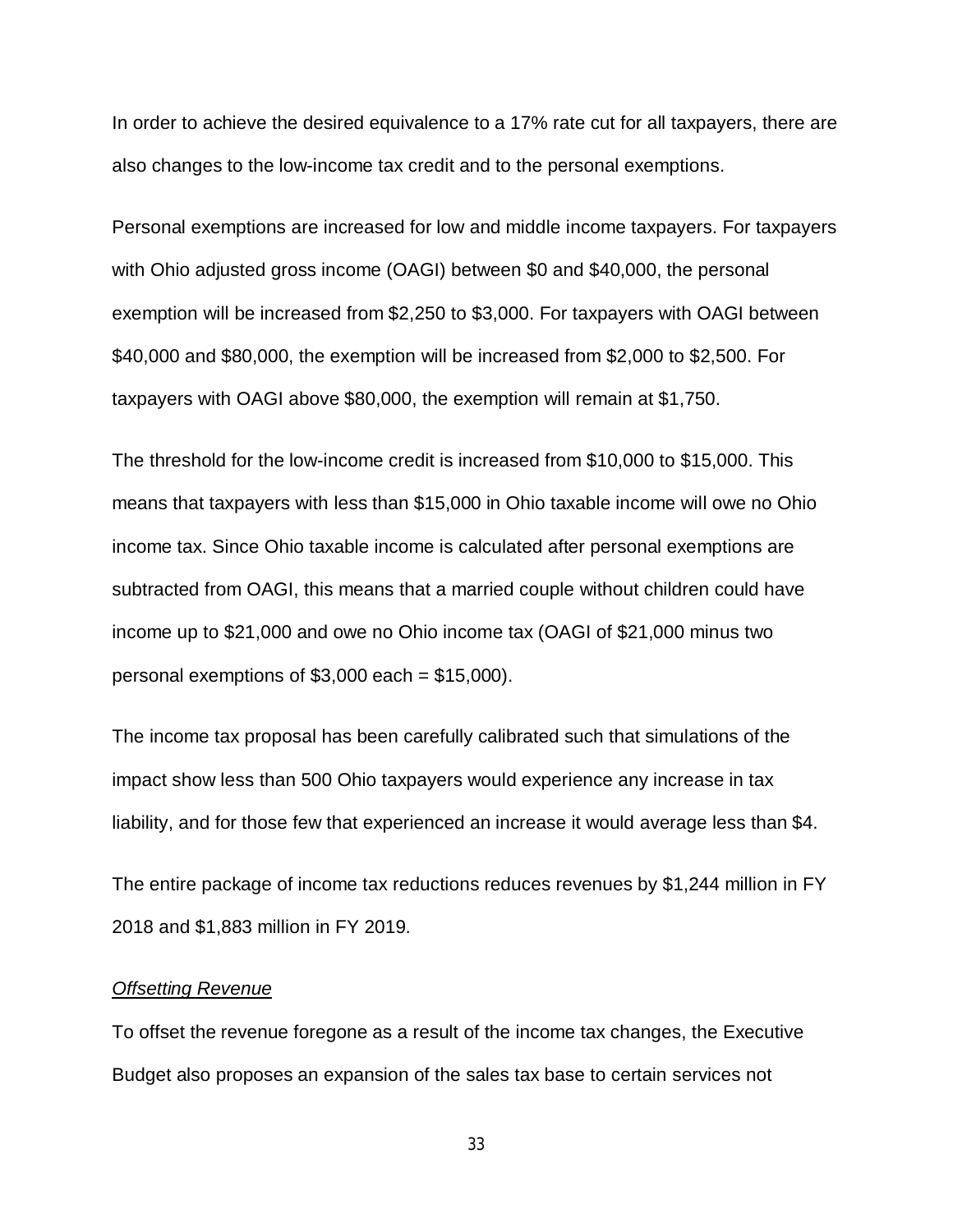previously covered, with this expansion accompanied by a 0.5% increase in the state sales tax rate. In addition, there are proposals to adopt a severance tax and to increase the tax rates for cigarettes and other tobacco products. There are also minor increases in revenues from the alcoholic beverage tax and the commercial activity tax.

The offsetting revenue from all the proposed changes is approximately \$1,194 million in FY 2018 and \$1,819 in FY 2019. Thus, there is a net tax cut, when one considers only state funds, of \$50 million in FY 2018 and \$64 million in FY 2019. The net tax cut is smaller when one also considers the effect of sales tax base broadening on county and transit authority sales tax revenues.

## *Sales and Use Tax*

The Governor believes that it is generally preferable to tax consumption rather than income, because taxing consumption provides greater incentives for saving and investment, and thus greater potential for economic growth, than taxing income. So, more than half of the offsetting revenue increase in the reform proposal comes from the sales tax, through a combination of a tax rate increase and base broadening.

The sales tax base expansion would raise an estimated \$136 million in FY 2018 and \$206 million in FY 2019. Over half of this new revenue would result from broadening the tax base to include cable television services. This addition would create parity with satellite broadcasting services, which have been subject to the Ohio sales and use tax since 2003. Other base broadening items include lobbying, repossession services, nonmedically necessary cosmetic procedures, landscape design, interior design and travel agent services.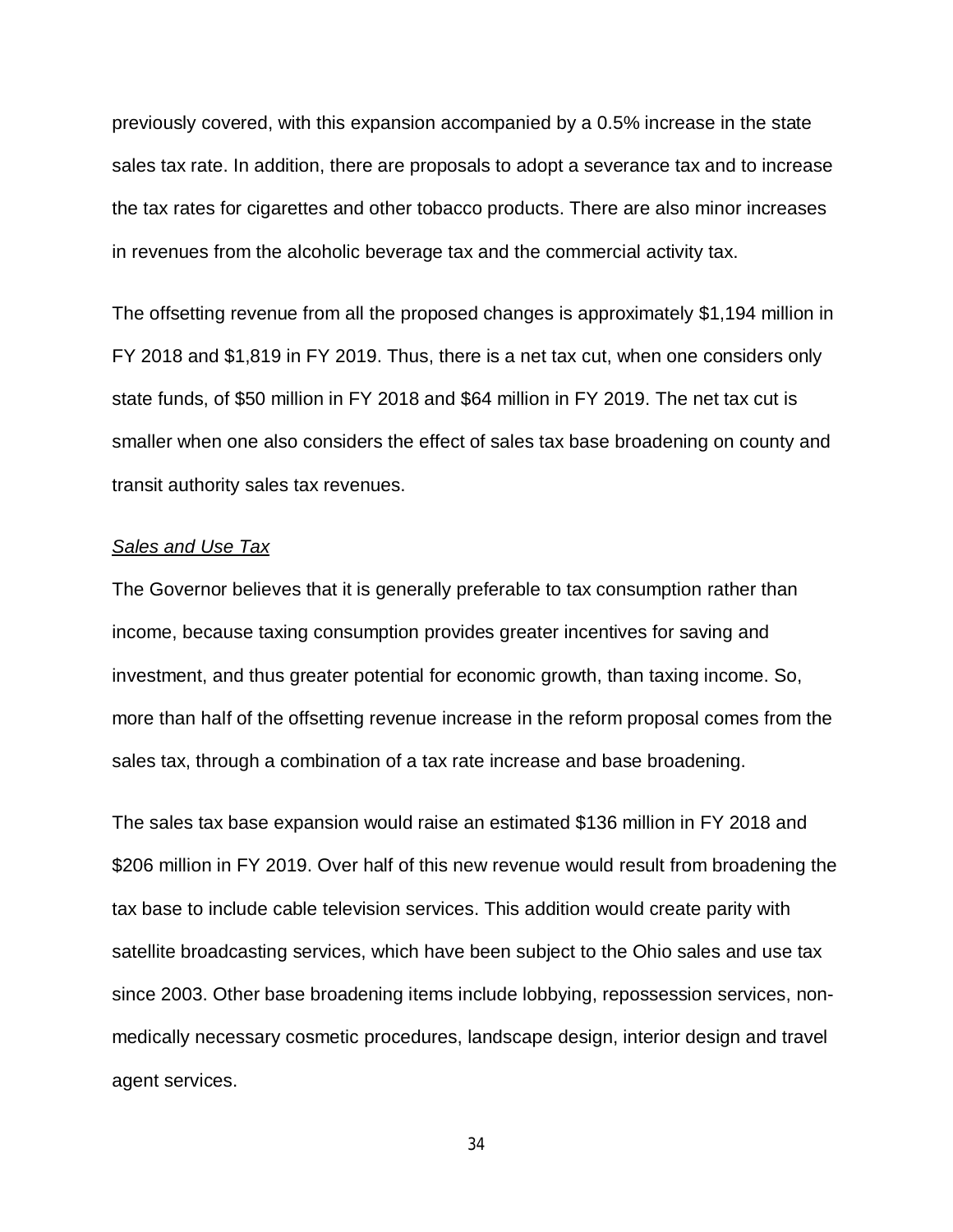The state sales tax rate would increase from 5.75% to 6.25%, starting October 1, 2017. This change would raise an estimated \$571 million in FY 2018 and \$897 million in FY 2019. The new state tax rate would be below that of Indiana, which is 7.0%, and slightly above the state rates in Ohio's other contiguous states, which are all 6.0%. It would also be slightly above the median for all U.S. states, which is 6.0%.

#### *Cigarette and Other Tobacco Products Tax*

There are three major elements to the cigarette and other tobacco products (OTP) restructuring. The cigarette tax would be increased from \$1.60 to \$2.25 per pack, which is estimated to raise \$184 million in FY 2018 and \$198 million in FY 2019.

The OTP tax rate would be increased from 17% of wholesale price, which has been the rate since the adoption of the tax in 1992, to 69%. This will make the tax rate equivalent to the new \$2.25 per pack tax rate on cigarettes, if the cigarette tax were expressed as a percentage of wholesale price. The increase would raise an estimated \$84 million in FY 2018 and \$125 million in FY 2019.

In addition, the OTP tax would be extended to vapor products (primarily e-cigarettes), at the new 69% tax rate raising an estimated \$5 million in FY 2018 and \$10 million in FY 2019.

Besides these three major changes, the bill would also eliminate the 2.5% early payment discount for the OTP tax and reduce the cigarette tax stamp credit to \$1.25. These changes would raise an estimated \$11 million in FY 2018 and \$13 million in FY 2019.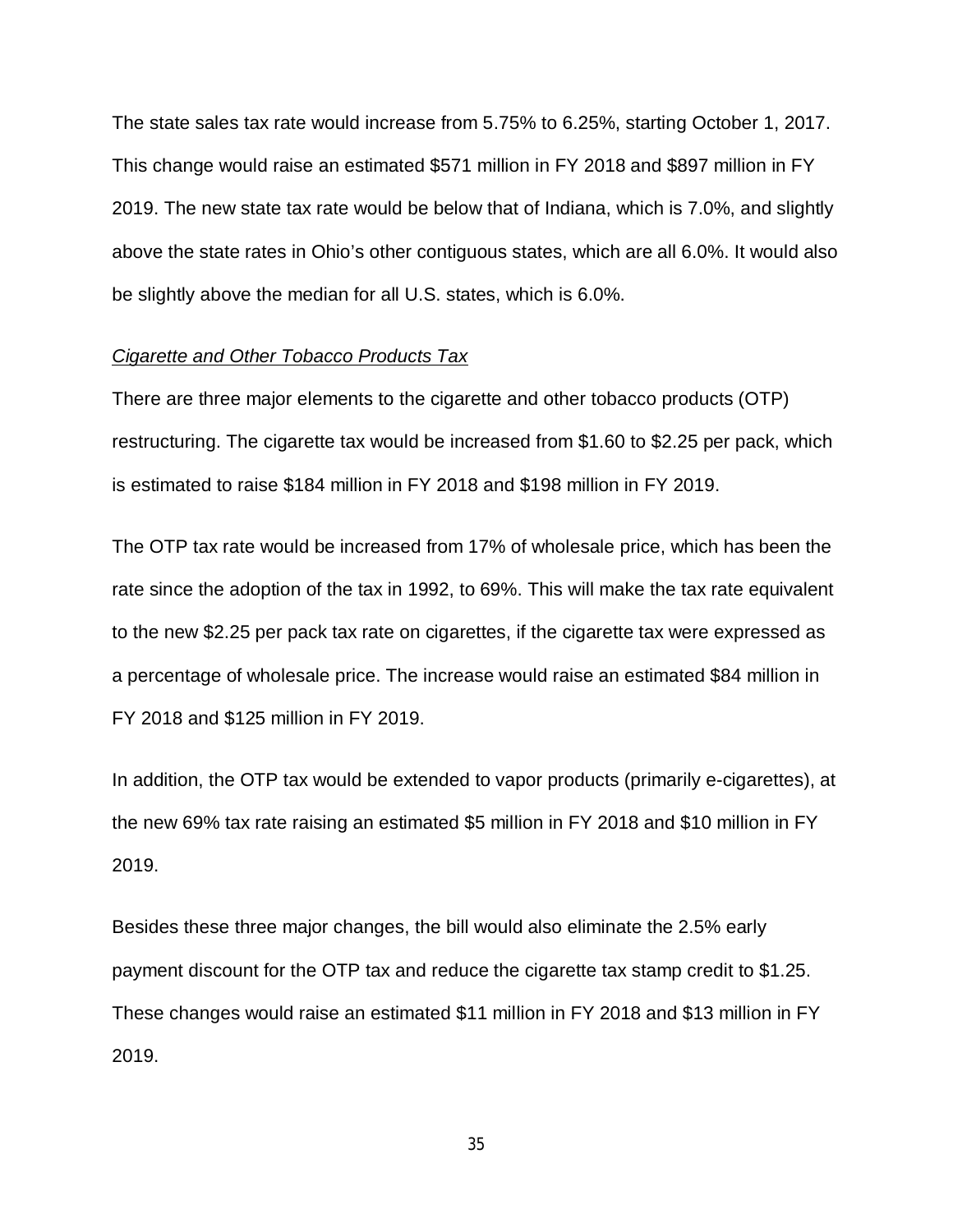In addition, there is an element that brings in revenue only in FY 2018: the floor stock tax. That is a tax on cigarettes held in inventory at the time the rate increases. This is provision is expected to raise \$24 million in FY 2018.

#### *Severance Tax on Horizontal Wells*

The Executive Budget proposes enacting a tax on high-volume horizontal wells on severance of oil, gas, condensate, and natural gas liquids. The new tax is estimated to generate \$137 million in FY 2018 and \$311 million in FY 2019.

Under the current tax structure, Ohio continues to have the lowest severance taxes in the country on oil and gas; 20 cents on a barrel of oil and 3 cents on an MCF (1,000 cubic feet) of gas. The rates have essentially remained the same for more than 30 years. The oil and gas industry continues to extract Ohio's natural resources while paying virtually no severance tax. Total severance tax paid on these products in calendar year 2015 was about \$29 million on oil and gas with an estimated market value of at least \$3.9B, meaning that the effective tax rate was less than 0.75%.

The basic tax rate proposed is 6.5% on the volume of oil or gas multiplied by spot prices at the exchanges where these commodities are traded. For commodities such as natural gas liquids, however, (ethane, butane, etc.) a lower tax rate of 4.5% would be applied to reflect the additional processing costs incurred in separating natural gas liquids from the dry gas, and other costs involved in bringing the product to market. These rates are lower than those levied by other major state producers, such as Texas, Oklahoma and North Dakota, and will place Ohio squarely in the middle of the pack of all state tax rates.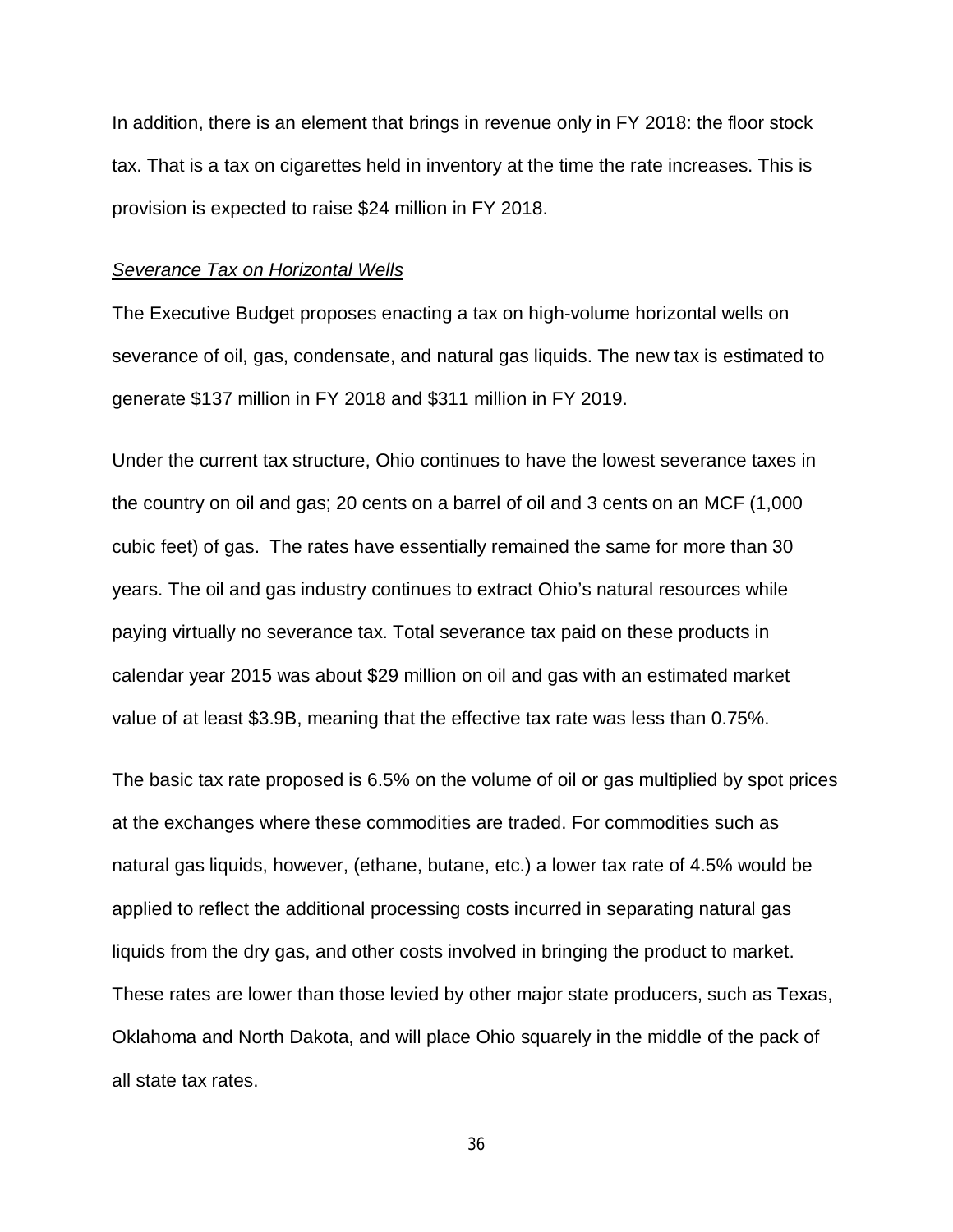### *Alcoholic Beverage Tax*

The proposal increases the tax rates for most kinds of alcohol, other than spirituous liquor, by approximately 70%, an increase equal to the combined inflation rate since the last tax rate increase in 1992. This change, along with three other minor changes, would generate estimated gains of \$26 million in FY 2018 and \$31 million in FY 2019.

On the most common products, beer & table wine, the tax increase is about a penny per serving. On a standard 12 oz. beer, the increase is \$0.012, meaning that on a 24 can case of 12 ounce cans, the increase is 29 cents. For wine, for a standard pour (which is 5 ounces), the increase is 8/10ths of one cent. On a standard bottle of wine (750ml) the increase is 4.2 cents.

The proposal would also have some simplification features. The proposal would simplify the tax on beer by applying a per-ounce rate without regard to the container volume. In addition, vermouth and sparkling wine will be grouped with wine by alcohol content. This will reduce the number of rates and product classifications.

#### *Commercial Activity Tax*

The CAT rate is left unchanged at 0.26%, and there is no general base broadening. However, there are two provisions that would increase revenue from particular subsets of taxpayers by closing tax loopholes.

Since the inception of the CAT, there has been an exclusion for interest income (as well as other types of intangible property income). This was designed to exempt income that companies earned from their investment operations, outside their core trade or business. However, there are companies subject to the CAT for whom generating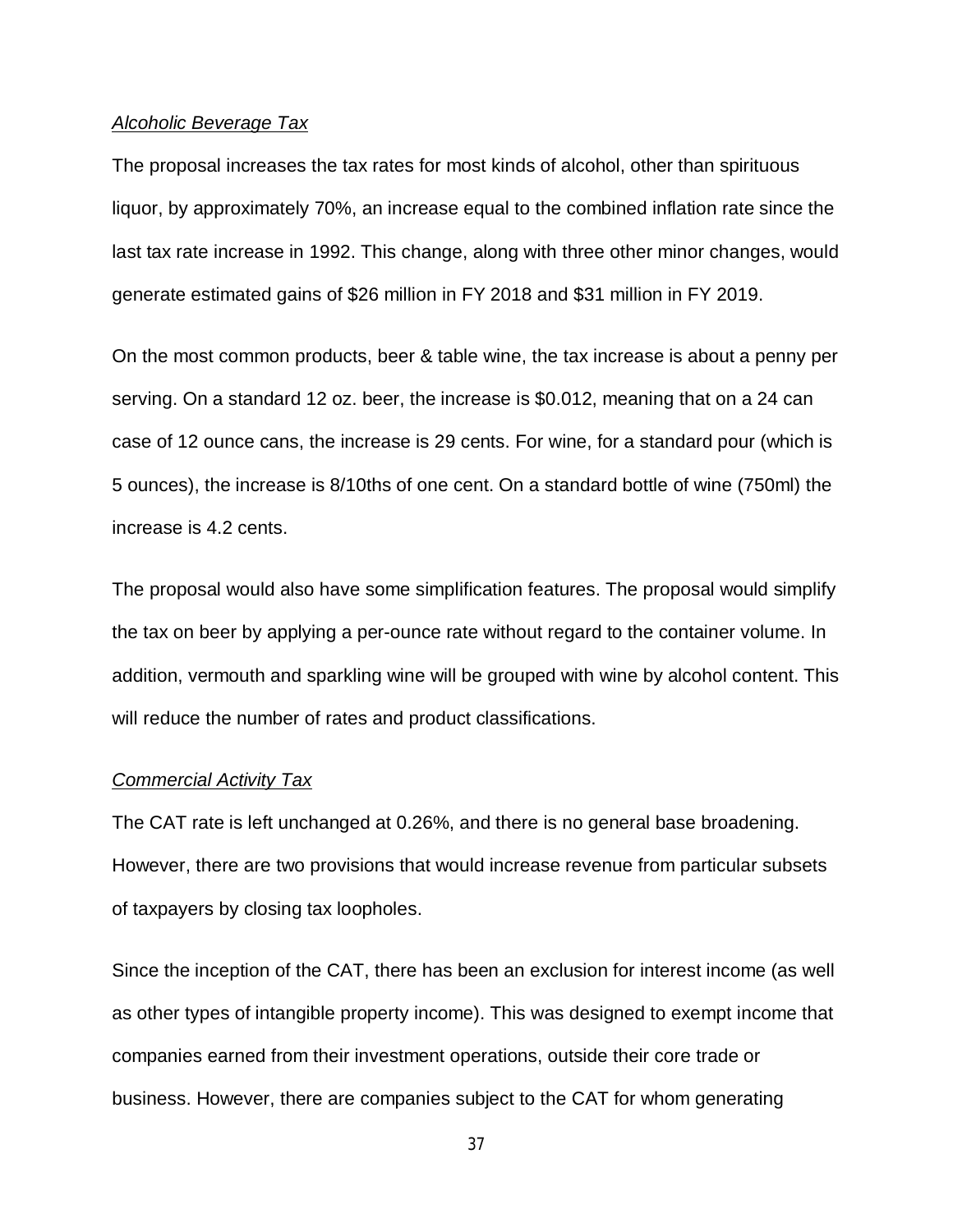interest income is the major part of their trade or business (lenders of various kinds) and so the exemption essentially allows them to pay zero or minimal CAT. This proposal would eliminate the exclusion for those lenders, thus generating gains of about \$3 million in FY 2018 and \$4 million in FY 2019.

In addition, companies that sell to qualified distribution centers (QDCs) have been allowed a special provision that reduces their taxable receipts to only that percentage of sales that eventually are distributed to Ohio purchasers. While this provision originally reduced the taxable receipts of suppliers to a small percentage of sales to QDCs, in recent years it has been used as a tax planning device by the suppliers to QDCs to reduce their Ohio percentage and their CAT liability to zero. The proposal would institute a minimum taxable sales percentage on such suppliers of 10% of their sales to QDCs, thus generating estimated gains of \$5 million in FY 2018 and \$21 million in FY 2019.

## **Medicaid**

This budget builds on the momentum of Governor Kasich's previous budgets and work of the General Assembly, which greatly improved the design and delivery of the Medicaid program as well as the administrative structure through which it is managed. Office of Health Transformation Director Greg Moody and Medicaid Director Barbara Sears will be testifying in the coming weeks, and they will undoubtedly discuss the trends, opportunities, and challenges of the program in much greater detail; so I will generally focus my comments on the budgetary aspects of Medicaid.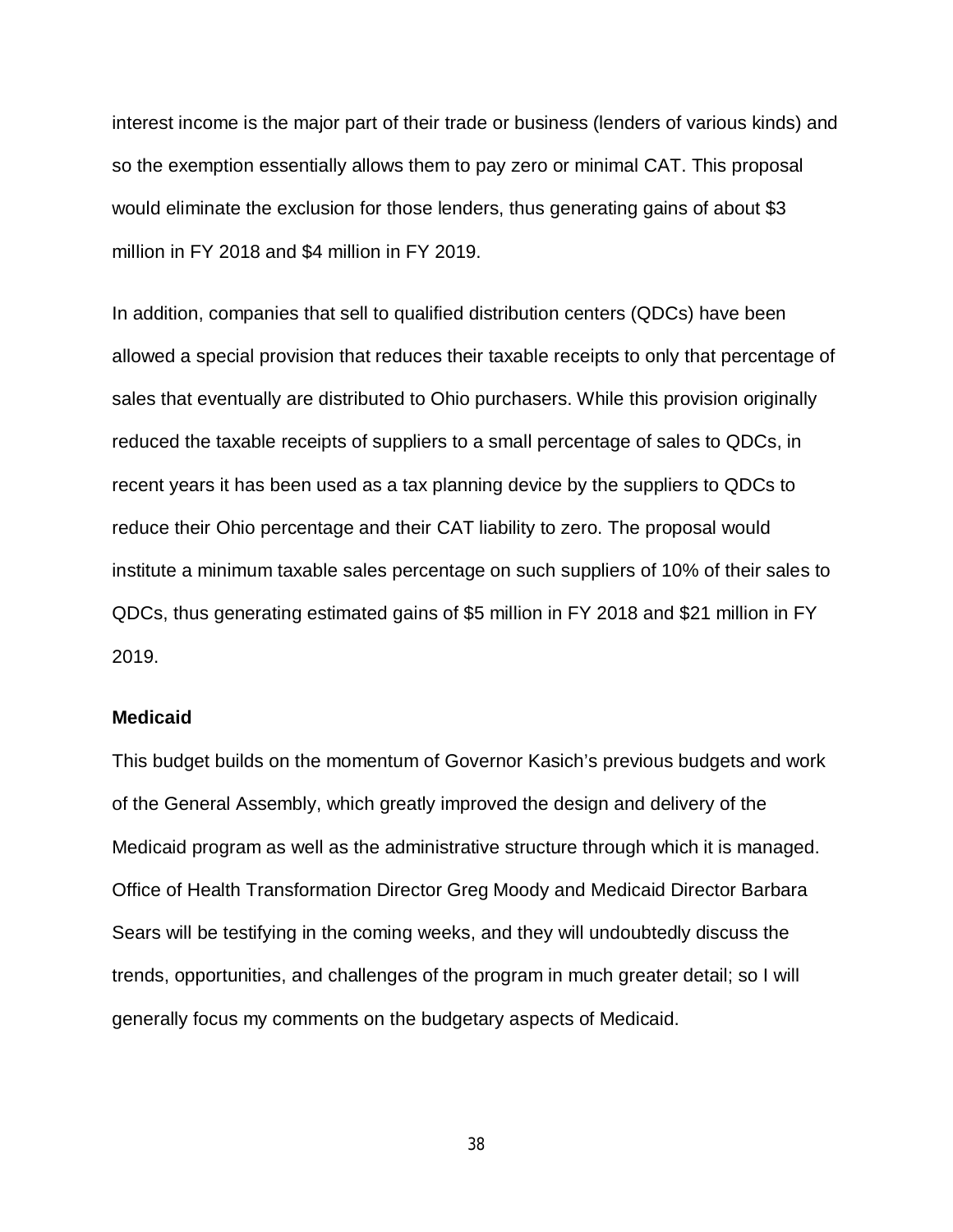As was the case with the Administration's previous Executive Budgets, this proposal will further transform the state's health care landscape through reform and innovation. As with all Medicaid budgets, in order to control spending, we have included certain cost containment measures in the budget before you today. There is also a series of program initiatives that increases funding for developmental disabilities services and creates more opportunities for individuals to live in the community, rather than in institutions. It also includes new initiatives to encourage personal responsibility. Of course, the bill before you continues the state's effort to change the way we pay health care providers, by expanding the areas in which we reward quality and value – rather than volume.

As you know, Medicaid spending occurs through the Department of Medicaid as well as six other so-called "sister agencies": the departments of Aging, Developmental Disabilities, Health, Job and Family Services, and Mental Health and Addiction Services and Education. Education recently joined the list of sister agencies as the department has established a program and line item to oversee and assist school districts participating in the Medicaid in schools initiative. While all six agencies support the administration of the program, the vast majority of Medicaid expenditures are made by the Department of Medicaid.

In this budget, recommended all fund appropriations across the seven agencies is \$27.96 billion or 6.3% higher than estimated spending in FY 2017. FY19 recommended all funds total is \$28.71 billion or 2.7% increase over FY 2018. This increase in spending for the upcoming biennium can be attributed to several factors: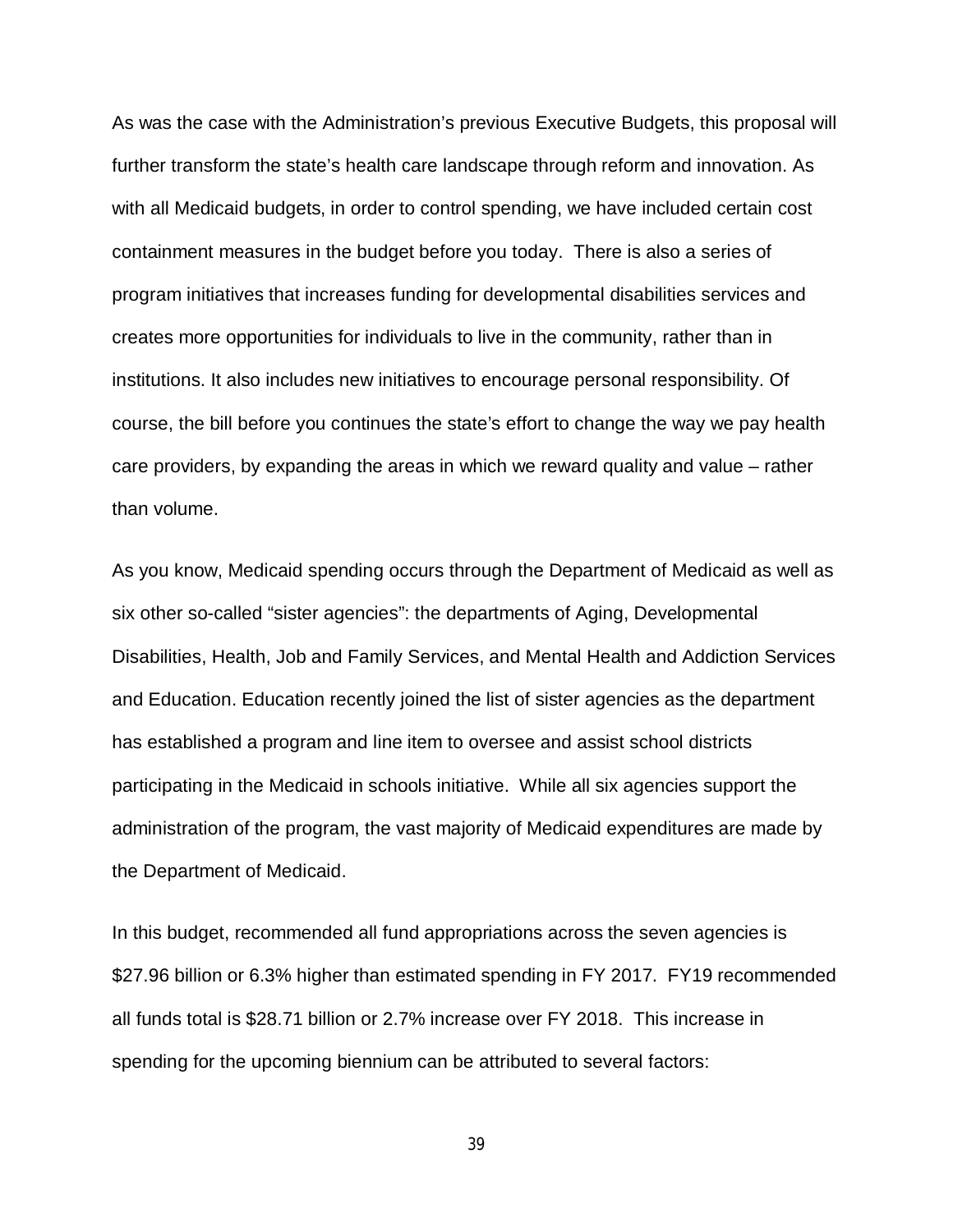- Projected increases in Medicare costs that Medicaid is responsible for paying to the federal government, particularly in Medicare Part B, payment for physician services and Medicare Part D, prescription drug benefit;
- Projected increase in the Aged Blind and Disabled enrollment;
- Projected increase in pharmacy costs.

Recommended state-share GRF Medicaid appropriations across the seven agencies total 5.31 billion in FY2018, which is \$2.24 million or 8.5% lower than estimated spending in FY2017. FY2019 recommended appropriations total is \$5.54 billion, an increase of 230.8 million or 4.3 percent higher than FY2018. As I mentioned earlier, the reduction in GRF is the result of the loss of the Medicaid managed care sales tax revenue which has been deposited in the GRF and thus was able to help support the Medicaid program. To offset this loss, the Executive Budget recommends adoption of a health insuring corporation provider assessment, which I will detail later in my testimony. The revenues of this assessment will be deposited into a dedicated purpose fund (DPF). Expenditures of these revenues in FY18/19 result in a substantial increase in appropriations from DPF line items. Federal Medicaid reimbursement for the increase in expenditures from the DPF will be deposited and expended from a federal line. Appropriations in the Federal fund group, significantly contribute to the large increase there.

"Baseline" projections – that is, the estimates of what the Medicaid program would cost in the upcoming biennium assuming current eligibility, benefit, and payment policies remain unchanged – were expected to increase at higher rates than the recommended appropriations. However, additional cost containment efforts have held down costs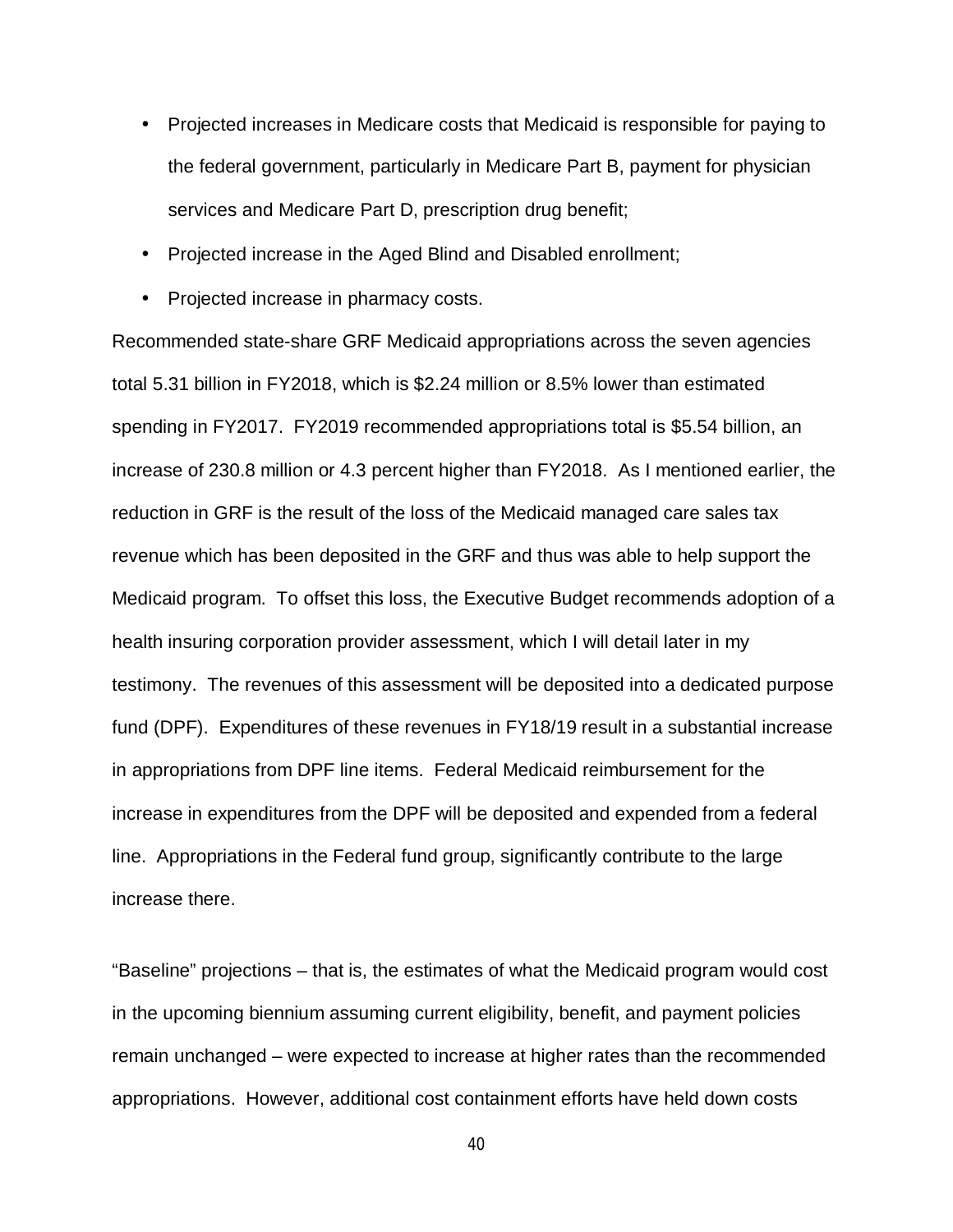below those levels. Cost-containment initiatives of note include: performance payments for comprehensive primary care; a reduction in hospital reimbursement; reduction in nursing home reimbursement rates and moving nursing facility reimbursement into managed care; improved tools to combat fraud, waste and abuse; and finally, a single preferred drug list for the Medicaid pharmacy benefit.

The Executive Budget also contains initiatives that will target additional resources to important program priorities. Several of the more significant include:

- All-in Managed care since Governor Kasich took office, Ohio has made improving care coordination for those on Medicaid a top priority. Today, over 90 percent of Ohioans enrolled in Medicaid receive care through a private-sector managed care plan. Beginning July 2018, the Executive Budget requires the aged, blind and disabled community and those on waivers to enroll in managed care. Enrollment will be optional for individuals served through the Department of Developmental Disabilities.
- Brokered transportation we propose to transition from a county based system to a state based brokerage model for non-emergency medical transportation. Under this new model, Ohio Medicaid will contract with a third-party transportation broker to manage these services. Once implemented, this new model will provide consistent transportation services for Medicaid enrollees, more efficiently arrange for their transportation needs, and reduce costs.
- Home and Community Based Services as in our previous budgets, we continue to prioritize and direct resources, including additional waiver slots to expand community options for the developmental disabled population.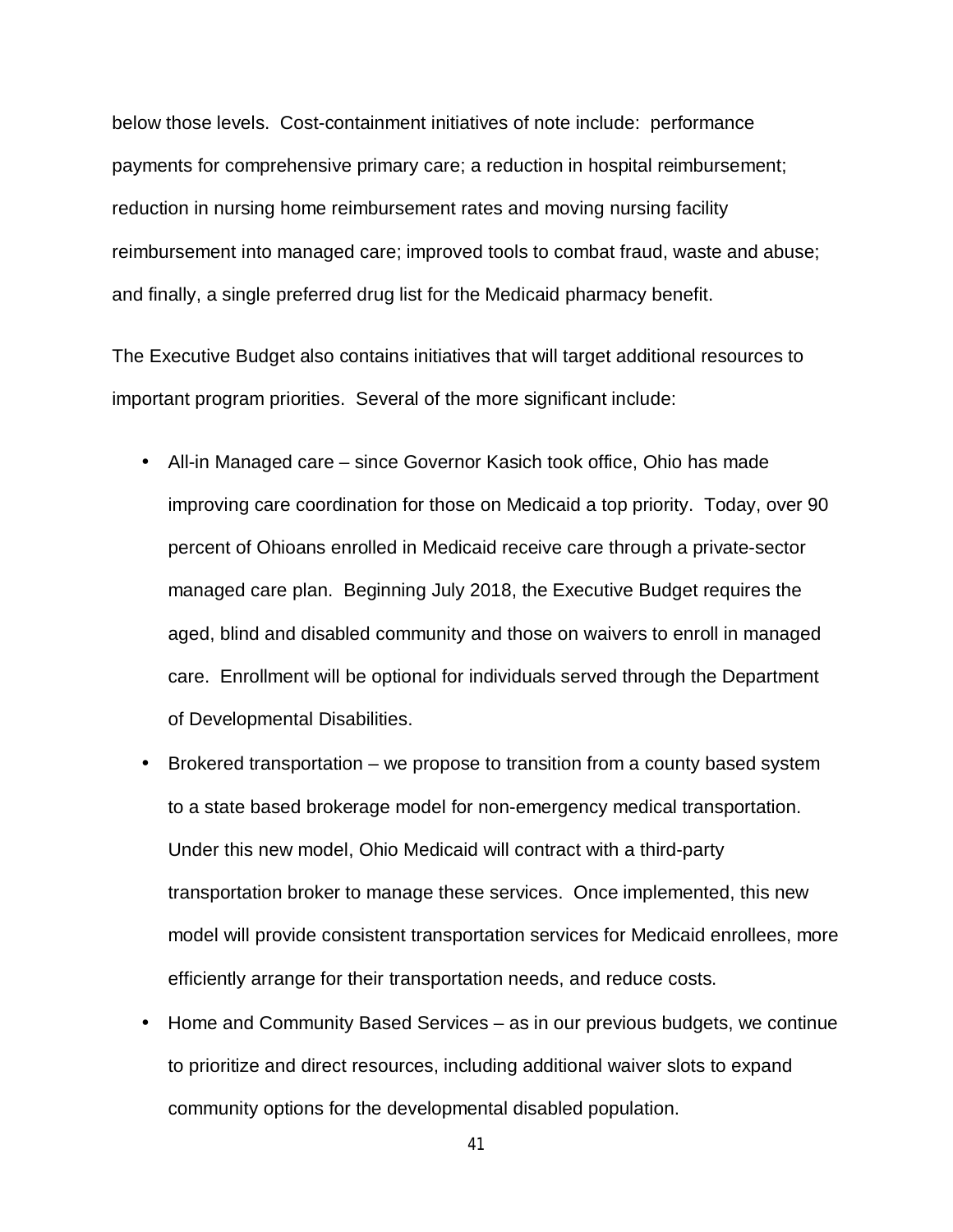Bureau of Children with Medical Handicaps (BCMH) – the budget proposes to reform and improve the BCMH program while preserving medically necessary services for every child currently enrolled in the BCMH program. For families above 200% of poverty, they will continue to receive services exactly as they do today. The Ohio Department of Health will administer the existing BCMH program until these children age out. Another 20,000 children enrolled in both BCMH and Medicaid will receive BCMH services solely through their Medicaid health plan beginning January 1, 2018. Ohio Medicaid will establish a new state administered BCMH program and begin enrolling children in families with income above the Medicaid income limit beginning January 1, 2018. Medicaid administered BCMH services will be comparable to the current ODH program. The new Medicaid BCMH program begins January 1, 2018 for any children who apply beginning July 1, 2017. County millage will continue to be used to support the children through the ODH program but Ohio Medicaid – not the counties – will cover the cost of the new program.

 Personal responsibility – we propose a personal responsibility premium for recipients above 100% of the federal poverty level. These premiums would apply to childless, non-pregnant adults. Premiums are estimated at approximately \$20 per month and will be capped not to exceed 2% of household income. As an individual's financial situation improves, enabling them to move from Medicaid, paying a premium will help prepare them for a successful transition to a private insurance plan.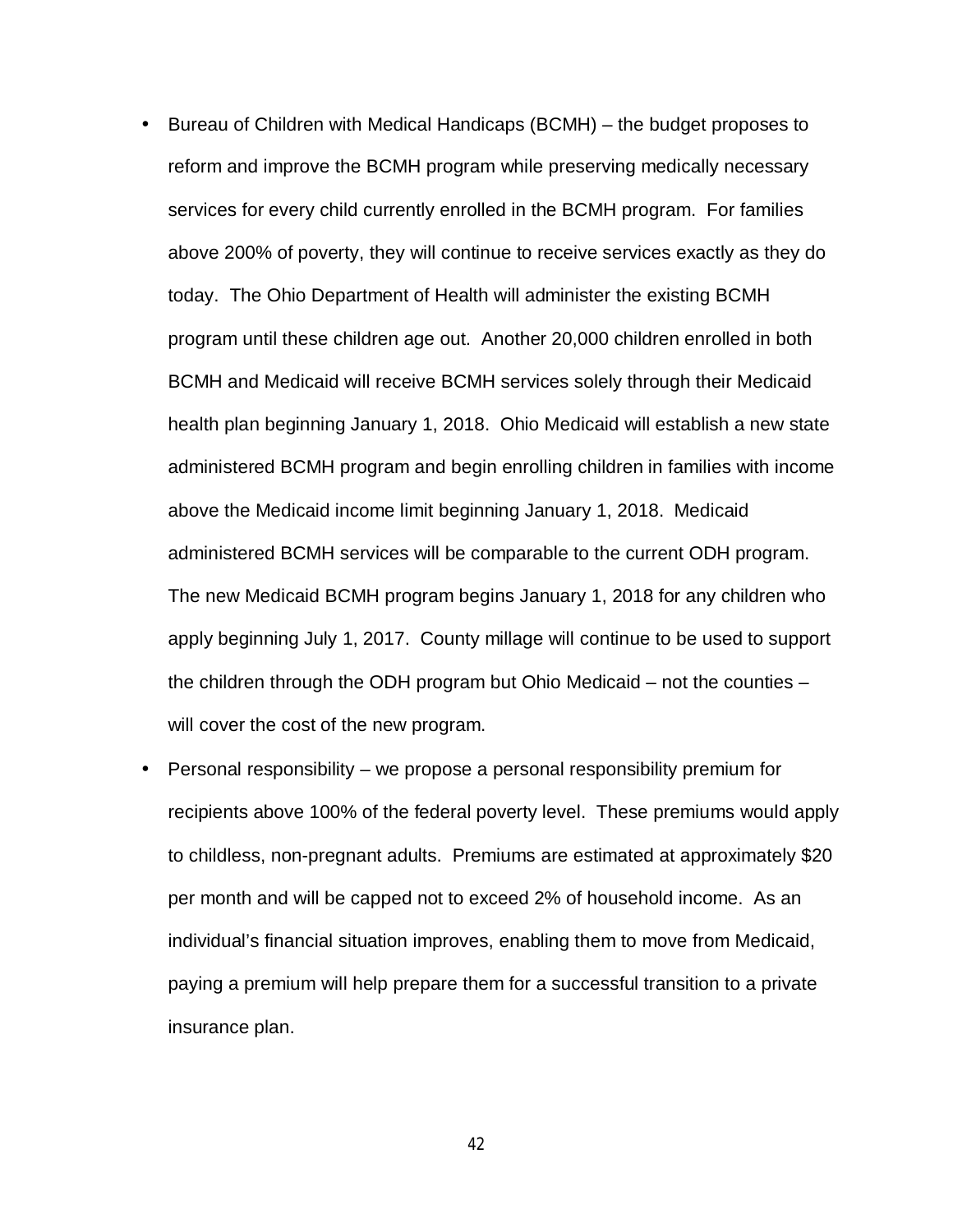During the last six years, efforts to bring more of the Medicaid population into the managed care model have resulted in greater value for Ohio taxpayers. As care has improved, costs have been lowered. In fact, the Executive Budget holds Medicaid's per member per month cost growth to less than one percent over the next two years. When all factors are taken together, the resulting growth rates of Medicaid in this budget are manageable.

#### **Medicaid Managed Care Sales Tax**

Since the spring of last year, the Kasich Administration has been discussing with the General Assembly, local government groups and the public, the fact that CMS ruled that as of July 2017, it will no longer accept Ohio's Medicaid managed care sales tax as a permissible source of state funds to draw down federal matching funds for Medicaid.

The loss of the sales tax has a significant impact on state GRF tax receipts which supports a range of state services including Medicaid. The loss of Medicaid managed care services in the sales tax base also impacts counties and transit authorities that impose a local option sales tax. The administration has acknowledged that the loss of this revenue source would be impactful to these entities and would be too difficult for most to absorb in a single year.

It has been suggested that the state should extend the sales tax base to all managed care plans, which would not only avoid state and local sales tax loss, but would, in fact, increase local revenue. The problem with that approach is it would increase, by more than 7% on average, the cost of health care to non-Medicaid managed care customers. The administration did not consider that a viable option. Instead we propose a Health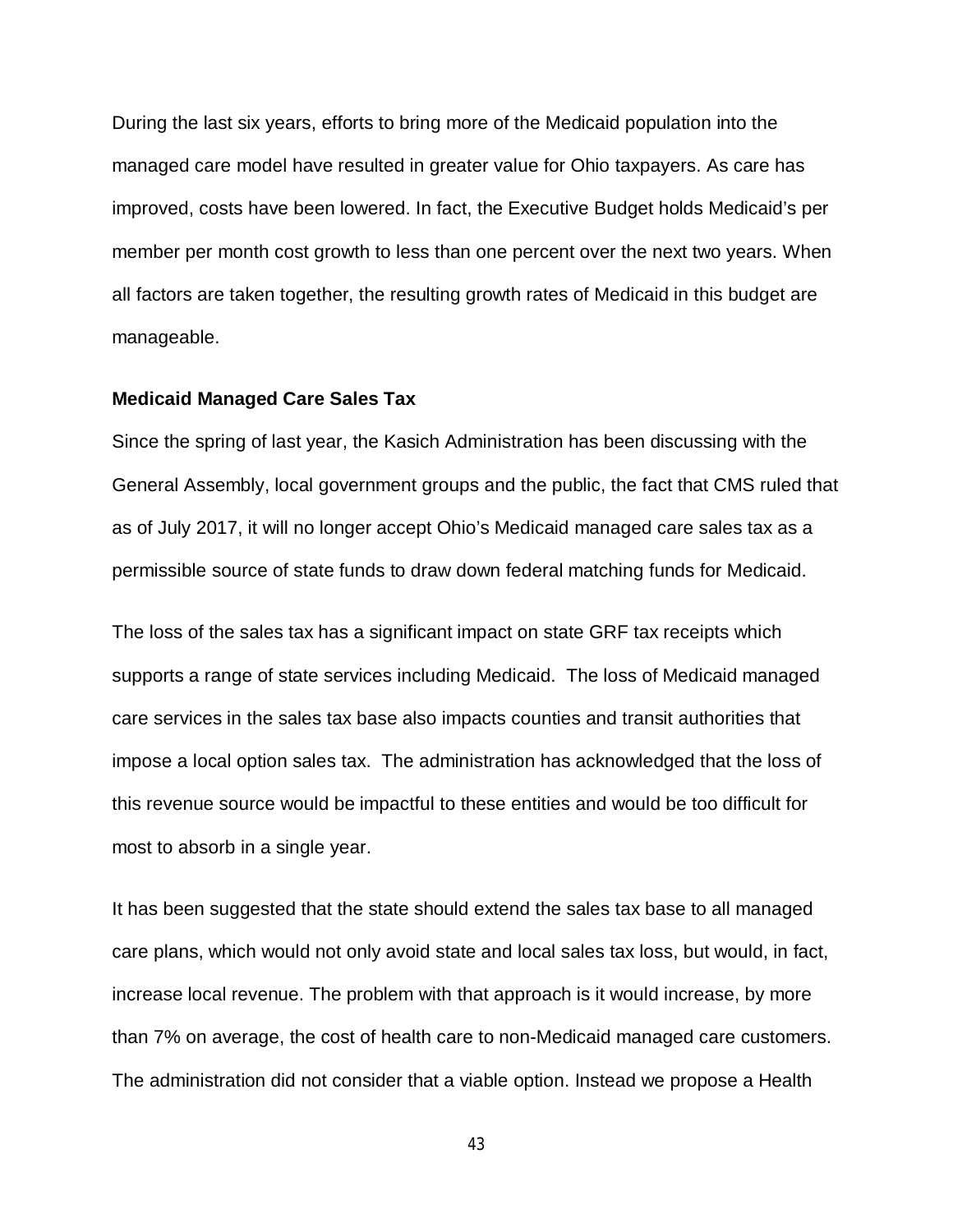Insuring Corporation (HIC) provider assessment with similarities to a plan that California received federal approval for in June of 2016.

In December 2016, Ohio Medicaid received approval from CMS to impose a HIC provider assessment. The assessment that will be paid by Medicaid HICs is \$26 to \$56 per member per month and by non-Medicaid HICs is \$1 to \$2 per member per month. This assessment is projected to raise slightly more state revenue in FY18 than the current sales tax is projected to raise in FY 2017. However, since this provider assessment is not a sales tax, it will not produce any local revenue.

Consistent with our pledge to provide assistance to help counties and transit authorities manage through the loss of this sales tax, we have developed a transitional support payment proposal. It consists of two components; a calculated replacement payment intended to cover the last quarter of this calendar year and a formula based payment intended to distribute transitional support above amounts we have determined would be reasonable for counties and transit authorities to absorb based on their reliance on the managed care sales tax and local sales tax capacity. The calculated replacement payment will be larger for counties and transit authorities where the managed care sales tax is a greater share of the total local sales tax receipts, and the sales tax capacity per capita is below the statewide average. This proposal will provide a total of \$207 million to all 88 counties and eight transit authorities and will be paid in October of 2017.

Some will suggest that the state should permanently replace the lost local Medicaid sales tax revenue. But I would point out that these revenues have only been collected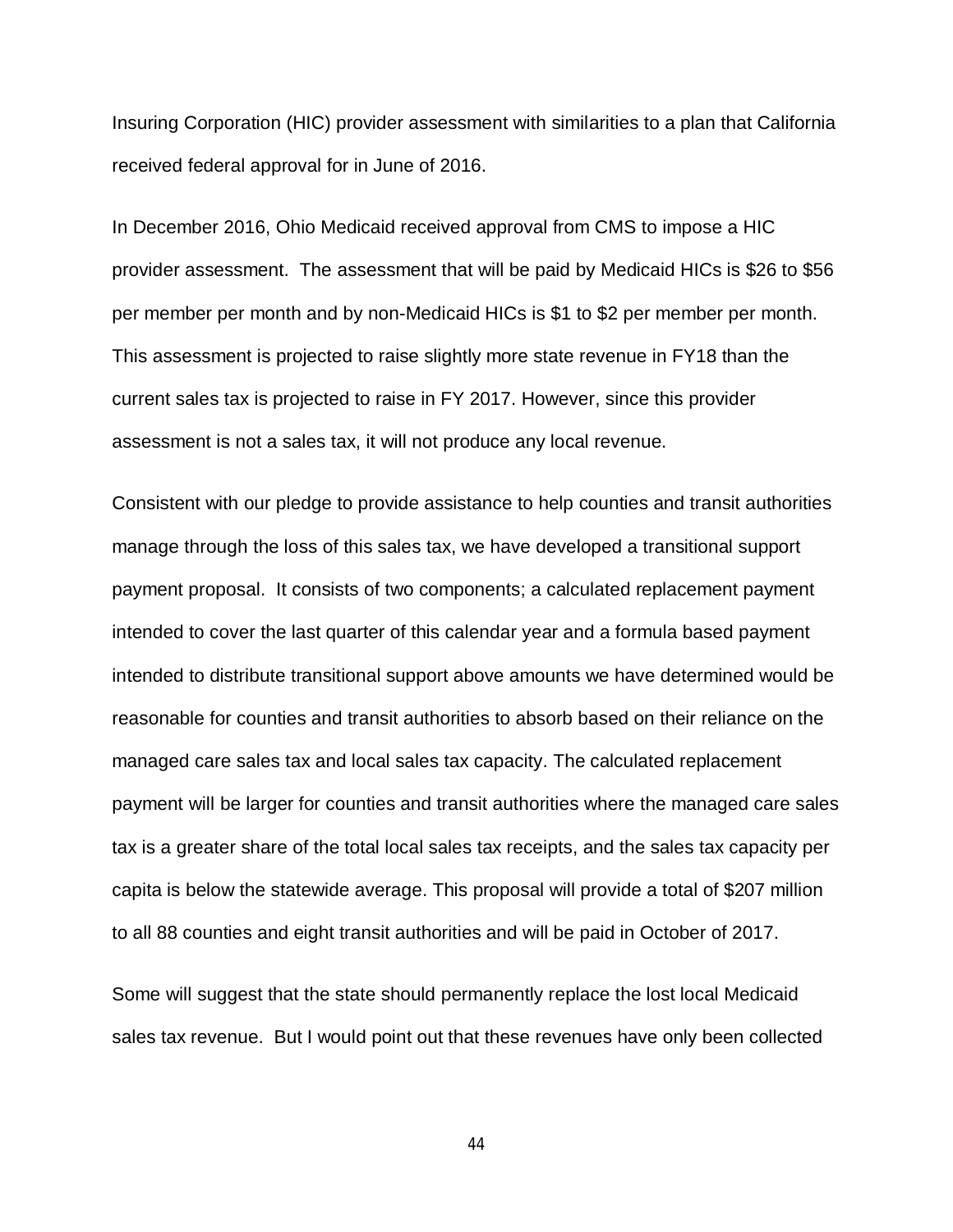since 2010. So in my view, a permanent replacement for what was a short term revenue source does not make sense.

## **OTHER INITIATIVES**

Beyond the key priorities, I have covered in this testimony, there are many other initiatives worth mentioning if time would permit. However, it does not, so let me highlight just a few of these now.

- A proposal to divert from state prisons non-violent, non-sexual felony five offenders. A new DRC grant will provide funds to counties to support community supervision programs and services.
- A series of initiatives that emphasize the importance of technology and innovation to the state economy and state government, including the use of data analytics, creation of a cyber range, and the establishment of the Ohio Institute of Technology lead by a chief innovation officer.
- Continued commitment of significant resources for the programs and services for the mentally ill and drug addicted.
- A proposal to distribute a portion of the Local Government Fund based on the relative tax capacity of counties, cites, villages and townships.

## **FISCAL YEAR 2017 REVENUE REVISION**

As is traditionally the case, OBM's presentation of the executive budget at the end of January included an updated FY 2017 revenue forecast, as well as forecasts of the FY 2018-2019 GRF revenues. That revised FY 2017 forecast was based not only on the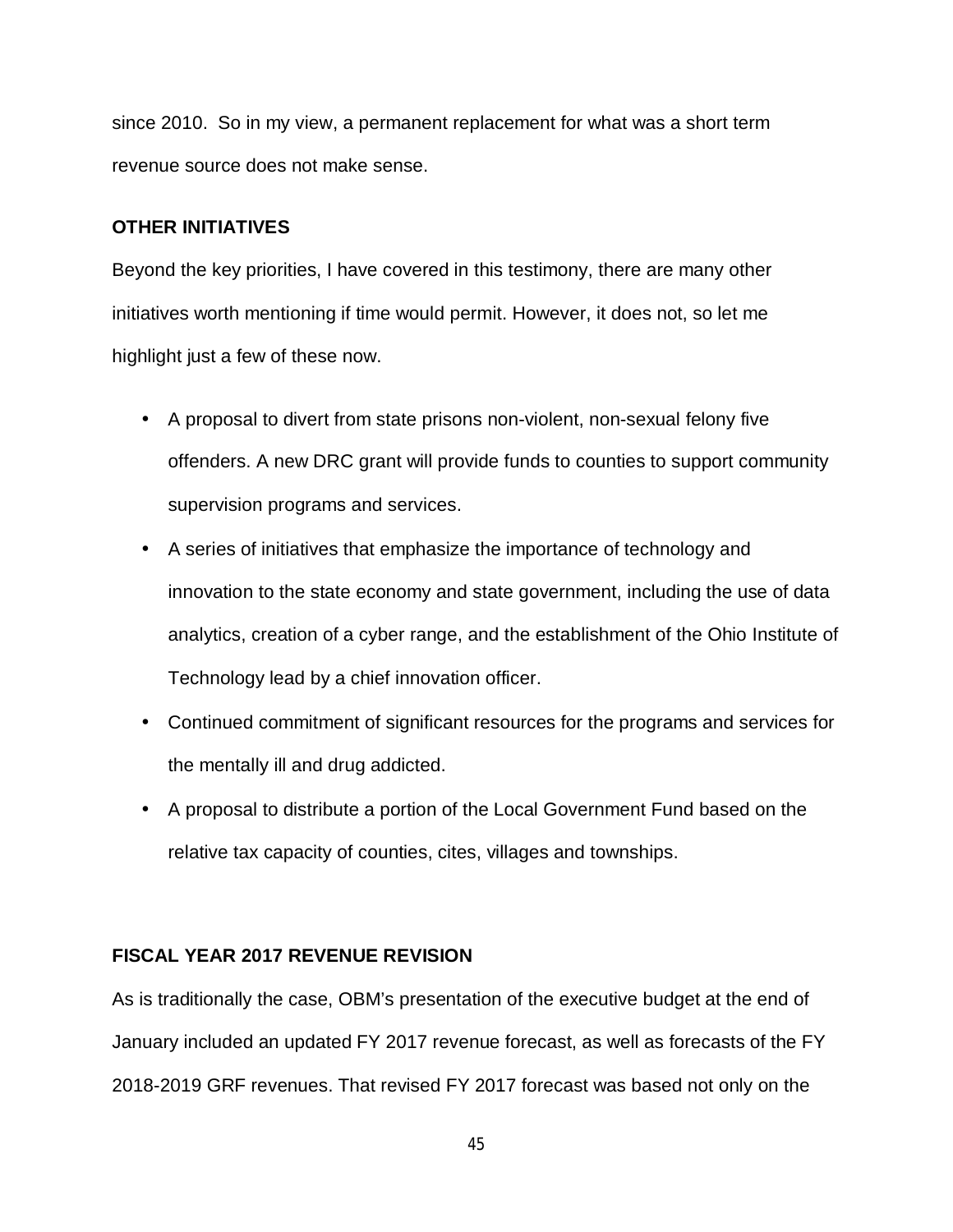updated economic outlook, but also on actual revenue performance through December. At this point, actual revenues are available through March, and this new information includes the first three months of the income tax filing season. This provides OBM with additional information to assess the likely outcomes for FY 2017 GRF revenues, although even with only one quarter remaining of course there is still uncertainty in this endeavor.

Through the first nine months of FY 2017, state finances have lagged the July 2017 budget estimates (see Table 6). Tax revenues are \$615 million, or 3.7% below estimates. At this point, the major tax sources are all below the estimate. The biggest shortfall is in the personal income tax, which is \$448 million, or 7.6%, below the estimate. Most of the underperformance is in refunds, which are \$271 million, or 25.8% below estimate. The sales and use tax is below the estimate by \$161 million, or 2.0%, with the shortfall concentrated in the non-auto tax, which is \$158 million, or 2.3% below estimate. The CAT is below estimate by \$28 million, or 2.8%.

Earlier in my testimony I discussed how income tax withholding fell short of the estimate not only for the first six months of FY 2017, but for all of CY 2016, and how the non-auto sales tax also lagged the estimate over all of CY 2016. For some time I have been saying, consistently, that OBM expected the sales and income tax to fall well short of estimate for FY 2017, and also expected tax revenues as a whole to fall short. The revised FY 2017 GRF tax revenue estimates that are incorporated into the Governor's budget are in fact \$592.2 million, or 2.6% below the July FY 2017 estimates in the OBM Monthly Financial Report (see Table 7).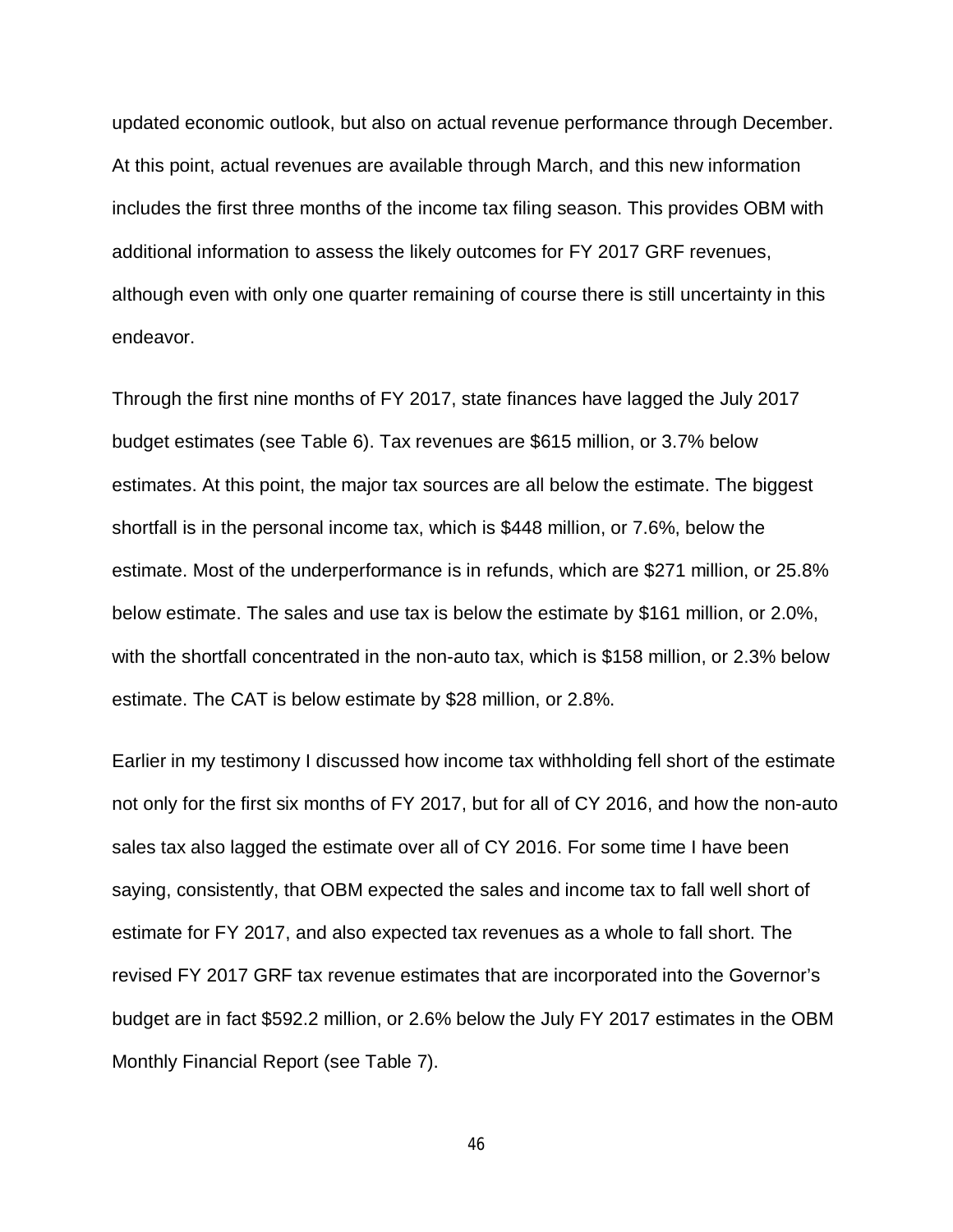Since OBM released its revised forecast with the introduction of the Governor's budget in late January, the news has actually gotten somewhat worse. February sales and use tax results collections were just about at the July estimate, but the income tax and the CAT performance fell well short. Income tax collections fell far short of estimate again in March, as refunds continue to run much higher than projected, and the non-auto sales tax also fell far short of the March estimate. While OBM does not have another revised FY 2017 revenue forecast at this time, clearly the risks are now to the downside for FY 2017 GRF tax revenues. The current year-to-date shortfall of \$615 million already exceeds the \$592 million shortfall anticipated in the executive budget revised estimates.

The continued weak revenue performance in FY 2017 presents a vexing and very significant puzzle. The growth in employer withholding, which is only 1.3% for FY 2017, is well below what one would expect given estimates by the Bureau of Economic Analysis (BEA) of Ohio wage and salary income growth. This is true for wage income in total, and is particularly notable in certain sectors. Similarly, Ohio non-auto sales tax collections growth has been well below what U.S. retail sales data from the U.S. Census Bureau would lead one to expect. This leaves policymakers to confront the question, should the revenue shortfalls be treated as an aberration, which would lead one to expect that revenue growth will align with economic growth in the future? Or should the fact that revenue performance has lagged behind the official economic statistics for 15 months now – counting the last half of FY 2016 as well as the first three quarters of FY 2017 – lead one to conclude that whatever is causing the disconnect between revenues and income and sales statistics may continue for some time?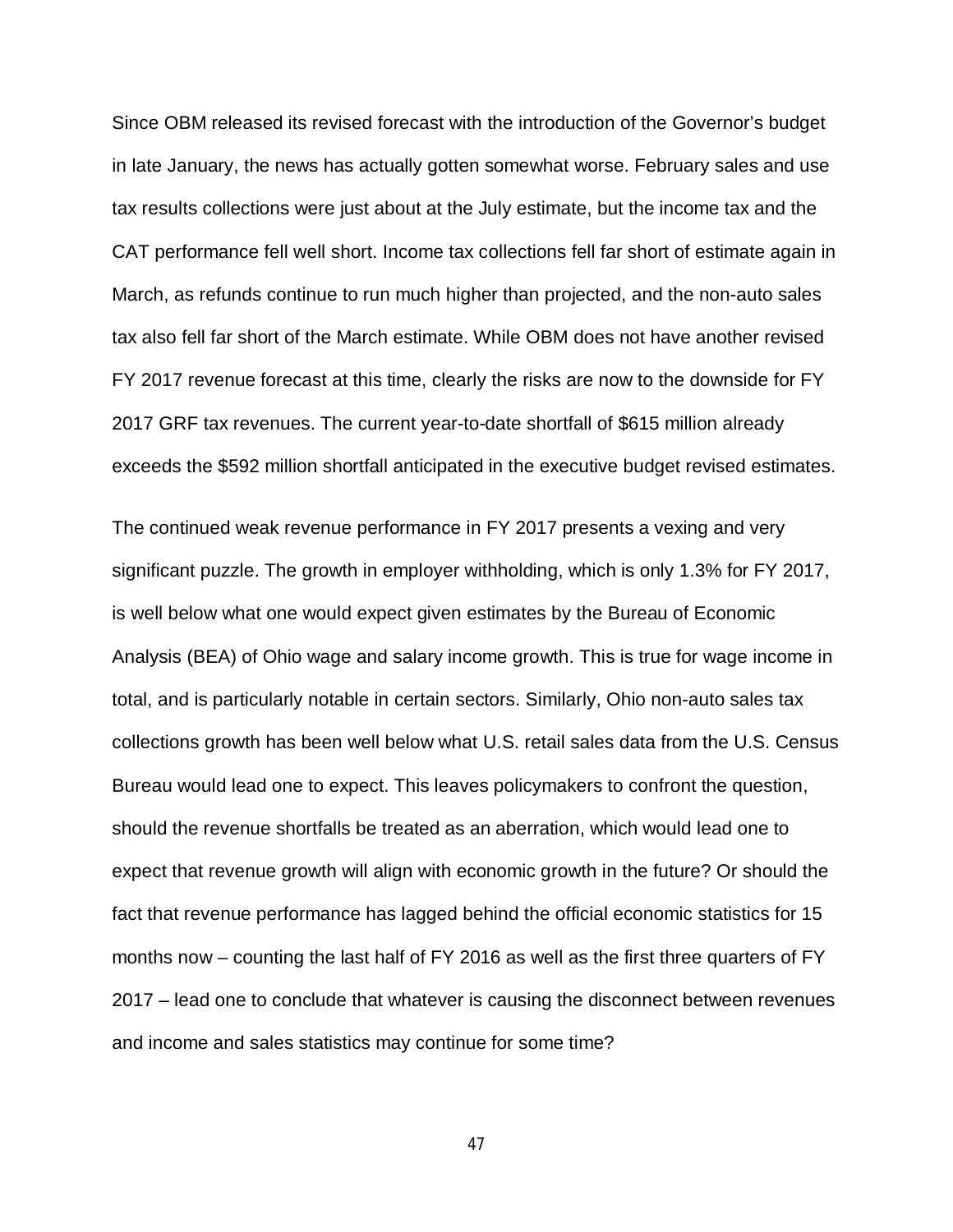OBM's thinking is that the underperformance of revenues has gone on long enough that it is unwise to treat it as a temporary aberration. Therefore, it is likely that OBM's FY 2018-2019 revenue forecasts for conference committee, unlike in prior biennia, will probably be revised downward from the executive budget estimates, rather than upward. The fact that the income tax filing season has so far gone poorly only adds to the pressure to revise downward. In prior biennia, OBM's upward revisions were based largely on income tax filing season revenues outperforming OBM's cautious initial estimates. This time, as refunds continue to run far above estimate, we will be forced to move in the opposite direction.

On the expenditure side, actual disbursements are running 3.3% below estimate, compared with the 4.7% shortfall in GRF revenues (the 3.7% shortfall I cited earlier was for tax revenues only). Total disbursements and transfers are \$892.4 million, or 3.2% below estimates. The largest part of this underspending by far is in the Medicaid program, where GRF spending is running \$871.5 million (6.1%) below estimate. The state share of that underspending is \$247 million.

All other GRF spending, including transfers, is approximately \$21 million below estimate. Although property tax reimbursements are \$91 million over estimate, this is the result of state reimbursement to locals being made earlier than the estimates assumed. By year's end, as I have stated before, OBM expects property tax reimbursement to be below the estimate. Debt service payments are also expected to end the year below estimate. For most other spending, I would expect disbursements and encumbrances to finish the fiscal year at or slightly below the estimates.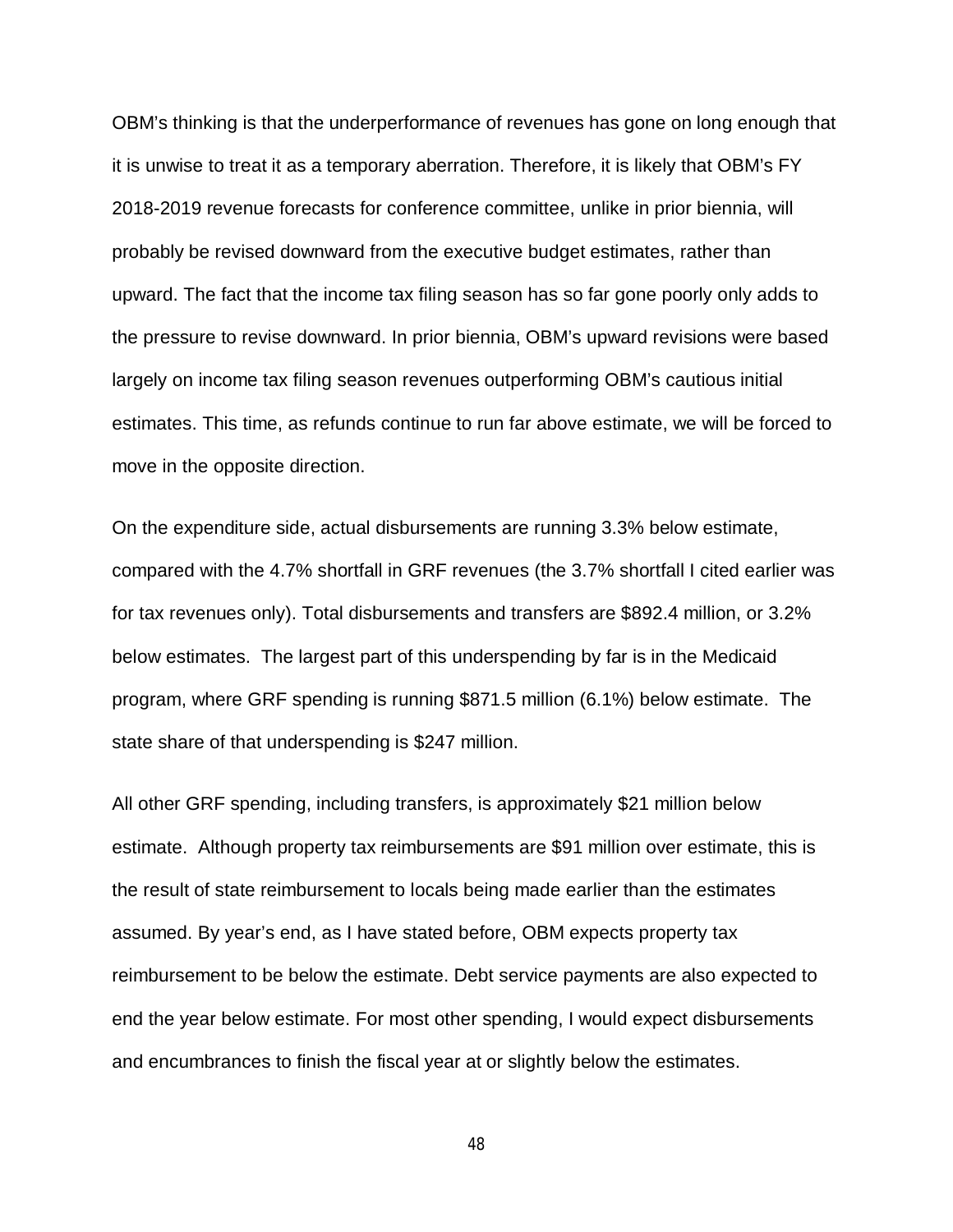Despite the bad news on GRF tax revenues, the restraint shown by the administration and the General Assembly in budgeting and managing the state's resources in prior years means that the GRF is still expected to end FY 2017 in positive territory. To be more specific, the large GRF balance that was carried into FY 2017, along with additional transfers to the GRF authorized in the Transportation budget, significant estimated underspending in Medicaid and more moderate underspending in property tax reimbursement and debt service, should result in an ending GRF balance that is not only positive but very close to the targeted 0.5% of prior-year revenues.

Nevertheless, even here I must inject an additional note of caution. In the two months since I testified before the House Finance Committee, conditions have worsened, despite a spate of what seems to be better economic data at the national level. I stated in late January that the revised revenues, revised spending projections, and the resulting fund balance were only estimates based on the information available at the time, and that further deterioration of sales tax receipts in the second half of the fiscal year, or a weak personal income tax filing season, could result in actual receipts below these estimates. It now appears that the negative downside scenario that I outlined then is likely to materialize. Notwithstanding this bad news, I still believe that the fiscal situation for FY 2017 is manageable and that the GRF balance at year's end will be positive. However, OBM will closely monitor revenues over the remainder of the filing season and fiscal year and present a plan to ensure balance should conditions deteriorate even further.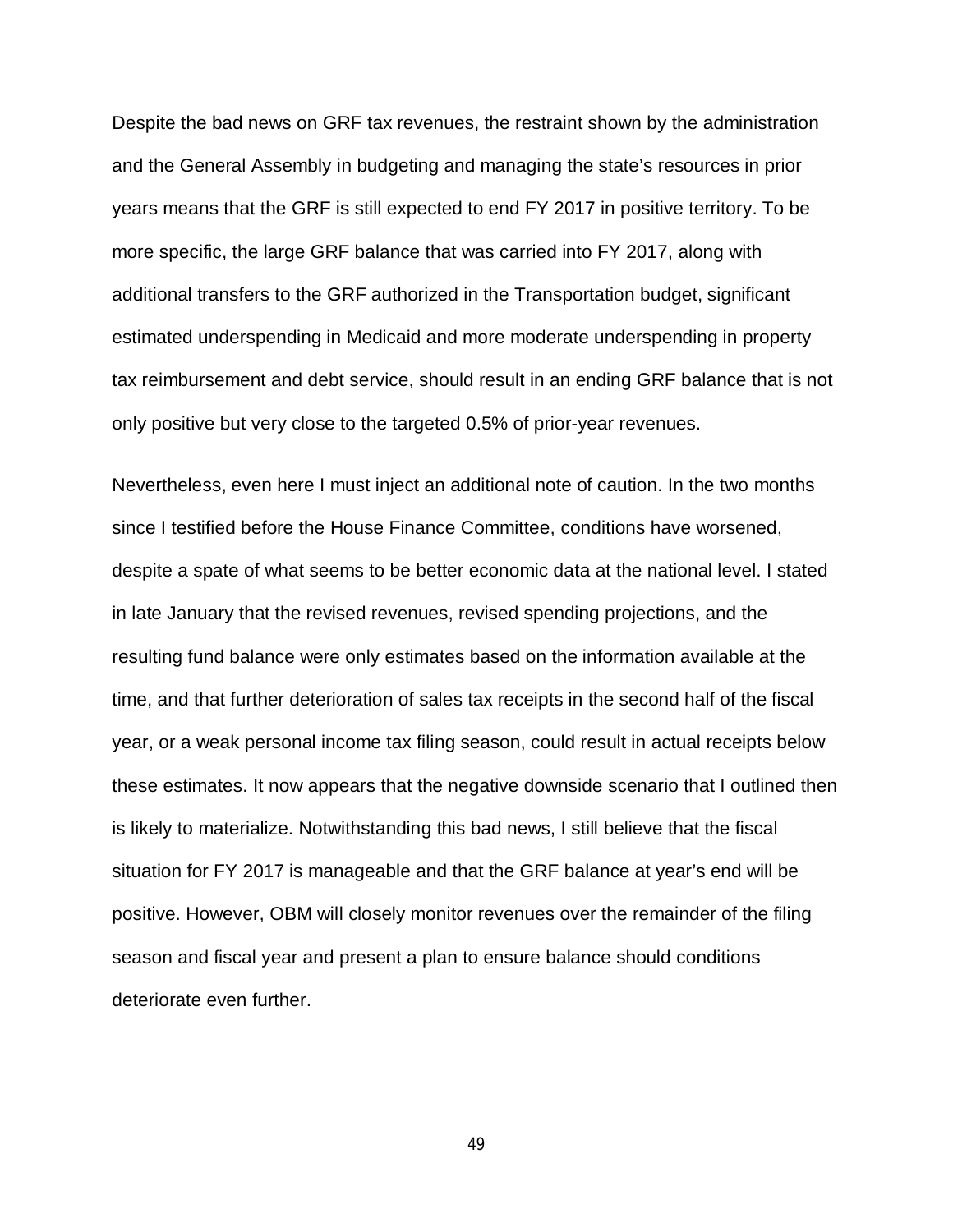## **CONCLUSION**

Mr. Chairman, members of the committee, I appreciate the opportunity to review *Building for Ohio's Next Generation*, Governor Kasich's Executive Budget recommendations for FY 2018 and 2019. The Administration looks forward to working with you as the Senate considers this budget proposal. At this time I am happy to answer any questions you may have today.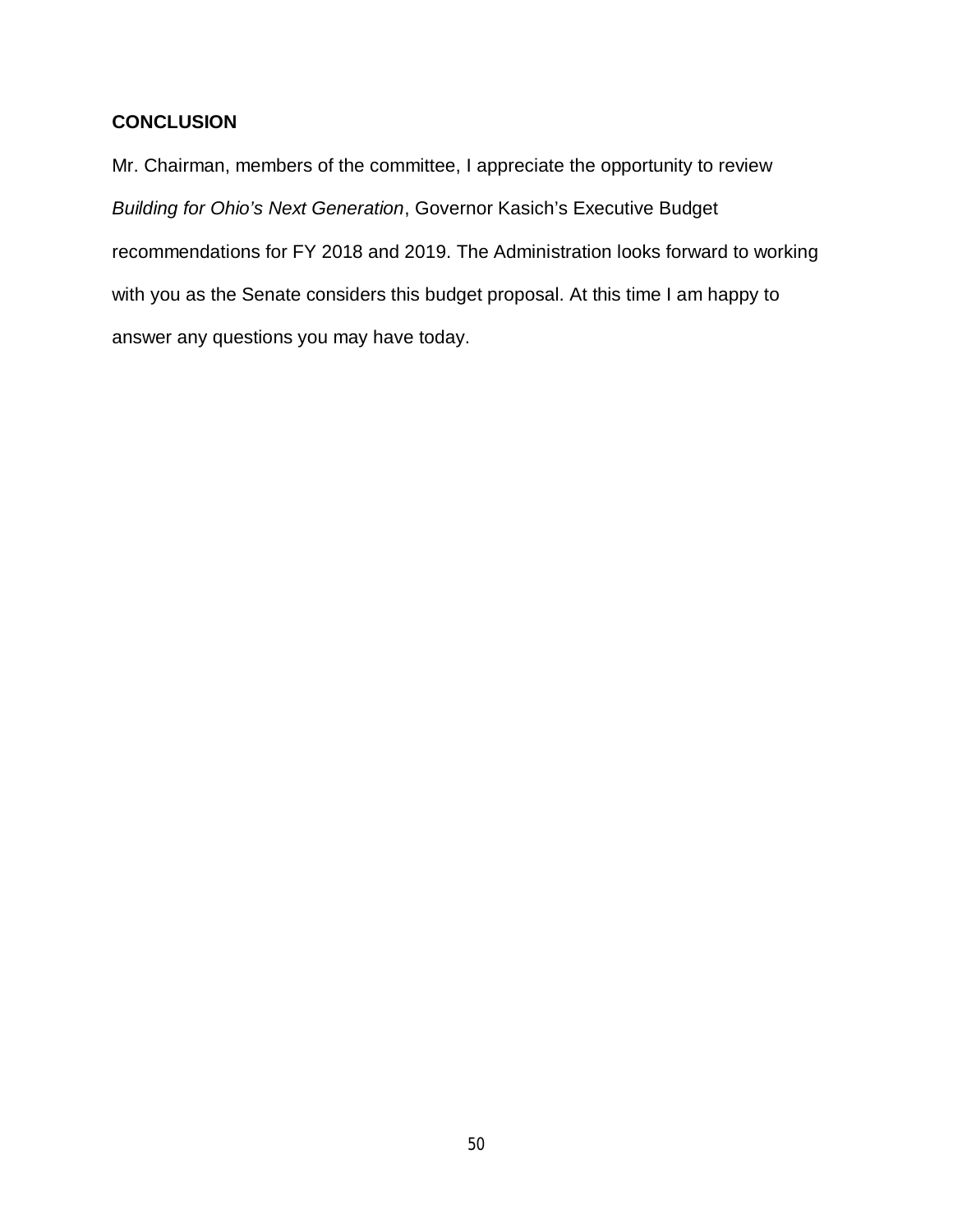## **Table 1 Actual and Estimated Revenues for the General Revenue Fund Fiscal Years 2016 to 2019** (dollars in millions)

|                                           | Actual   | Estimated |           |          |          |          |          |  |  |  |  |  |
|-------------------------------------------|----------|-----------|-----------|----------|----------|----------|----------|--|--|--|--|--|
| <b>Revenue Source</b>                     | FY 2016  | FY 2017   | % Chg     | FY 2018  | % Chg    | FY 2019  | % Chg    |  |  |  |  |  |
|                                           |          |           |           |          |          |          |          |  |  |  |  |  |
| <b>Tax Revenue</b><br>Auto Sales and Use  | 1,346.3  | 1,339.9   | $-0.5%$   | 1,432.9  | 6.9%     | 1,515.4  | 5.8%     |  |  |  |  |  |
| Non-Auto Sales and Use                    | 9,001.7  | 9,208.4   | 2.3%      | 9,420.9  | 2.3%     | 10,033.9 | 6.5%     |  |  |  |  |  |
| Subtotal Sales and Use                    | 10,348.0 | 10,548.3  | 1.9%      | 10,853.8 | 2.9%     | 11,549.3 | 6.4%     |  |  |  |  |  |
|                                           |          |           |           |          |          |          |          |  |  |  |  |  |
| Personal Income                           | 7,799.3  | 7,926.1   | 1.6%      | 7,027.1  | $-11.3%$ | 6,755.8  | $-3.9%$  |  |  |  |  |  |
| Corporate Franchise                       | 33.2     | 0.0       | $-100.0%$ | 0.0      | N/A      | 0.0      | 0.0%     |  |  |  |  |  |
| <b>Financial Institutions Tax</b>         | 213.5    | 223.0     | 4.5%      | 227.3    | 1.9%     | 231.6    | 1.9%     |  |  |  |  |  |
| <b>Commercial Activity Tax</b>            | 1,255.3  | 1,255.0   | 0.0%      | 1,467.1  | 16.9%    | 1,519.2  | 3.6%     |  |  |  |  |  |
| Petroleum Activity Tax                    | 6.9      | 6.0       | N/A       | 6.0      | 0.0%     | 6.0      | 0.0%     |  |  |  |  |  |
| Public Utility                            | 103.3    | 103.5     | 0.2%      | 103.5    | 0.0%     | 103.5    | 0.0%     |  |  |  |  |  |
| Kilowatt Hour Tax                         | 338.0    | 365.2     | 8.0%      | 375.1    | 2.7%     | 375.2    | 0.0%     |  |  |  |  |  |
| Natural Gas Consumption                   | 60.7     | 66.0      | 8.7%      | 66.0     | 0.0%     | 66.0     | 0.0%     |  |  |  |  |  |
| Foreign Insurance                         | 293.5    | 301.5     | 2.7%      | 306.0    | 1.5%     | 310.0    | 1.3%     |  |  |  |  |  |
| Domestic Insurance                        | 258.3    | 278.0     | 7.6%      | 286.0    | 2.9%     | 292.0    | 2.1%     |  |  |  |  |  |
| <b>Business and Property</b>              | 2.2      | $0.0\,$   | $-100.0%$ | 0.0      | N/A      | 0.0      | 0.0%     |  |  |  |  |  |
| Cigarette                                 | 1,007.6  | 970.0     | $-3.7%$   | 1,258.1  | 29.7%    | 1,268.3  | 0.8%     |  |  |  |  |  |
| Alcoholic Beverage                        | 54.4     | 55.0      | 1.0%      | 81.4     | 48.0%    | 85.6     | 5.2%     |  |  |  |  |  |
| Liquor Gallonage                          | 45.1     | 45.0      | $-0.3%$   | 45.0     | 0.0%     | 45.0     | 0.0%     |  |  |  |  |  |
| Estate                                    | 2.2      | 0.0       | $-100.0%$ | 0.0      | N/A      | 0.0      | 0.0%     |  |  |  |  |  |
| Severance                                 | 0.0      | 0.0       | N/A       | 136.6    | N/A      | 310.6    | 127.4%   |  |  |  |  |  |
| <b>Total of Tax Revenue</b>               | 21,821.6 | 22,142.6  | 1.5%      | 22,238.9 | 0.4%     | 22,918.1 | 3.1%     |  |  |  |  |  |
| Non-Tax Revenue                           |          |           |           |          |          |          |          |  |  |  |  |  |
| Earnings on Investments                   | 35.1     | 45.0      | 28.2%     | 60.0     | 33.3%    | 80.0     | 33.3%    |  |  |  |  |  |
| Licenses and Fees                         | 56.0     | 57.0      | 1.8%      | 57.0     | 0.0%     | 57.0     | 0.0%     |  |  |  |  |  |
| Other Income                              | 49.6     | 59.3      | 19.5%     | 282.8    | 376.9%   | 86.5     | $-69.4%$ |  |  |  |  |  |
| <b>Interagency Transfers</b>              | 0.2      | 18.5      | 7978.6%   | 9.5      | $-48.6%$ | 9.5      | 0.0%     |  |  |  |  |  |
|                                           |          |           |           |          |          |          |          |  |  |  |  |  |
| <b>Total of Non-Tax Revenue</b>           | 141.0    | 179.8     | 27.5%     | 409.3    | 127.6%   | 233.0    | $-43.1%$ |  |  |  |  |  |
| <b>Transfers</b>                          |          |           |           |          |          |          |          |  |  |  |  |  |
| <b>BSF Transfer</b>                       | 0.0      | 0.0       | 0.0%      | 0.0      | 0.0%     | 0.0      | 0.0%     |  |  |  |  |  |
| Transfers In - Other                      | 322.2    | 488.5     | 51.6%     | 200.9    | $-58.9%$ | 257.4    | 28.1%    |  |  |  |  |  |
| Transfers In - Temporary                  | 0.0      | 0.0       | N/A       | 0.0      | N/A      | 0.0      | 0.0%     |  |  |  |  |  |
|                                           |          |           |           |          |          |          |          |  |  |  |  |  |
| <b>Total Transfers</b>                    | 322.2    | 488.5     | 51.6%     | 200.9    | $-58.9%$ | 257.4    | 28.1%    |  |  |  |  |  |
| <b>Total Sources Excl. Federal Grants</b> | 22,284.8 | 22,810.9  | 2.4%      | 22,849.1 | 0.2%     | 23,408.5 | 2.4%     |  |  |  |  |  |
| <b>Federal Grants</b>                     | 11,645.7 | 12,078.7  | 3.7%      | 10,261.2 | $-15.0%$ | 10,458.1 | 1.9%     |  |  |  |  |  |
| <b>Total Sources</b>                      | 33,930.5 | 34,889.6  | 2.8%      | 33,110.3 | $-5.1%$  | 33,866.6 | 2.3%     |  |  |  |  |  |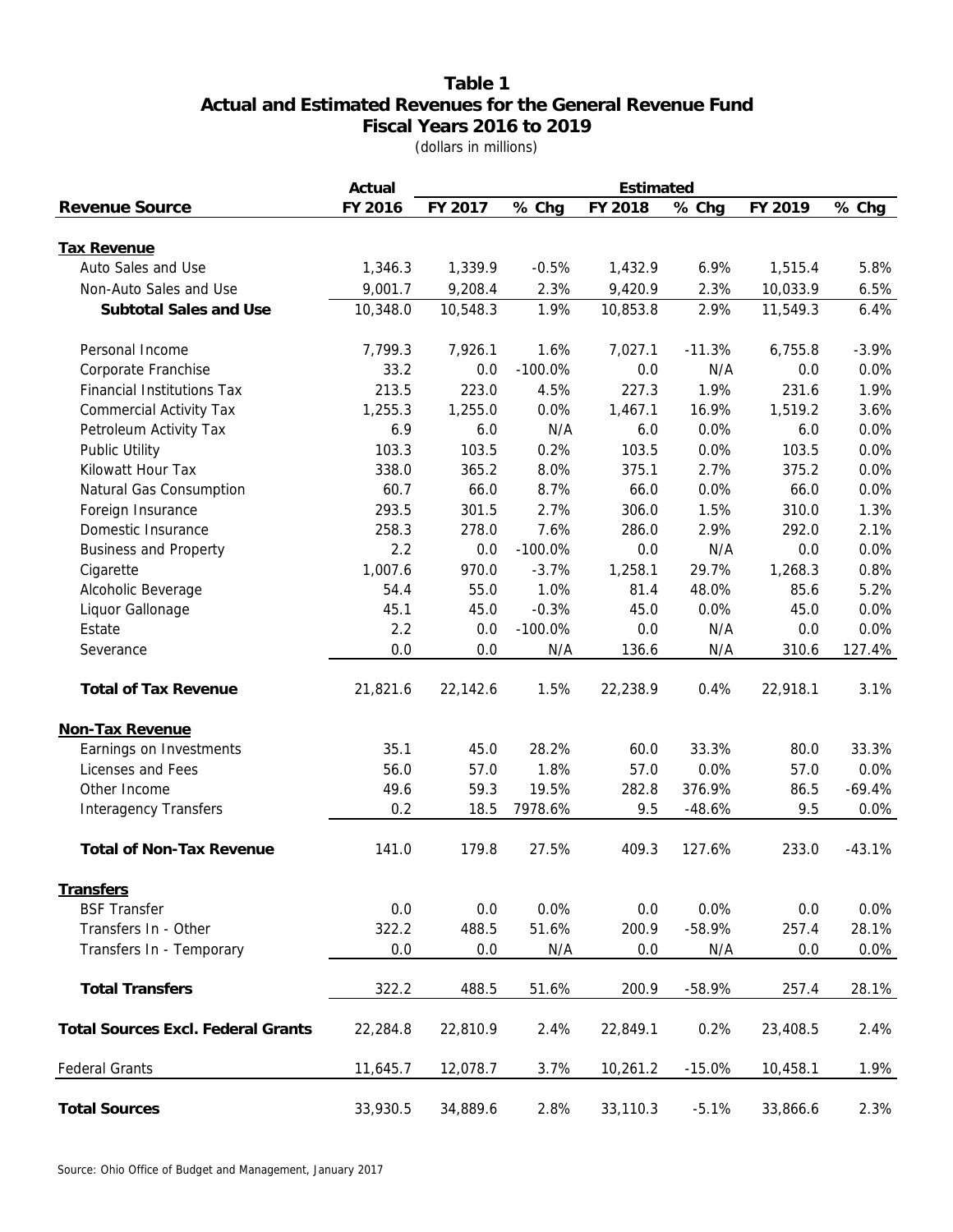#### **Table 2 General Revenue Fund Distribution Changes and Tax Reform Impacts Fiscal Years 2018 and 2019 (dollars in millions)**

|                               |                 |                                       |                                 | Fiscal Year 2018                 |                                    |                              |                                 |                              |
|-------------------------------|-----------------|---------------------------------------|---------------------------------|----------------------------------|------------------------------------|------------------------------|---------------------------------|------------------------------|
|                               |                 |                                       | CAT/TPP Accounting Changes      |                                  |                                    | Tax Policy Changes All Funds |                                 |                              |
|                               | <b>Baseline</b> | Tax<br><b>Distribution</b><br>Changes | PLF/LGF<br><b>GRF</b><br>Impact | Policy<br>Adjusted<br><b>GRF</b> | Tax Reform<br>Changes All<br>Funds | MHIC repeal                  | PLF/LGF<br><b>GRF</b><br>Impact | <b>Proposed GRF</b><br>Total |
| <b>Auto Sales</b>             | \$1,359.3       |                                       |                                 | \$1,359.3                        | \$73.6                             |                              |                                 | \$1,432.9                    |
| Non-Auto Sales & Use          | \$9,620.9       |                                       | (\$1.4)                         | \$9,619.5                        | \$633.7                            | (\$839.7)                    | \$7.4                           | \$9,420.9                    |
| Personal Income Tax           | \$8,255.5       |                                       | (\$2.8)                         | \$8,252.7                        | (\$1,240.4)                        |                              | \$14.8                          | \$7,027.1                    |
| Commercial Activity Tax * **  | \$1,288.6       | \$171.8                               |                                 | \$1,460.4                        | \$6.8                              |                              |                                 | \$1,467.1                    |
| Kilowatt-Hour Tax             | \$369.1         |                                       | (\$1.4)                         | \$367.7                          |                                    |                              | \$7.4                           | \$375.1                      |
| Cigarette and Other Tobacco   | \$945.8         |                                       |                                 | \$945.8                          | \$312.4                            |                              |                                 | \$1,258.1                    |
| Alcoholic Beverage            | \$55.0          |                                       |                                 | \$55.0                           | \$26.4                             |                              |                                 | \$81.4                       |
| Severance Tax                 | \$0.0           |                                       |                                 | \$0.0                            | \$136.6                            |                              |                                 | \$136.6                      |
| Other Taxes                   | \$1,039.8       |                                       |                                 | \$1,039.8                        |                                    |                              |                                 | \$1,039.8                    |
| Total                         | \$22,934.0      | \$171.8                               | (\$5.7)                         | \$23,100.1                       | (\$51.0)                           | (\$839.7)                    | \$29.6                          | \$22,238.9                   |
| CAT Excess Transfer In to GRF | \$196.6         | $-$171.7$                             |                                 | \$24.9                           | \$1.2                              |                              |                                 | \$26.0                       |

\* CAT tax reform impacts do not include the 15% impact on property tax replacement funds

\*\* The increase in the GRF share of CAT revenues increases GRF tax revenues but reduces excess CAT transfers to the GRF. The two changes would exactly offset each other if not for the LGF and PF impacts.

|                                   |                 |                                       |                                        | Fiscal Year 2019          |                                           |                              |                                 |                              |
|-----------------------------------|-----------------|---------------------------------------|----------------------------------------|---------------------------|-------------------------------------------|------------------------------|---------------------------------|------------------------------|
|                                   |                 |                                       | CAT/TPP Accounting Changes             |                           |                                           | Tax Policy Changes All Funds |                                 |                              |
|                                   | <b>Baseline</b> | Tax<br><b>Distribution</b><br>Changes | <b>PLF/LGF</b><br><b>GRF</b><br>Impact | Policy<br>Adjusted<br>GRF | Tax Reform<br><b>Changes All</b><br>Funds | MHIC repeal                  | PLF/LGF<br><b>GRF</b><br>Impact | <b>Proposed GRF</b><br>Total |
| Auto Sales                        | \$1,399.9       |                                       |                                        | \$1,399.9                 | \$115.6                                   |                              |                                 | \$1,515.4                    |
| Non-Auto Sales & Use              | \$10,025.6      |                                       | (\$1.5)                                | \$10,024.1                | \$987.0                                   | (\$986.0)                    | \$8.7                           | \$10,033.9                   |
| Personal Income Tax               | \$8,620.1       |                                       | (\$2.9)                                | \$8,617.2                 | \$1,878.9                                 |                              | \$17.5                          | \$6,755.8                    |
| $**$<br>Commercial Activity Tax * | \$1,321.8       | \$176.2                               |                                        | \$1,498.0                 | \$21.3                                    |                              |                                 | \$1,519.2                    |
| Kilowatt-Hour Tax                 | \$368.0         |                                       | (\$1.5)                                | \$366.5                   |                                           |                              | \$8.7                           | \$375.2                      |
| Cigarette and Other Tobacco       | \$922.2         |                                       |                                        | \$922.2                   | \$346.2                                   |                              |                                 | \$1,268.3                    |
| Alcoholic Beverage                | \$55.0          |                                       |                                        | \$55.0                    | \$30.6                                    |                              |                                 | \$85.6                       |
| Severance Tax                     | \$0.0           |                                       |                                        | \$0.0                     | \$310.6                                   |                              |                                 | \$310.6                      |
| Other Taxes                       | \$1,054.1       |                                       |                                        | \$1,054.1                 |                                           |                              |                                 | \$1,054.1                    |
| Total                             | \$23,766.6      | \$176.2                               | (\$5.9)                                | \$23,937.0                | (\$67.7)                                  | (\$986.0)                    | \$35.0                          | \$22,918.2                   |
| CAT Excess Transfer In to GRF     | \$260.9         | $-$ \$176.2                           |                                        | \$84.7                    | \$3.8                                     |                              |                                 | \$88.5                       |

\* CAT tax reform impacts do not include the 15% impact on property tax replacement funds

\*\* The increase in the GRF share of CAT revenues increases GRF tax revenues but reduces excess CAT transfers to the GRF. The two changes would exactly offset each other if not for the LGF and PF impacts.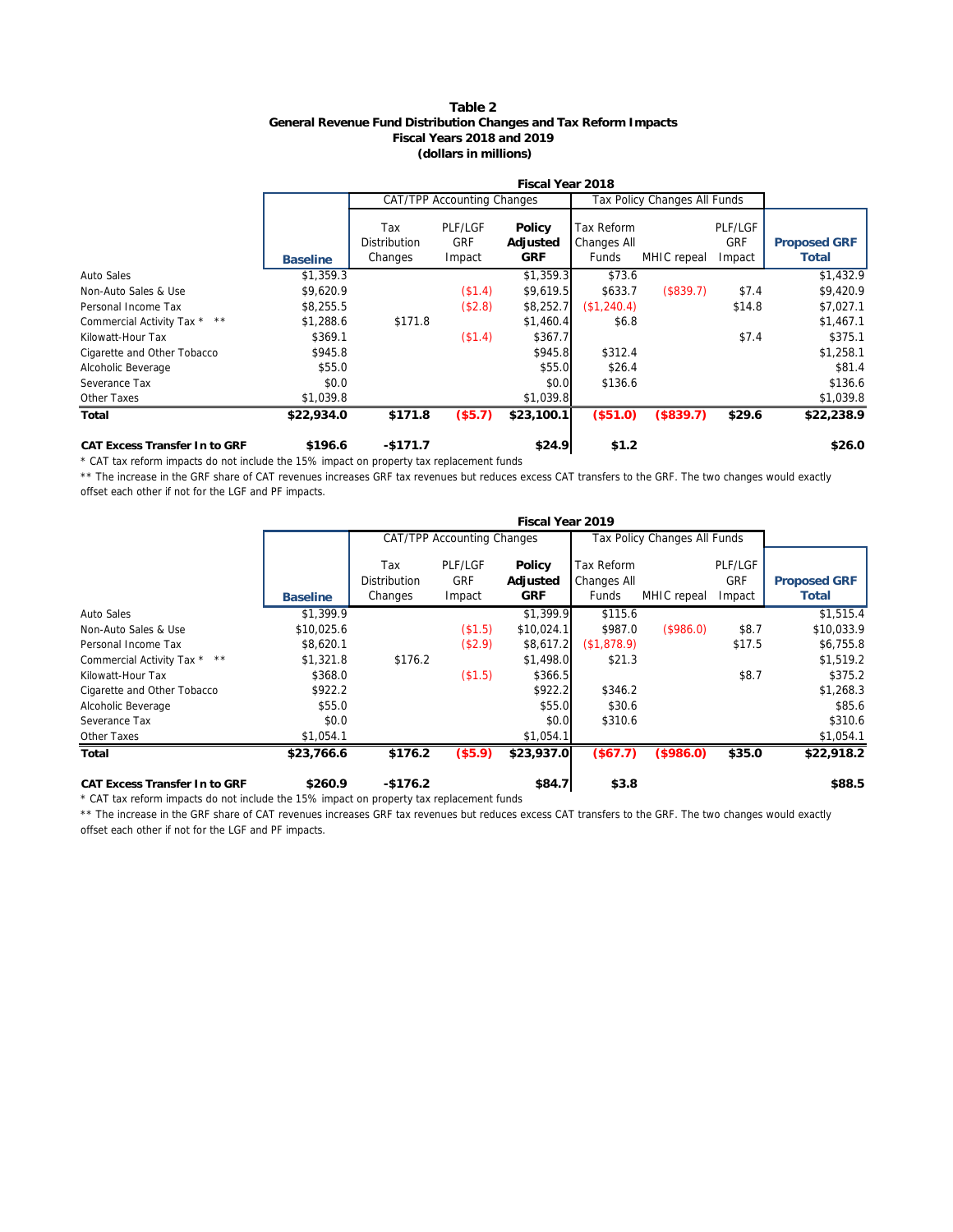## **Estimated Expenditures and Recommendations by Budget Fund Group FYs 2017, 2018, 2019 Table 3**

*Budget fund groups are categories used to group similar funds for reporting purposes. Ohio's funds are categorized according to their revenue sources and the purposes for which they are used.*

|                                  |                      |     |                  | FY18 %      |                | FY19 %   |
|----------------------------------|----------------------|-----|------------------|-------------|----------------|----------|
| <b>Budget Fund Group</b>         | <b>FY17 Estimate</b> |     | FY18 Rec         | Change      | FY19 Rec       | Change   |
| <b>General Revenue</b>           | \$<br>35,067,946,970 |     | \$33,097,800,946 | $-5.6\%$ \$ | 33,823,075,747 | 2.2%     |
| Federal                          | \$<br>11,733,593,596 |     | \$14,913,885,532 | 27.1% \$    | 15,220,028,919 | 2.1%     |
| <b>Fiduciary Funds</b>           | \$<br>6,886,497,584  | \$  | 7,459,866,548    | $8.3\%$ \$  | 8,006,903,968  | 7.3%     |
| <b>Dedicated Purpose</b>         | \$<br>4,888,575,898  | \$  | 5,935,633,152    | 21.4% \$    | 5,949,753,571  | 0.2%     |
| <b>Highway Operating</b>         | \$<br>3,030,150,670  | \$  | 2,752,812,939    | $-9.2\%$ \$ | 2,787,242,384  | 1.3%     |
| Revenue Distribution Funds       | 2,232,197,283        | \$  | 2,370,666,193    | $6.2\%$ \$  | 2,130,539,288  | $-10.1%$ |
| State Lottery                    | \$<br>1,425,114,282  | \$  | 1,445,005,190    | $1.4\%$ \$  | 1,446,254,372  | 0.1%     |
| Debt Service                     | \$<br>1,170,365,998  | \$  | 1,180,937,300    | $0.9\%$ \$  | 1,258,869,593  | 6.6%     |
| <b>Internal Service Activity</b> | \$<br>975,792,114    | \$. | 978,296,503      | $0.3\%$ \$  | 978,864,720    | 0.1%     |
| <b>Highway Safety</b>            | 509,045,953          | \$. | 526,661,887      | $3.5\%$ \$  | 535.721.914    | 1.7%     |
| Capital Projects                 | \$<br>346,092,568    | \$  | 555,487,715      | $60.5\%$ \$ | 397,358,502    | $-28.5%$ |
| Bond Research and Development    | \$<br>100,880,250    | \$  | 136,310,250      | 35.1% \$    | 136,310,250    | $0.0\%$  |
| <b>Facilities Establishment</b>  | \$<br>58,000,000     | \$  | 58,000,000       | $0.0\%$ \$  | 58,000,000     | $0.0\%$  |
| <b>Holding Account</b>           | 51,998,768           | \$  | 51,019,479       | $-1.9\%$ \$ | 51,019,479     | $0.0\%$  |
| <b>Grand Total</b>               | 68,476,251,934       |     | 71,462,383,633   | 4.4%        | 72,779,942,707 | 1.8%     |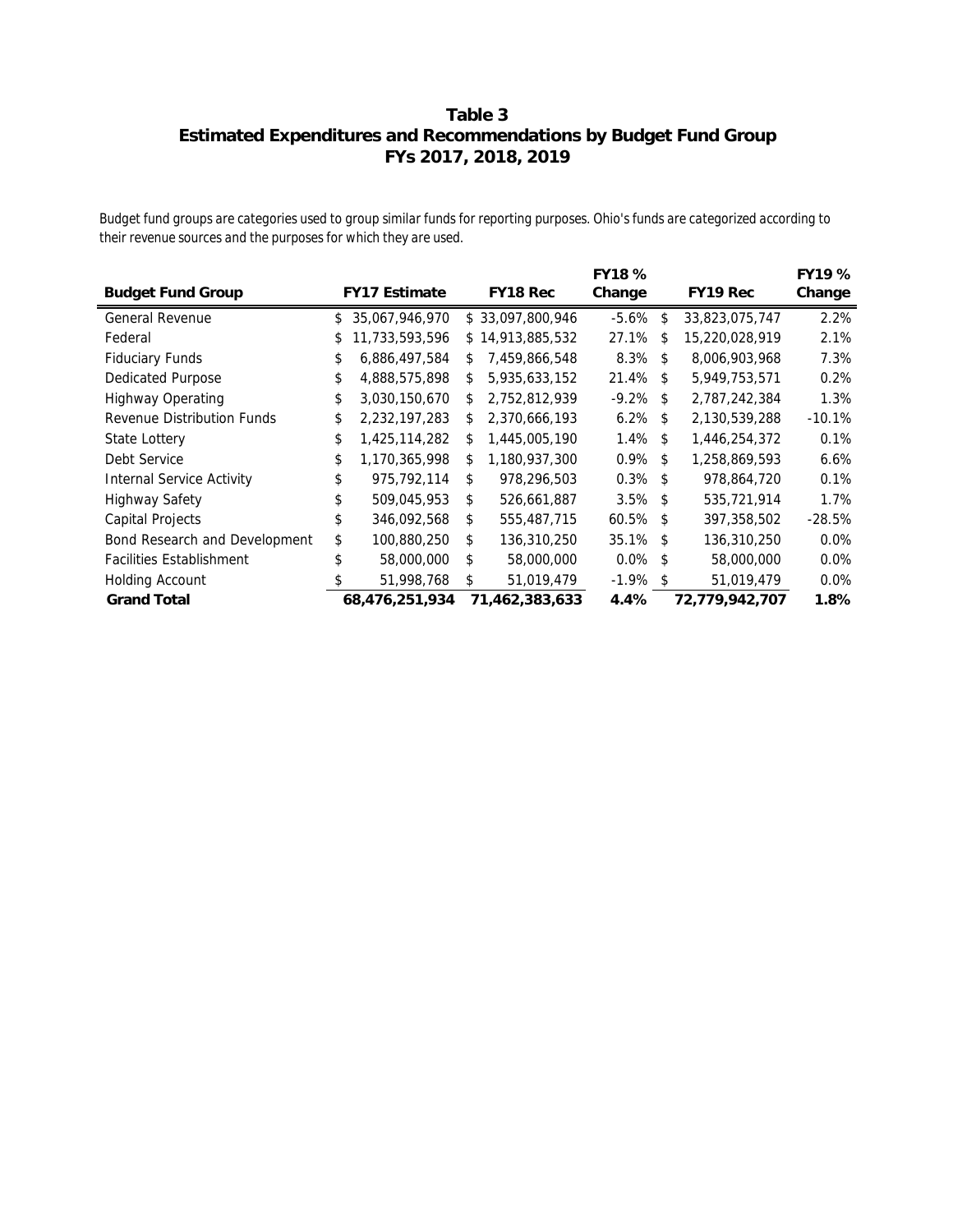#### **Table 4 Estimated Expenditures and Recommendations by Agency All Funds, FYs 2017, 2018, 2019**

| Primary and Secondary Education<br>Education, Department of<br>$1.2\%$ \$<br>1.4%<br>11,080,030,399 \$<br>11,210,342,496<br>11,370,595,533<br>- \$<br>11,080,030,399<br>11,210,342,496<br>11,370,595,533<br>1.4%<br>Total Primary and Secondary Education<br>1.2%<br><b>Higher Education</b><br>Higher Education, Department of [2]<br>2,662,105,110<br>$1.0\%$ \$<br>1.8%<br>2,636,015,209<br>\$<br>2,710,618,684<br>2,636,015,209<br>2,662,105,110<br>1.0%<br>2,710,618,684<br>1.8%<br><b>Total Higher Education</b><br>Other Education<br>Arts Council<br>16,323,129<br>16,598,129<br>$1.7\%$ \$<br>16,598,129<br>0.0%<br>\$<br>\$<br>$-0.2\%$ \$<br>Broadcast Education Media Commission<br>\$<br>9,648,350<br>\$<br>9,632,722<br>9,632,722<br>0.0%<br>\$<br>$-6.7\%$ \$<br>0.0%<br>Career Colleges and Schools, Board of<br>579,328<br>540,260<br>540,260<br>\$<br>\$<br>$4.9\%$ \$<br>7.3%<br>Facilities Construction/School Facilities Comm [2]<br>404,708,444<br>\$<br>424,405,089<br>455,264,789<br>\$<br>$4.2\%$ \$<br>0.0%<br>\$<br><b>Higher Education Facilities Commission</b><br>12,000<br>12,500<br>12,500<br>\$<br>0.0%<br><b>Historical Society</b><br>\$<br>11,770,478<br>$-12.1\%$ \$<br>11,770,478<br>13,395,478<br>\$<br>Library Board<br>\$<br>22,422,144<br>$4.2\%$ \$<br>22,422,144<br>0.0%<br>21,527,781<br>\$<br>$9.4\%$ \$<br>2.9%<br>Ohioana Library Association<br>160,000<br>175,000<br>180,000<br>\$<br>\$<br>$9.5\%$ \$<br>2.0%<br>State School for The Blind<br>11,016,184<br>\$<br>12,060,323<br>12,302,120<br>\$<br>$3.8\%$ \$<br>1.9%<br>State School for The Deaf<br>11,720,096<br>\$<br>12,160,821<br>12,387,044<br>489.090.789<br>509,777,466<br><b>Total Other Education</b><br>4.2%<br>541,110,186<br>6.1%<br>Medicaid<br>Aging, Department of [1]<br>7,045,706<br>7,468,986<br>$6.0\%$ \$<br>7,468,986<br>0.0%<br>\$<br>\$<br>\$<br>4.2%<br>Developmental Disabilities, Department of [1]<br>2,606,624,650<br>\$<br>2,764,885,775<br>$6.1\%$ \$<br>2,880,951,453<br>2.5%<br>Health, Department of [1]<br>\$<br>\$<br>28,330,029<br>$7.1\%$ \$<br>29,040,949<br>26,457,094<br>\$<br>\$<br>Education, Department of [1]<br>300,000<br>$N/A$ \$<br>300,000<br>0.0%<br>\$<br>Job and Family Services, Department of [1]<br>22.2% \$<br>276,698,330<br>220,511,375<br>$-20.3%$<br>226,348,465<br>\$<br>\$<br>Medicaid, Department of<br>23,560,644,590<br>\$<br>24,988,874,812<br>$6.1\%$ \$<br>25,680,231,986<br>2.8%<br>\$<br>$-3.6\%$ \$<br>0.0%<br>Mental Health and Addiction Services, Department of [1]<br>\$<br>13,750,367<br>13,250,367<br>13,250,367<br>26,440,870,872<br>28,079,808,299<br>28,831,755,116<br><b>Total Medicaid</b><br>6.2%<br>2.7%<br><b>Health and Human Services</b><br>Aging, Department of [1]<br>84,257,522<br>85,783,122<br>$1.8\%$ \$<br>85,783,122<br>0.0%<br>\$<br>\$<br>\$<br>$-7.6\%$ \$<br>Developmental Disabilities, Department of [1][2]<br>152,380,819<br>\$<br>140,783,750<br>$-1.3%$<br>138,887,650<br>\$<br>Health, Department of [1]<br>599,795,618<br>\$<br>610,098,767<br>$1.7\%$ \$<br>610,872,539<br>0.1%<br>\$<br>7.5% \$<br>Hispanic-Latino Affairs, Commission on<br>449,847<br>\$<br>483,728<br>3.2%<br>499,182<br><b>Industrial Commission</b><br>\$<br>$7.3\%$ \$<br>1.4%<br>47,917,841<br>\$<br>51,427,815<br>52, 167, 300<br>\$<br>12.3% \$<br>0.1%<br>Job and Family Services, Department of [1]<br>2,746,278,423<br>\$<br>3,084,495,001<br>3,088,507,887<br>\$<br>$0.7\%$ \$<br>Mental Health and Addiction Services, Department of [1][2]<br>\$<br>677,547,265<br>0.6%<br>672,532,957<br>681,294,529<br>\$<br>Minority Health, Commission on<br>2,679,914<br>\$<br>$2.0\%$ \$<br>2,772,333<br>1.4%<br>2,734,672<br>\$<br>Opportunities for Ohioans with Disabilities Agency<br>256,103,429<br>\$<br>258,800,870<br>$1.1\%$ \$<br>262,382,975<br>1.4%<br>\$<br>Service and Volunteerism, Commission on<br>7,970,467<br>8,792,396<br>$10.3\%$ \$<br>8,785,092<br>$-0.1%$<br>\$<br>\$<br>Veterans' Organizations [3]<br>1,887,986<br>\$<br>$-100.0\%$ \$<br>N/A<br>\$<br>Veterans' Services, Department of [2]<br>\$<br>93,511,131<br>$-11.6\%$ \$<br>$-0.4%$<br>105,728,165<br>93,164,461<br>Workers' Compensation, Bureau of<br>\$<br>285,279,775<br>\$<br>281,916,264<br>$-1.2\%$ \$<br>284,618,764<br>1.0%<br>5,296,374,781<br>5,309,735,834<br><b>Total Health and Human Services</b><br>4,963,262,763<br>6.7%<br>0.3%<br>Justice and Public Protection<br>$-6.3\%$ \$<br>\$<br>53,575,666<br>0.0%<br><b>Adjutant General</b><br>57,147,464<br>\$<br>53,575,666<br>\$<br>$2.2\%$ \$<br>Attorney General [2]<br>333,979,852<br>\$<br>$-3.2%$<br>341,477,408<br>330,660,450<br>\$<br>Civil Rights Commission<br>$3.9\%$ \$<br>3.5%<br>8,378,556<br>\$<br>8,701,749<br>9,008,521<br>\$<br>Court of Claims<br>3,470,438<br>$5.5\%$ \$<br>3.6%<br>3,660,512<br>3,792,651<br>\$<br>\$<br>4.8% \$<br><b>Ethics Commission</b><br>2,319,271<br>2.4%<br>2,213,475<br>\$<br>2,374,311<br>\$<br>24.5% \$<br>1.9%<br>976,250<br>Judicial Conference<br>\$<br>1,215,245<br>1,238,309<br>\$<br>Judiciary/Supreme Court<br>171,524,827<br>178,263,593<br>$3.9\%$ \$<br>186,455,204<br>4.6%<br>\$<br>\$<br>$-3.5\%$ \$<br>92,798,788<br>0.8%<br>Public Defender Commission<br>95,402,172<br>\$<br>92,084,336<br>\$<br>$-0.7\%$ \$<br>0.3%<br>Public Safety, Department of [2]<br>728,141,322<br>\$<br>722,857,706<br>725,252,599<br>\$<br>Rehabilitation and Correction, Department of [2]<br>$3.6\%$ \$<br>1.7%<br>1,763,262,985<br>\$<br>1,826,854,871<br>1,857,810,300<br>\$<br>$-2.9\%$ \$<br>1,905,743<br>1.9%<br>Tax Appeals, Board of<br>\$<br>1,850,307<br>1,886,042<br>Youth Services, Department of [2]<br>\$<br>228,900,374<br>$1.2\%$ \$<br>235,302,022<br>1.6%<br>\$<br>231,654,932<br>Total Justice and Public Protection<br>3,395,303,458<br>3,464,515,596<br>2.0%<br>3,500,154,863<br>1.0% | State Agency | FY 2017 Estimate | FY 2018 Rec | % Change | FY 2019 Rec | % Change |
|--------------------------------------------------------------------------------------------------------------------------------------------------------------------------------------------------------------------------------------------------------------------------------------------------------------------------------------------------------------------------------------------------------------------------------------------------------------------------------------------------------------------------------------------------------------------------------------------------------------------------------------------------------------------------------------------------------------------------------------------------------------------------------------------------------------------------------------------------------------------------------------------------------------------------------------------------------------------------------------------------------------------------------------------------------------------------------------------------------------------------------------------------------------------------------------------------------------------------------------------------------------------------------------------------------------------------------------------------------------------------------------------------------------------------------------------------------------------------------------------------------------------------------------------------------------------------------------------------------------------------------------------------------------------------------------------------------------------------------------------------------------------------------------------------------------------------------------------------------------------------------------------------------------------------------------------------------------------------------------------------------------------------------------------------------------------------------------------------------------------------------------------------------------------------------------------------------------------------------------------------------------------------------------------------------------------------------------------------------------------------------------------------------------------------------------------------------------------------------------------------------------------------------------------------------------------------------------------------------------------------------------------------------------------------------------------------------------------------------------------------------------------------------------------------------------------------------------------------------------------------------------------------------------------------------------------------------------------------------------------------------------------------------------------------------------------------------------------------------------------------------------------------------------------------------------------------------------------------------------------------------------------------------------------------------------------------------------------------------------------------------------------------------------------------------------------------------------------------------------------------------------------------------------------------------------------------------------------------------------------------------------------------------------------------------------------------------------------------------------------------------------------------------------------------------------------------------------------------------------------------------------------------------------------------------------------------------------------------------------------------------------------------------------------------------------------------------------------------------------------------------------------------------------------------------------------------------------------------------------------------------------------------------------------------------------------------------------------------------------------------------------------------------------------------------------------------------------------------------------------------------------------------------------------------------------------------------------------------------------------------------------------------------------------------------------------------------------------------------------------------------------------------------------------------------------------------------------------------------------------------------------------------------------------------------------------------------------------------------------------------------------------------------------------------------------------------------------------------------------------------------------------------------------------------------------------------------------------------------------------------------------------------------------------------------------------------------------------------------------------------------------------------------------------------------------------------------------------------------------------------------------------------------------------------------------------------------------------------------------------------------------------------------------------------------------------------------------------------------------------------------------------------------------------------------------------------------------------------------------------------------------------------|--------------|------------------|-------------|----------|-------------|----------|
|                                                                                                                                                                                                                                                                                                                                                                                                                                                                                                                                                                                                                                                                                                                                                                                                                                                                                                                                                                                                                                                                                                                                                                                                                                                                                                                                                                                                                                                                                                                                                                                                                                                                                                                                                                                                                                                                                                                                                                                                                                                                                                                                                                                                                                                                                                                                                                                                                                                                                                                                                                                                                                                                                                                                                                                                                                                                                                                                                                                                                                                                                                                                                                                                                                                                                                                                                                                                                                                                                                                                                                                                                                                                                                                                                                                                                                                                                                                                                                                                                                                                                                                                                                                                                                                                                                                                                                                                                                                                                                                                                                                                                                                                                                                                                                                                                                                                                                                                                                                                                                                                                                                                                                                                                                                                                                                                                                                                                                                                                                                                                                                                                                                                                                                                                                                                                                                                                                  |              |                  |             |          |             |          |
|                                                                                                                                                                                                                                                                                                                                                                                                                                                                                                                                                                                                                                                                                                                                                                                                                                                                                                                                                                                                                                                                                                                                                                                                                                                                                                                                                                                                                                                                                                                                                                                                                                                                                                                                                                                                                                                                                                                                                                                                                                                                                                                                                                                                                                                                                                                                                                                                                                                                                                                                                                                                                                                                                                                                                                                                                                                                                                                                                                                                                                                                                                                                                                                                                                                                                                                                                                                                                                                                                                                                                                                                                                                                                                                                                                                                                                                                                                                                                                                                                                                                                                                                                                                                                                                                                                                                                                                                                                                                                                                                                                                                                                                                                                                                                                                                                                                                                                                                                                                                                                                                                                                                                                                                                                                                                                                                                                                                                                                                                                                                                                                                                                                                                                                                                                                                                                                                                                  |              |                  |             |          |             |          |
|                                                                                                                                                                                                                                                                                                                                                                                                                                                                                                                                                                                                                                                                                                                                                                                                                                                                                                                                                                                                                                                                                                                                                                                                                                                                                                                                                                                                                                                                                                                                                                                                                                                                                                                                                                                                                                                                                                                                                                                                                                                                                                                                                                                                                                                                                                                                                                                                                                                                                                                                                                                                                                                                                                                                                                                                                                                                                                                                                                                                                                                                                                                                                                                                                                                                                                                                                                                                                                                                                                                                                                                                                                                                                                                                                                                                                                                                                                                                                                                                                                                                                                                                                                                                                                                                                                                                                                                                                                                                                                                                                                                                                                                                                                                                                                                                                                                                                                                                                                                                                                                                                                                                                                                                                                                                                                                                                                                                                                                                                                                                                                                                                                                                                                                                                                                                                                                                                                  |              |                  |             |          |             |          |
|                                                                                                                                                                                                                                                                                                                                                                                                                                                                                                                                                                                                                                                                                                                                                                                                                                                                                                                                                                                                                                                                                                                                                                                                                                                                                                                                                                                                                                                                                                                                                                                                                                                                                                                                                                                                                                                                                                                                                                                                                                                                                                                                                                                                                                                                                                                                                                                                                                                                                                                                                                                                                                                                                                                                                                                                                                                                                                                                                                                                                                                                                                                                                                                                                                                                                                                                                                                                                                                                                                                                                                                                                                                                                                                                                                                                                                                                                                                                                                                                                                                                                                                                                                                                                                                                                                                                                                                                                                                                                                                                                                                                                                                                                                                                                                                                                                                                                                                                                                                                                                                                                                                                                                                                                                                                                                                                                                                                                                                                                                                                                                                                                                                                                                                                                                                                                                                                                                  |              |                  |             |          |             |          |
|                                                                                                                                                                                                                                                                                                                                                                                                                                                                                                                                                                                                                                                                                                                                                                                                                                                                                                                                                                                                                                                                                                                                                                                                                                                                                                                                                                                                                                                                                                                                                                                                                                                                                                                                                                                                                                                                                                                                                                                                                                                                                                                                                                                                                                                                                                                                                                                                                                                                                                                                                                                                                                                                                                                                                                                                                                                                                                                                                                                                                                                                                                                                                                                                                                                                                                                                                                                                                                                                                                                                                                                                                                                                                                                                                                                                                                                                                                                                                                                                                                                                                                                                                                                                                                                                                                                                                                                                                                                                                                                                                                                                                                                                                                                                                                                                                                                                                                                                                                                                                                                                                                                                                                                                                                                                                                                                                                                                                                                                                                                                                                                                                                                                                                                                                                                                                                                                                                  |              |                  |             |          |             |          |
|                                                                                                                                                                                                                                                                                                                                                                                                                                                                                                                                                                                                                                                                                                                                                                                                                                                                                                                                                                                                                                                                                                                                                                                                                                                                                                                                                                                                                                                                                                                                                                                                                                                                                                                                                                                                                                                                                                                                                                                                                                                                                                                                                                                                                                                                                                                                                                                                                                                                                                                                                                                                                                                                                                                                                                                                                                                                                                                                                                                                                                                                                                                                                                                                                                                                                                                                                                                                                                                                                                                                                                                                                                                                                                                                                                                                                                                                                                                                                                                                                                                                                                                                                                                                                                                                                                                                                                                                                                                                                                                                                                                                                                                                                                                                                                                                                                                                                                                                                                                                                                                                                                                                                                                                                                                                                                                                                                                                                                                                                                                                                                                                                                                                                                                                                                                                                                                                                                  |              |                  |             |          |             |          |
|                                                                                                                                                                                                                                                                                                                                                                                                                                                                                                                                                                                                                                                                                                                                                                                                                                                                                                                                                                                                                                                                                                                                                                                                                                                                                                                                                                                                                                                                                                                                                                                                                                                                                                                                                                                                                                                                                                                                                                                                                                                                                                                                                                                                                                                                                                                                                                                                                                                                                                                                                                                                                                                                                                                                                                                                                                                                                                                                                                                                                                                                                                                                                                                                                                                                                                                                                                                                                                                                                                                                                                                                                                                                                                                                                                                                                                                                                                                                                                                                                                                                                                                                                                                                                                                                                                                                                                                                                                                                                                                                                                                                                                                                                                                                                                                                                                                                                                                                                                                                                                                                                                                                                                                                                                                                                                                                                                                                                                                                                                                                                                                                                                                                                                                                                                                                                                                                                                  |              |                  |             |          |             |          |
|                                                                                                                                                                                                                                                                                                                                                                                                                                                                                                                                                                                                                                                                                                                                                                                                                                                                                                                                                                                                                                                                                                                                                                                                                                                                                                                                                                                                                                                                                                                                                                                                                                                                                                                                                                                                                                                                                                                                                                                                                                                                                                                                                                                                                                                                                                                                                                                                                                                                                                                                                                                                                                                                                                                                                                                                                                                                                                                                                                                                                                                                                                                                                                                                                                                                                                                                                                                                                                                                                                                                                                                                                                                                                                                                                                                                                                                                                                                                                                                                                                                                                                                                                                                                                                                                                                                                                                                                                                                                                                                                                                                                                                                                                                                                                                                                                                                                                                                                                                                                                                                                                                                                                                                                                                                                                                                                                                                                                                                                                                                                                                                                                                                                                                                                                                                                                                                                                                  |              |                  |             |          |             |          |
|                                                                                                                                                                                                                                                                                                                                                                                                                                                                                                                                                                                                                                                                                                                                                                                                                                                                                                                                                                                                                                                                                                                                                                                                                                                                                                                                                                                                                                                                                                                                                                                                                                                                                                                                                                                                                                                                                                                                                                                                                                                                                                                                                                                                                                                                                                                                                                                                                                                                                                                                                                                                                                                                                                                                                                                                                                                                                                                                                                                                                                                                                                                                                                                                                                                                                                                                                                                                                                                                                                                                                                                                                                                                                                                                                                                                                                                                                                                                                                                                                                                                                                                                                                                                                                                                                                                                                                                                                                                                                                                                                                                                                                                                                                                                                                                                                                                                                                                                                                                                                                                                                                                                                                                                                                                                                                                                                                                                                                                                                                                                                                                                                                                                                                                                                                                                                                                                                                  |              |                  |             |          |             |          |
|                                                                                                                                                                                                                                                                                                                                                                                                                                                                                                                                                                                                                                                                                                                                                                                                                                                                                                                                                                                                                                                                                                                                                                                                                                                                                                                                                                                                                                                                                                                                                                                                                                                                                                                                                                                                                                                                                                                                                                                                                                                                                                                                                                                                                                                                                                                                                                                                                                                                                                                                                                                                                                                                                                                                                                                                                                                                                                                                                                                                                                                                                                                                                                                                                                                                                                                                                                                                                                                                                                                                                                                                                                                                                                                                                                                                                                                                                                                                                                                                                                                                                                                                                                                                                                                                                                                                                                                                                                                                                                                                                                                                                                                                                                                                                                                                                                                                                                                                                                                                                                                                                                                                                                                                                                                                                                                                                                                                                                                                                                                                                                                                                                                                                                                                                                                                                                                                                                  |              |                  |             |          |             |          |
|                                                                                                                                                                                                                                                                                                                                                                                                                                                                                                                                                                                                                                                                                                                                                                                                                                                                                                                                                                                                                                                                                                                                                                                                                                                                                                                                                                                                                                                                                                                                                                                                                                                                                                                                                                                                                                                                                                                                                                                                                                                                                                                                                                                                                                                                                                                                                                                                                                                                                                                                                                                                                                                                                                                                                                                                                                                                                                                                                                                                                                                                                                                                                                                                                                                                                                                                                                                                                                                                                                                                                                                                                                                                                                                                                                                                                                                                                                                                                                                                                                                                                                                                                                                                                                                                                                                                                                                                                                                                                                                                                                                                                                                                                                                                                                                                                                                                                                                                                                                                                                                                                                                                                                                                                                                                                                                                                                                                                                                                                                                                                                                                                                                                                                                                                                                                                                                                                                  |              |                  |             |          |             |          |
|                                                                                                                                                                                                                                                                                                                                                                                                                                                                                                                                                                                                                                                                                                                                                                                                                                                                                                                                                                                                                                                                                                                                                                                                                                                                                                                                                                                                                                                                                                                                                                                                                                                                                                                                                                                                                                                                                                                                                                                                                                                                                                                                                                                                                                                                                                                                                                                                                                                                                                                                                                                                                                                                                                                                                                                                                                                                                                                                                                                                                                                                                                                                                                                                                                                                                                                                                                                                                                                                                                                                                                                                                                                                                                                                                                                                                                                                                                                                                                                                                                                                                                                                                                                                                                                                                                                                                                                                                                                                                                                                                                                                                                                                                                                                                                                                                                                                                                                                                                                                                                                                                                                                                                                                                                                                                                                                                                                                                                                                                                                                                                                                                                                                                                                                                                                                                                                                                                  |              |                  |             |          |             |          |
|                                                                                                                                                                                                                                                                                                                                                                                                                                                                                                                                                                                                                                                                                                                                                                                                                                                                                                                                                                                                                                                                                                                                                                                                                                                                                                                                                                                                                                                                                                                                                                                                                                                                                                                                                                                                                                                                                                                                                                                                                                                                                                                                                                                                                                                                                                                                                                                                                                                                                                                                                                                                                                                                                                                                                                                                                                                                                                                                                                                                                                                                                                                                                                                                                                                                                                                                                                                                                                                                                                                                                                                                                                                                                                                                                                                                                                                                                                                                                                                                                                                                                                                                                                                                                                                                                                                                                                                                                                                                                                                                                                                                                                                                                                                                                                                                                                                                                                                                                                                                                                                                                                                                                                                                                                                                                                                                                                                                                                                                                                                                                                                                                                                                                                                                                                                                                                                                                                  |              |                  |             |          |             |          |
|                                                                                                                                                                                                                                                                                                                                                                                                                                                                                                                                                                                                                                                                                                                                                                                                                                                                                                                                                                                                                                                                                                                                                                                                                                                                                                                                                                                                                                                                                                                                                                                                                                                                                                                                                                                                                                                                                                                                                                                                                                                                                                                                                                                                                                                                                                                                                                                                                                                                                                                                                                                                                                                                                                                                                                                                                                                                                                                                                                                                                                                                                                                                                                                                                                                                                                                                                                                                                                                                                                                                                                                                                                                                                                                                                                                                                                                                                                                                                                                                                                                                                                                                                                                                                                                                                                                                                                                                                                                                                                                                                                                                                                                                                                                                                                                                                                                                                                                                                                                                                                                                                                                                                                                                                                                                                                                                                                                                                                                                                                                                                                                                                                                                                                                                                                                                                                                                                                  |              |                  |             |          |             |          |
|                                                                                                                                                                                                                                                                                                                                                                                                                                                                                                                                                                                                                                                                                                                                                                                                                                                                                                                                                                                                                                                                                                                                                                                                                                                                                                                                                                                                                                                                                                                                                                                                                                                                                                                                                                                                                                                                                                                                                                                                                                                                                                                                                                                                                                                                                                                                                                                                                                                                                                                                                                                                                                                                                                                                                                                                                                                                                                                                                                                                                                                                                                                                                                                                                                                                                                                                                                                                                                                                                                                                                                                                                                                                                                                                                                                                                                                                                                                                                                                                                                                                                                                                                                                                                                                                                                                                                                                                                                                                                                                                                                                                                                                                                                                                                                                                                                                                                                                                                                                                                                                                                                                                                                                                                                                                                                                                                                                                                                                                                                                                                                                                                                                                                                                                                                                                                                                                                                  |              |                  |             |          |             |          |
|                                                                                                                                                                                                                                                                                                                                                                                                                                                                                                                                                                                                                                                                                                                                                                                                                                                                                                                                                                                                                                                                                                                                                                                                                                                                                                                                                                                                                                                                                                                                                                                                                                                                                                                                                                                                                                                                                                                                                                                                                                                                                                                                                                                                                                                                                                                                                                                                                                                                                                                                                                                                                                                                                                                                                                                                                                                                                                                                                                                                                                                                                                                                                                                                                                                                                                                                                                                                                                                                                                                                                                                                                                                                                                                                                                                                                                                                                                                                                                                                                                                                                                                                                                                                                                                                                                                                                                                                                                                                                                                                                                                                                                                                                                                                                                                                                                                                                                                                                                                                                                                                                                                                                                                                                                                                                                                                                                                                                                                                                                                                                                                                                                                                                                                                                                                                                                                                                                  |              |                  |             |          |             |          |
|                                                                                                                                                                                                                                                                                                                                                                                                                                                                                                                                                                                                                                                                                                                                                                                                                                                                                                                                                                                                                                                                                                                                                                                                                                                                                                                                                                                                                                                                                                                                                                                                                                                                                                                                                                                                                                                                                                                                                                                                                                                                                                                                                                                                                                                                                                                                                                                                                                                                                                                                                                                                                                                                                                                                                                                                                                                                                                                                                                                                                                                                                                                                                                                                                                                                                                                                                                                                                                                                                                                                                                                                                                                                                                                                                                                                                                                                                                                                                                                                                                                                                                                                                                                                                                                                                                                                                                                                                                                                                                                                                                                                                                                                                                                                                                                                                                                                                                                                                                                                                                                                                                                                                                                                                                                                                                                                                                                                                                                                                                                                                                                                                                                                                                                                                                                                                                                                                                  |              |                  |             |          |             |          |
|                                                                                                                                                                                                                                                                                                                                                                                                                                                                                                                                                                                                                                                                                                                                                                                                                                                                                                                                                                                                                                                                                                                                                                                                                                                                                                                                                                                                                                                                                                                                                                                                                                                                                                                                                                                                                                                                                                                                                                                                                                                                                                                                                                                                                                                                                                                                                                                                                                                                                                                                                                                                                                                                                                                                                                                                                                                                                                                                                                                                                                                                                                                                                                                                                                                                                                                                                                                                                                                                                                                                                                                                                                                                                                                                                                                                                                                                                                                                                                                                                                                                                                                                                                                                                                                                                                                                                                                                                                                                                                                                                                                                                                                                                                                                                                                                                                                                                                                                                                                                                                                                                                                                                                                                                                                                                                                                                                                                                                                                                                                                                                                                                                                                                                                                                                                                                                                                                                  |              |                  |             |          |             |          |
|                                                                                                                                                                                                                                                                                                                                                                                                                                                                                                                                                                                                                                                                                                                                                                                                                                                                                                                                                                                                                                                                                                                                                                                                                                                                                                                                                                                                                                                                                                                                                                                                                                                                                                                                                                                                                                                                                                                                                                                                                                                                                                                                                                                                                                                                                                                                                                                                                                                                                                                                                                                                                                                                                                                                                                                                                                                                                                                                                                                                                                                                                                                                                                                                                                                                                                                                                                                                                                                                                                                                                                                                                                                                                                                                                                                                                                                                                                                                                                                                                                                                                                                                                                                                                                                                                                                                                                                                                                                                                                                                                                                                                                                                                                                                                                                                                                                                                                                                                                                                                                                                                                                                                                                                                                                                                                                                                                                                                                                                                                                                                                                                                                                                                                                                                                                                                                                                                                  |              |                  |             |          |             |          |
|                                                                                                                                                                                                                                                                                                                                                                                                                                                                                                                                                                                                                                                                                                                                                                                                                                                                                                                                                                                                                                                                                                                                                                                                                                                                                                                                                                                                                                                                                                                                                                                                                                                                                                                                                                                                                                                                                                                                                                                                                                                                                                                                                                                                                                                                                                                                                                                                                                                                                                                                                                                                                                                                                                                                                                                                                                                                                                                                                                                                                                                                                                                                                                                                                                                                                                                                                                                                                                                                                                                                                                                                                                                                                                                                                                                                                                                                                                                                                                                                                                                                                                                                                                                                                                                                                                                                                                                                                                                                                                                                                                                                                                                                                                                                                                                                                                                                                                                                                                                                                                                                                                                                                                                                                                                                                                                                                                                                                                                                                                                                                                                                                                                                                                                                                                                                                                                                                                  |              |                  |             |          |             |          |
|                                                                                                                                                                                                                                                                                                                                                                                                                                                                                                                                                                                                                                                                                                                                                                                                                                                                                                                                                                                                                                                                                                                                                                                                                                                                                                                                                                                                                                                                                                                                                                                                                                                                                                                                                                                                                                                                                                                                                                                                                                                                                                                                                                                                                                                                                                                                                                                                                                                                                                                                                                                                                                                                                                                                                                                                                                                                                                                                                                                                                                                                                                                                                                                                                                                                                                                                                                                                                                                                                                                                                                                                                                                                                                                                                                                                                                                                                                                                                                                                                                                                                                                                                                                                                                                                                                                                                                                                                                                                                                                                                                                                                                                                                                                                                                                                                                                                                                                                                                                                                                                                                                                                                                                                                                                                                                                                                                                                                                                                                                                                                                                                                                                                                                                                                                                                                                                                                                  |              |                  |             |          |             |          |
|                                                                                                                                                                                                                                                                                                                                                                                                                                                                                                                                                                                                                                                                                                                                                                                                                                                                                                                                                                                                                                                                                                                                                                                                                                                                                                                                                                                                                                                                                                                                                                                                                                                                                                                                                                                                                                                                                                                                                                                                                                                                                                                                                                                                                                                                                                                                                                                                                                                                                                                                                                                                                                                                                                                                                                                                                                                                                                                                                                                                                                                                                                                                                                                                                                                                                                                                                                                                                                                                                                                                                                                                                                                                                                                                                                                                                                                                                                                                                                                                                                                                                                                                                                                                                                                                                                                                                                                                                                                                                                                                                                                                                                                                                                                                                                                                                                                                                                                                                                                                                                                                                                                                                                                                                                                                                                                                                                                                                                                                                                                                                                                                                                                                                                                                                                                                                                                                                                  |              |                  |             |          |             |          |
|                                                                                                                                                                                                                                                                                                                                                                                                                                                                                                                                                                                                                                                                                                                                                                                                                                                                                                                                                                                                                                                                                                                                                                                                                                                                                                                                                                                                                                                                                                                                                                                                                                                                                                                                                                                                                                                                                                                                                                                                                                                                                                                                                                                                                                                                                                                                                                                                                                                                                                                                                                                                                                                                                                                                                                                                                                                                                                                                                                                                                                                                                                                                                                                                                                                                                                                                                                                                                                                                                                                                                                                                                                                                                                                                                                                                                                                                                                                                                                                                                                                                                                                                                                                                                                                                                                                                                                                                                                                                                                                                                                                                                                                                                                                                                                                                                                                                                                                                                                                                                                                                                                                                                                                                                                                                                                                                                                                                                                                                                                                                                                                                                                                                                                                                                                                                                                                                                                  |              |                  |             |          |             |          |
|                                                                                                                                                                                                                                                                                                                                                                                                                                                                                                                                                                                                                                                                                                                                                                                                                                                                                                                                                                                                                                                                                                                                                                                                                                                                                                                                                                                                                                                                                                                                                                                                                                                                                                                                                                                                                                                                                                                                                                                                                                                                                                                                                                                                                                                                                                                                                                                                                                                                                                                                                                                                                                                                                                                                                                                                                                                                                                                                                                                                                                                                                                                                                                                                                                                                                                                                                                                                                                                                                                                                                                                                                                                                                                                                                                                                                                                                                                                                                                                                                                                                                                                                                                                                                                                                                                                                                                                                                                                                                                                                                                                                                                                                                                                                                                                                                                                                                                                                                                                                                                                                                                                                                                                                                                                                                                                                                                                                                                                                                                                                                                                                                                                                                                                                                                                                                                                                                                  |              |                  |             |          |             |          |
|                                                                                                                                                                                                                                                                                                                                                                                                                                                                                                                                                                                                                                                                                                                                                                                                                                                                                                                                                                                                                                                                                                                                                                                                                                                                                                                                                                                                                                                                                                                                                                                                                                                                                                                                                                                                                                                                                                                                                                                                                                                                                                                                                                                                                                                                                                                                                                                                                                                                                                                                                                                                                                                                                                                                                                                                                                                                                                                                                                                                                                                                                                                                                                                                                                                                                                                                                                                                                                                                                                                                                                                                                                                                                                                                                                                                                                                                                                                                                                                                                                                                                                                                                                                                                                                                                                                                                                                                                                                                                                                                                                                                                                                                                                                                                                                                                                                                                                                                                                                                                                                                                                                                                                                                                                                                                                                                                                                                                                                                                                                                                                                                                                                                                                                                                                                                                                                                                                  |              |                  |             |          |             |          |
|                                                                                                                                                                                                                                                                                                                                                                                                                                                                                                                                                                                                                                                                                                                                                                                                                                                                                                                                                                                                                                                                                                                                                                                                                                                                                                                                                                                                                                                                                                                                                                                                                                                                                                                                                                                                                                                                                                                                                                                                                                                                                                                                                                                                                                                                                                                                                                                                                                                                                                                                                                                                                                                                                                                                                                                                                                                                                                                                                                                                                                                                                                                                                                                                                                                                                                                                                                                                                                                                                                                                                                                                                                                                                                                                                                                                                                                                                                                                                                                                                                                                                                                                                                                                                                                                                                                                                                                                                                                                                                                                                                                                                                                                                                                                                                                                                                                                                                                                                                                                                                                                                                                                                                                                                                                                                                                                                                                                                                                                                                                                                                                                                                                                                                                                                                                                                                                                                                  |              |                  |             |          |             |          |
|                                                                                                                                                                                                                                                                                                                                                                                                                                                                                                                                                                                                                                                                                                                                                                                                                                                                                                                                                                                                                                                                                                                                                                                                                                                                                                                                                                                                                                                                                                                                                                                                                                                                                                                                                                                                                                                                                                                                                                                                                                                                                                                                                                                                                                                                                                                                                                                                                                                                                                                                                                                                                                                                                                                                                                                                                                                                                                                                                                                                                                                                                                                                                                                                                                                                                                                                                                                                                                                                                                                                                                                                                                                                                                                                                                                                                                                                                                                                                                                                                                                                                                                                                                                                                                                                                                                                                                                                                                                                                                                                                                                                                                                                                                                                                                                                                                                                                                                                                                                                                                                                                                                                                                                                                                                                                                                                                                                                                                                                                                                                                                                                                                                                                                                                                                                                                                                                                                  |              |                  |             |          |             |          |
|                                                                                                                                                                                                                                                                                                                                                                                                                                                                                                                                                                                                                                                                                                                                                                                                                                                                                                                                                                                                                                                                                                                                                                                                                                                                                                                                                                                                                                                                                                                                                                                                                                                                                                                                                                                                                                                                                                                                                                                                                                                                                                                                                                                                                                                                                                                                                                                                                                                                                                                                                                                                                                                                                                                                                                                                                                                                                                                                                                                                                                                                                                                                                                                                                                                                                                                                                                                                                                                                                                                                                                                                                                                                                                                                                                                                                                                                                                                                                                                                                                                                                                                                                                                                                                                                                                                                                                                                                                                                                                                                                                                                                                                                                                                                                                                                                                                                                                                                                                                                                                                                                                                                                                                                                                                                                                                                                                                                                                                                                                                                                                                                                                                                                                                                                                                                                                                                                                  |              |                  |             |          |             |          |
|                                                                                                                                                                                                                                                                                                                                                                                                                                                                                                                                                                                                                                                                                                                                                                                                                                                                                                                                                                                                                                                                                                                                                                                                                                                                                                                                                                                                                                                                                                                                                                                                                                                                                                                                                                                                                                                                                                                                                                                                                                                                                                                                                                                                                                                                                                                                                                                                                                                                                                                                                                                                                                                                                                                                                                                                                                                                                                                                                                                                                                                                                                                                                                                                                                                                                                                                                                                                                                                                                                                                                                                                                                                                                                                                                                                                                                                                                                                                                                                                                                                                                                                                                                                                                                                                                                                                                                                                                                                                                                                                                                                                                                                                                                                                                                                                                                                                                                                                                                                                                                                                                                                                                                                                                                                                                                                                                                                                                                                                                                                                                                                                                                                                                                                                                                                                                                                                                                  |              |                  |             |          |             |          |
|                                                                                                                                                                                                                                                                                                                                                                                                                                                                                                                                                                                                                                                                                                                                                                                                                                                                                                                                                                                                                                                                                                                                                                                                                                                                                                                                                                                                                                                                                                                                                                                                                                                                                                                                                                                                                                                                                                                                                                                                                                                                                                                                                                                                                                                                                                                                                                                                                                                                                                                                                                                                                                                                                                                                                                                                                                                                                                                                                                                                                                                                                                                                                                                                                                                                                                                                                                                                                                                                                                                                                                                                                                                                                                                                                                                                                                                                                                                                                                                                                                                                                                                                                                                                                                                                                                                                                                                                                                                                                                                                                                                                                                                                                                                                                                                                                                                                                                                                                                                                                                                                                                                                                                                                                                                                                                                                                                                                                                                                                                                                                                                                                                                                                                                                                                                                                                                                                                  |              |                  |             |          |             |          |
|                                                                                                                                                                                                                                                                                                                                                                                                                                                                                                                                                                                                                                                                                                                                                                                                                                                                                                                                                                                                                                                                                                                                                                                                                                                                                                                                                                                                                                                                                                                                                                                                                                                                                                                                                                                                                                                                                                                                                                                                                                                                                                                                                                                                                                                                                                                                                                                                                                                                                                                                                                                                                                                                                                                                                                                                                                                                                                                                                                                                                                                                                                                                                                                                                                                                                                                                                                                                                                                                                                                                                                                                                                                                                                                                                                                                                                                                                                                                                                                                                                                                                                                                                                                                                                                                                                                                                                                                                                                                                                                                                                                                                                                                                                                                                                                                                                                                                                                                                                                                                                                                                                                                                                                                                                                                                                                                                                                                                                                                                                                                                                                                                                                                                                                                                                                                                                                                                                  |              |                  |             |          |             |          |
|                                                                                                                                                                                                                                                                                                                                                                                                                                                                                                                                                                                                                                                                                                                                                                                                                                                                                                                                                                                                                                                                                                                                                                                                                                                                                                                                                                                                                                                                                                                                                                                                                                                                                                                                                                                                                                                                                                                                                                                                                                                                                                                                                                                                                                                                                                                                                                                                                                                                                                                                                                                                                                                                                                                                                                                                                                                                                                                                                                                                                                                                                                                                                                                                                                                                                                                                                                                                                                                                                                                                                                                                                                                                                                                                                                                                                                                                                                                                                                                                                                                                                                                                                                                                                                                                                                                                                                                                                                                                                                                                                                                                                                                                                                                                                                                                                                                                                                                                                                                                                                                                                                                                                                                                                                                                                                                                                                                                                                                                                                                                                                                                                                                                                                                                                                                                                                                                                                  |              |                  |             |          |             |          |
|                                                                                                                                                                                                                                                                                                                                                                                                                                                                                                                                                                                                                                                                                                                                                                                                                                                                                                                                                                                                                                                                                                                                                                                                                                                                                                                                                                                                                                                                                                                                                                                                                                                                                                                                                                                                                                                                                                                                                                                                                                                                                                                                                                                                                                                                                                                                                                                                                                                                                                                                                                                                                                                                                                                                                                                                                                                                                                                                                                                                                                                                                                                                                                                                                                                                                                                                                                                                                                                                                                                                                                                                                                                                                                                                                                                                                                                                                                                                                                                                                                                                                                                                                                                                                                                                                                                                                                                                                                                                                                                                                                                                                                                                                                                                                                                                                                                                                                                                                                                                                                                                                                                                                                                                                                                                                                                                                                                                                                                                                                                                                                                                                                                                                                                                                                                                                                                                                                  |              |                  |             |          |             |          |
|                                                                                                                                                                                                                                                                                                                                                                                                                                                                                                                                                                                                                                                                                                                                                                                                                                                                                                                                                                                                                                                                                                                                                                                                                                                                                                                                                                                                                                                                                                                                                                                                                                                                                                                                                                                                                                                                                                                                                                                                                                                                                                                                                                                                                                                                                                                                                                                                                                                                                                                                                                                                                                                                                                                                                                                                                                                                                                                                                                                                                                                                                                                                                                                                                                                                                                                                                                                                                                                                                                                                                                                                                                                                                                                                                                                                                                                                                                                                                                                                                                                                                                                                                                                                                                                                                                                                                                                                                                                                                                                                                                                                                                                                                                                                                                                                                                                                                                                                                                                                                                                                                                                                                                                                                                                                                                                                                                                                                                                                                                                                                                                                                                                                                                                                                                                                                                                                                                  |              |                  |             |          |             |          |
|                                                                                                                                                                                                                                                                                                                                                                                                                                                                                                                                                                                                                                                                                                                                                                                                                                                                                                                                                                                                                                                                                                                                                                                                                                                                                                                                                                                                                                                                                                                                                                                                                                                                                                                                                                                                                                                                                                                                                                                                                                                                                                                                                                                                                                                                                                                                                                                                                                                                                                                                                                                                                                                                                                                                                                                                                                                                                                                                                                                                                                                                                                                                                                                                                                                                                                                                                                                                                                                                                                                                                                                                                                                                                                                                                                                                                                                                                                                                                                                                                                                                                                                                                                                                                                                                                                                                                                                                                                                                                                                                                                                                                                                                                                                                                                                                                                                                                                                                                                                                                                                                                                                                                                                                                                                                                                                                                                                                                                                                                                                                                                                                                                                                                                                                                                                                                                                                                                  |              |                  |             |          |             |          |
|                                                                                                                                                                                                                                                                                                                                                                                                                                                                                                                                                                                                                                                                                                                                                                                                                                                                                                                                                                                                                                                                                                                                                                                                                                                                                                                                                                                                                                                                                                                                                                                                                                                                                                                                                                                                                                                                                                                                                                                                                                                                                                                                                                                                                                                                                                                                                                                                                                                                                                                                                                                                                                                                                                                                                                                                                                                                                                                                                                                                                                                                                                                                                                                                                                                                                                                                                                                                                                                                                                                                                                                                                                                                                                                                                                                                                                                                                                                                                                                                                                                                                                                                                                                                                                                                                                                                                                                                                                                                                                                                                                                                                                                                                                                                                                                                                                                                                                                                                                                                                                                                                                                                                                                                                                                                                                                                                                                                                                                                                                                                                                                                                                                                                                                                                                                                                                                                                                  |              |                  |             |          |             |          |
|                                                                                                                                                                                                                                                                                                                                                                                                                                                                                                                                                                                                                                                                                                                                                                                                                                                                                                                                                                                                                                                                                                                                                                                                                                                                                                                                                                                                                                                                                                                                                                                                                                                                                                                                                                                                                                                                                                                                                                                                                                                                                                                                                                                                                                                                                                                                                                                                                                                                                                                                                                                                                                                                                                                                                                                                                                                                                                                                                                                                                                                                                                                                                                                                                                                                                                                                                                                                                                                                                                                                                                                                                                                                                                                                                                                                                                                                                                                                                                                                                                                                                                                                                                                                                                                                                                                                                                                                                                                                                                                                                                                                                                                                                                                                                                                                                                                                                                                                                                                                                                                                                                                                                                                                                                                                                                                                                                                                                                                                                                                                                                                                                                                                                                                                                                                                                                                                                                  |              |                  |             |          |             |          |
|                                                                                                                                                                                                                                                                                                                                                                                                                                                                                                                                                                                                                                                                                                                                                                                                                                                                                                                                                                                                                                                                                                                                                                                                                                                                                                                                                                                                                                                                                                                                                                                                                                                                                                                                                                                                                                                                                                                                                                                                                                                                                                                                                                                                                                                                                                                                                                                                                                                                                                                                                                                                                                                                                                                                                                                                                                                                                                                                                                                                                                                                                                                                                                                                                                                                                                                                                                                                                                                                                                                                                                                                                                                                                                                                                                                                                                                                                                                                                                                                                                                                                                                                                                                                                                                                                                                                                                                                                                                                                                                                                                                                                                                                                                                                                                                                                                                                                                                                                                                                                                                                                                                                                                                                                                                                                                                                                                                                                                                                                                                                                                                                                                                                                                                                                                                                                                                                                                  |              |                  |             |          |             |          |
|                                                                                                                                                                                                                                                                                                                                                                                                                                                                                                                                                                                                                                                                                                                                                                                                                                                                                                                                                                                                                                                                                                                                                                                                                                                                                                                                                                                                                                                                                                                                                                                                                                                                                                                                                                                                                                                                                                                                                                                                                                                                                                                                                                                                                                                                                                                                                                                                                                                                                                                                                                                                                                                                                                                                                                                                                                                                                                                                                                                                                                                                                                                                                                                                                                                                                                                                                                                                                                                                                                                                                                                                                                                                                                                                                                                                                                                                                                                                                                                                                                                                                                                                                                                                                                                                                                                                                                                                                                                                                                                                                                                                                                                                                                                                                                                                                                                                                                                                                                                                                                                                                                                                                                                                                                                                                                                                                                                                                                                                                                                                                                                                                                                                                                                                                                                                                                                                                                  |              |                  |             |          |             |          |
|                                                                                                                                                                                                                                                                                                                                                                                                                                                                                                                                                                                                                                                                                                                                                                                                                                                                                                                                                                                                                                                                                                                                                                                                                                                                                                                                                                                                                                                                                                                                                                                                                                                                                                                                                                                                                                                                                                                                                                                                                                                                                                                                                                                                                                                                                                                                                                                                                                                                                                                                                                                                                                                                                                                                                                                                                                                                                                                                                                                                                                                                                                                                                                                                                                                                                                                                                                                                                                                                                                                                                                                                                                                                                                                                                                                                                                                                                                                                                                                                                                                                                                                                                                                                                                                                                                                                                                                                                                                                                                                                                                                                                                                                                                                                                                                                                                                                                                                                                                                                                                                                                                                                                                                                                                                                                                                                                                                                                                                                                                                                                                                                                                                                                                                                                                                                                                                                                                  |              |                  |             |          |             |          |
|                                                                                                                                                                                                                                                                                                                                                                                                                                                                                                                                                                                                                                                                                                                                                                                                                                                                                                                                                                                                                                                                                                                                                                                                                                                                                                                                                                                                                                                                                                                                                                                                                                                                                                                                                                                                                                                                                                                                                                                                                                                                                                                                                                                                                                                                                                                                                                                                                                                                                                                                                                                                                                                                                                                                                                                                                                                                                                                                                                                                                                                                                                                                                                                                                                                                                                                                                                                                                                                                                                                                                                                                                                                                                                                                                                                                                                                                                                                                                                                                                                                                                                                                                                                                                                                                                                                                                                                                                                                                                                                                                                                                                                                                                                                                                                                                                                                                                                                                                                                                                                                                                                                                                                                                                                                                                                                                                                                                                                                                                                                                                                                                                                                                                                                                                                                                                                                                                                  |              |                  |             |          |             |          |
|                                                                                                                                                                                                                                                                                                                                                                                                                                                                                                                                                                                                                                                                                                                                                                                                                                                                                                                                                                                                                                                                                                                                                                                                                                                                                                                                                                                                                                                                                                                                                                                                                                                                                                                                                                                                                                                                                                                                                                                                                                                                                                                                                                                                                                                                                                                                                                                                                                                                                                                                                                                                                                                                                                                                                                                                                                                                                                                                                                                                                                                                                                                                                                                                                                                                                                                                                                                                                                                                                                                                                                                                                                                                                                                                                                                                                                                                                                                                                                                                                                                                                                                                                                                                                                                                                                                                                                                                                                                                                                                                                                                                                                                                                                                                                                                                                                                                                                                                                                                                                                                                                                                                                                                                                                                                                                                                                                                                                                                                                                                                                                                                                                                                                                                                                                                                                                                                                                  |              |                  |             |          |             |          |
|                                                                                                                                                                                                                                                                                                                                                                                                                                                                                                                                                                                                                                                                                                                                                                                                                                                                                                                                                                                                                                                                                                                                                                                                                                                                                                                                                                                                                                                                                                                                                                                                                                                                                                                                                                                                                                                                                                                                                                                                                                                                                                                                                                                                                                                                                                                                                                                                                                                                                                                                                                                                                                                                                                                                                                                                                                                                                                                                                                                                                                                                                                                                                                                                                                                                                                                                                                                                                                                                                                                                                                                                                                                                                                                                                                                                                                                                                                                                                                                                                                                                                                                                                                                                                                                                                                                                                                                                                                                                                                                                                                                                                                                                                                                                                                                                                                                                                                                                                                                                                                                                                                                                                                                                                                                                                                                                                                                                                                                                                                                                                                                                                                                                                                                                                                                                                                                                                                  |              |                  |             |          |             |          |
|                                                                                                                                                                                                                                                                                                                                                                                                                                                                                                                                                                                                                                                                                                                                                                                                                                                                                                                                                                                                                                                                                                                                                                                                                                                                                                                                                                                                                                                                                                                                                                                                                                                                                                                                                                                                                                                                                                                                                                                                                                                                                                                                                                                                                                                                                                                                                                                                                                                                                                                                                                                                                                                                                                                                                                                                                                                                                                                                                                                                                                                                                                                                                                                                                                                                                                                                                                                                                                                                                                                                                                                                                                                                                                                                                                                                                                                                                                                                                                                                                                                                                                                                                                                                                                                                                                                                                                                                                                                                                                                                                                                                                                                                                                                                                                                                                                                                                                                                                                                                                                                                                                                                                                                                                                                                                                                                                                                                                                                                                                                                                                                                                                                                                                                                                                                                                                                                                                  |              |                  |             |          |             |          |
|                                                                                                                                                                                                                                                                                                                                                                                                                                                                                                                                                                                                                                                                                                                                                                                                                                                                                                                                                                                                                                                                                                                                                                                                                                                                                                                                                                                                                                                                                                                                                                                                                                                                                                                                                                                                                                                                                                                                                                                                                                                                                                                                                                                                                                                                                                                                                                                                                                                                                                                                                                                                                                                                                                                                                                                                                                                                                                                                                                                                                                                                                                                                                                                                                                                                                                                                                                                                                                                                                                                                                                                                                                                                                                                                                                                                                                                                                                                                                                                                                                                                                                                                                                                                                                                                                                                                                                                                                                                                                                                                                                                                                                                                                                                                                                                                                                                                                                                                                                                                                                                                                                                                                                                                                                                                                                                                                                                                                                                                                                                                                                                                                                                                                                                                                                                                                                                                                                  |              |                  |             |          |             |          |
|                                                                                                                                                                                                                                                                                                                                                                                                                                                                                                                                                                                                                                                                                                                                                                                                                                                                                                                                                                                                                                                                                                                                                                                                                                                                                                                                                                                                                                                                                                                                                                                                                                                                                                                                                                                                                                                                                                                                                                                                                                                                                                                                                                                                                                                                                                                                                                                                                                                                                                                                                                                                                                                                                                                                                                                                                                                                                                                                                                                                                                                                                                                                                                                                                                                                                                                                                                                                                                                                                                                                                                                                                                                                                                                                                                                                                                                                                                                                                                                                                                                                                                                                                                                                                                                                                                                                                                                                                                                                                                                                                                                                                                                                                                                                                                                                                                                                                                                                                                                                                                                                                                                                                                                                                                                                                                                                                                                                                                                                                                                                                                                                                                                                                                                                                                                                                                                                                                  |              |                  |             |          |             |          |
|                                                                                                                                                                                                                                                                                                                                                                                                                                                                                                                                                                                                                                                                                                                                                                                                                                                                                                                                                                                                                                                                                                                                                                                                                                                                                                                                                                                                                                                                                                                                                                                                                                                                                                                                                                                                                                                                                                                                                                                                                                                                                                                                                                                                                                                                                                                                                                                                                                                                                                                                                                                                                                                                                                                                                                                                                                                                                                                                                                                                                                                                                                                                                                                                                                                                                                                                                                                                                                                                                                                                                                                                                                                                                                                                                                                                                                                                                                                                                                                                                                                                                                                                                                                                                                                                                                                                                                                                                                                                                                                                                                                                                                                                                                                                                                                                                                                                                                                                                                                                                                                                                                                                                                                                                                                                                                                                                                                                                                                                                                                                                                                                                                                                                                                                                                                                                                                                                                  |              |                  |             |          |             |          |
|                                                                                                                                                                                                                                                                                                                                                                                                                                                                                                                                                                                                                                                                                                                                                                                                                                                                                                                                                                                                                                                                                                                                                                                                                                                                                                                                                                                                                                                                                                                                                                                                                                                                                                                                                                                                                                                                                                                                                                                                                                                                                                                                                                                                                                                                                                                                                                                                                                                                                                                                                                                                                                                                                                                                                                                                                                                                                                                                                                                                                                                                                                                                                                                                                                                                                                                                                                                                                                                                                                                                                                                                                                                                                                                                                                                                                                                                                                                                                                                                                                                                                                                                                                                                                                                                                                                                                                                                                                                                                                                                                                                                                                                                                                                                                                                                                                                                                                                                                                                                                                                                                                                                                                                                                                                                                                                                                                                                                                                                                                                                                                                                                                                                                                                                                                                                                                                                                                  |              |                  |             |          |             |          |
|                                                                                                                                                                                                                                                                                                                                                                                                                                                                                                                                                                                                                                                                                                                                                                                                                                                                                                                                                                                                                                                                                                                                                                                                                                                                                                                                                                                                                                                                                                                                                                                                                                                                                                                                                                                                                                                                                                                                                                                                                                                                                                                                                                                                                                                                                                                                                                                                                                                                                                                                                                                                                                                                                                                                                                                                                                                                                                                                                                                                                                                                                                                                                                                                                                                                                                                                                                                                                                                                                                                                                                                                                                                                                                                                                                                                                                                                                                                                                                                                                                                                                                                                                                                                                                                                                                                                                                                                                                                                                                                                                                                                                                                                                                                                                                                                                                                                                                                                                                                                                                                                                                                                                                                                                                                                                                                                                                                                                                                                                                                                                                                                                                                                                                                                                                                                                                                                                                  |              |                  |             |          |             |          |
|                                                                                                                                                                                                                                                                                                                                                                                                                                                                                                                                                                                                                                                                                                                                                                                                                                                                                                                                                                                                                                                                                                                                                                                                                                                                                                                                                                                                                                                                                                                                                                                                                                                                                                                                                                                                                                                                                                                                                                                                                                                                                                                                                                                                                                                                                                                                                                                                                                                                                                                                                                                                                                                                                                                                                                                                                                                                                                                                                                                                                                                                                                                                                                                                                                                                                                                                                                                                                                                                                                                                                                                                                                                                                                                                                                                                                                                                                                                                                                                                                                                                                                                                                                                                                                                                                                                                                                                                                                                                                                                                                                                                                                                                                                                                                                                                                                                                                                                                                                                                                                                                                                                                                                                                                                                                                                                                                                                                                                                                                                                                                                                                                                                                                                                                                                                                                                                                                                  |              |                  |             |          |             |          |
|                                                                                                                                                                                                                                                                                                                                                                                                                                                                                                                                                                                                                                                                                                                                                                                                                                                                                                                                                                                                                                                                                                                                                                                                                                                                                                                                                                                                                                                                                                                                                                                                                                                                                                                                                                                                                                                                                                                                                                                                                                                                                                                                                                                                                                                                                                                                                                                                                                                                                                                                                                                                                                                                                                                                                                                                                                                                                                                                                                                                                                                                                                                                                                                                                                                                                                                                                                                                                                                                                                                                                                                                                                                                                                                                                                                                                                                                                                                                                                                                                                                                                                                                                                                                                                                                                                                                                                                                                                                                                                                                                                                                                                                                                                                                                                                                                                                                                                                                                                                                                                                                                                                                                                                                                                                                                                                                                                                                                                                                                                                                                                                                                                                                                                                                                                                                                                                                                                  |              |                  |             |          |             |          |
|                                                                                                                                                                                                                                                                                                                                                                                                                                                                                                                                                                                                                                                                                                                                                                                                                                                                                                                                                                                                                                                                                                                                                                                                                                                                                                                                                                                                                                                                                                                                                                                                                                                                                                                                                                                                                                                                                                                                                                                                                                                                                                                                                                                                                                                                                                                                                                                                                                                                                                                                                                                                                                                                                                                                                                                                                                                                                                                                                                                                                                                                                                                                                                                                                                                                                                                                                                                                                                                                                                                                                                                                                                                                                                                                                                                                                                                                                                                                                                                                                                                                                                                                                                                                                                                                                                                                                                                                                                                                                                                                                                                                                                                                                                                                                                                                                                                                                                                                                                                                                                                                                                                                                                                                                                                                                                                                                                                                                                                                                                                                                                                                                                                                                                                                                                                                                                                                                                  |              |                  |             |          |             |          |
|                                                                                                                                                                                                                                                                                                                                                                                                                                                                                                                                                                                                                                                                                                                                                                                                                                                                                                                                                                                                                                                                                                                                                                                                                                                                                                                                                                                                                                                                                                                                                                                                                                                                                                                                                                                                                                                                                                                                                                                                                                                                                                                                                                                                                                                                                                                                                                                                                                                                                                                                                                                                                                                                                                                                                                                                                                                                                                                                                                                                                                                                                                                                                                                                                                                                                                                                                                                                                                                                                                                                                                                                                                                                                                                                                                                                                                                                                                                                                                                                                                                                                                                                                                                                                                                                                                                                                                                                                                                                                                                                                                                                                                                                                                                                                                                                                                                                                                                                                                                                                                                                                                                                                                                                                                                                                                                                                                                                                                                                                                                                                                                                                                                                                                                                                                                                                                                                                                  |              |                  |             |          |             |          |
|                                                                                                                                                                                                                                                                                                                                                                                                                                                                                                                                                                                                                                                                                                                                                                                                                                                                                                                                                                                                                                                                                                                                                                                                                                                                                                                                                                                                                                                                                                                                                                                                                                                                                                                                                                                                                                                                                                                                                                                                                                                                                                                                                                                                                                                                                                                                                                                                                                                                                                                                                                                                                                                                                                                                                                                                                                                                                                                                                                                                                                                                                                                                                                                                                                                                                                                                                                                                                                                                                                                                                                                                                                                                                                                                                                                                                                                                                                                                                                                                                                                                                                                                                                                                                                                                                                                                                                                                                                                                                                                                                                                                                                                                                                                                                                                                                                                                                                                                                                                                                                                                                                                                                                                                                                                                                                                                                                                                                                                                                                                                                                                                                                                                                                                                                                                                                                                                                                  |              |                  |             |          |             |          |
|                                                                                                                                                                                                                                                                                                                                                                                                                                                                                                                                                                                                                                                                                                                                                                                                                                                                                                                                                                                                                                                                                                                                                                                                                                                                                                                                                                                                                                                                                                                                                                                                                                                                                                                                                                                                                                                                                                                                                                                                                                                                                                                                                                                                                                                                                                                                                                                                                                                                                                                                                                                                                                                                                                                                                                                                                                                                                                                                                                                                                                                                                                                                                                                                                                                                                                                                                                                                                                                                                                                                                                                                                                                                                                                                                                                                                                                                                                                                                                                                                                                                                                                                                                                                                                                                                                                                                                                                                                                                                                                                                                                                                                                                                                                                                                                                                                                                                                                                                                                                                                                                                                                                                                                                                                                                                                                                                                                                                                                                                                                                                                                                                                                                                                                                                                                                                                                                                                  |              |                  |             |          |             |          |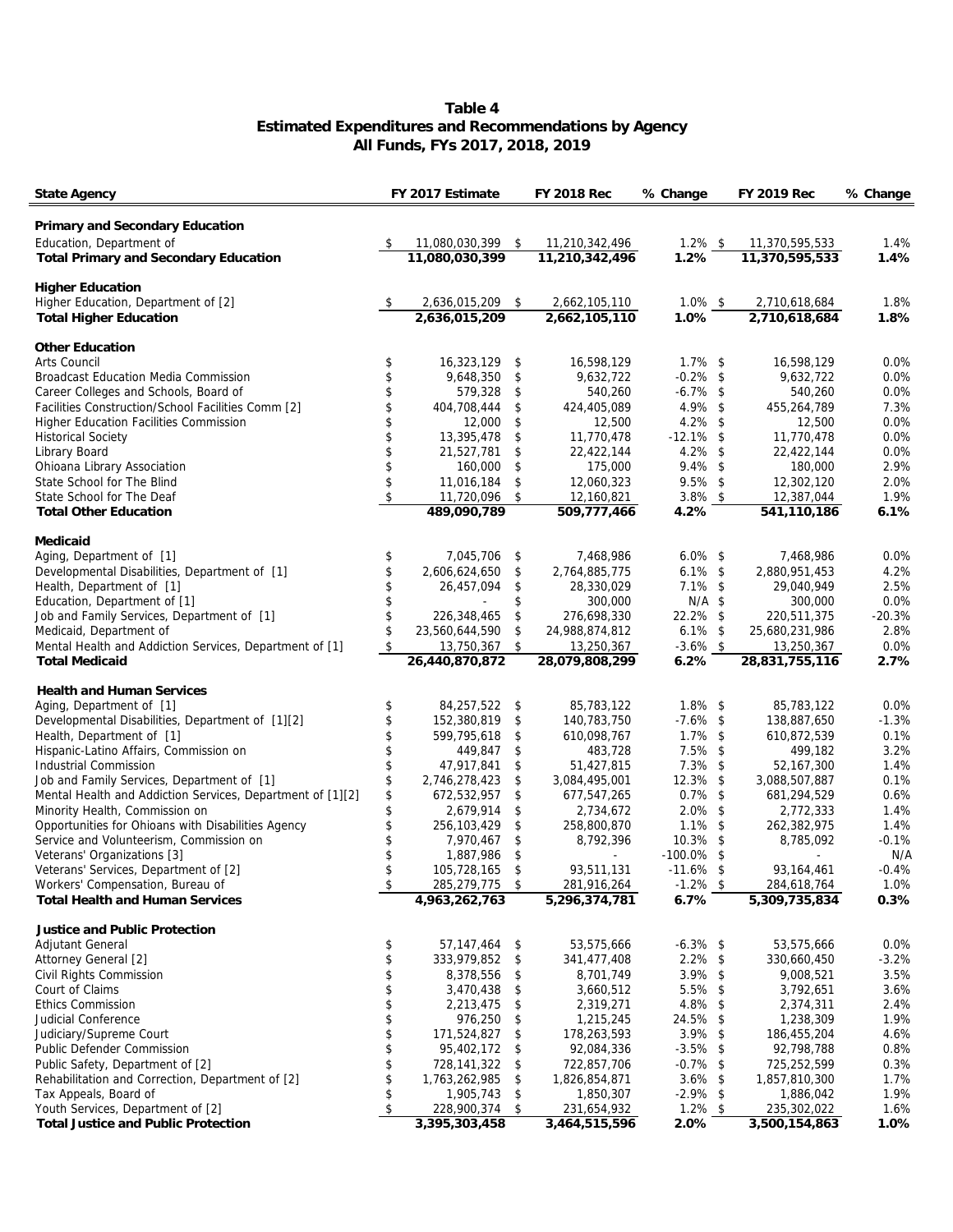| State Agency                                   | FY 2017 Estimate    | FY 2018 Rec         | % Change     | <b>FY 2019 Rec</b>    | % Change |
|------------------------------------------------|---------------------|---------------------|--------------|-----------------------|----------|
| General Government                             |                     |                     |              |                       |          |
| Administrative Services, Department of [2]     | \$<br>798,477,265   | \$<br>786,412,145   | $-1.5\%$ \$  | 787,302,541           | 0.1%     |
| Agriculture, Department of                     | \$<br>77,328,142    | \$<br>85,153,096    | 10.1% \$     | 85,192,896            | 0.0%     |
| Air Quality Development Authority              | \$<br>1,121,356     | \$<br>1,179,813     | $5.2\%$ \$   | 1,179,813             | 0.0%     |
| Auditor of State                               | \$<br>82,931,402    | \$<br>83,953,353    | $1.2\%$ \$   | 85,453,353            | 1.8%     |
| Budget and Management, Office of               | \$<br>26,223,540    | \$<br>29,140,623    | $11.1\%$ \$  | 29,968,027            | 2.8%     |
| Capital Square Review and Advisory Commission  | \$<br>8,184,950     | \$<br>8,800,589     | $7.5\%$ \$   | 8,935,870             | 1.5%     |
| Casino Control Commission                      | \$<br>13,800,576    | \$<br>15,577,155    | 12.9% \$     | 15,909,745            | 2.1%     |
| Commerce, Department of                        | \$<br>196,807,743   | \$<br>214,475,888   | $9.0\%$ \$   | 212,090,777           | $-1.1%$  |
| Consumers' Counsel, Office of                  | \$<br>5,641,093     | \$<br>5,541,093     | $-1.8\%$ \$  | 5,541,093             | 0.0%     |
| Controlling Board                              | \$<br>11,725,000    | \$<br>10,000,000    | $-14.7\%$ \$ | 10,000,000            | 0.0%     |
| Deposit, Board of                              | \$<br>1,856,000     | \$<br>1,876,000     | $1.1\%$ \$   | 1,876,000             | 0.0%     |
| Development Services Agency [2]                | \$<br>1,183,440,310 | \$<br>1,184,690,857 | $0.1\%$ \$   | 1,194,904,357         | 0.9%     |
| <b>Elections Commission</b>                    | \$<br>1,990,537     | \$<br>624,448       | $-68.6\%$ \$ | 641,309               | 2.7%     |
| <b>Employee Benefits Funds</b>                 | \$<br>1,617,941,441 | \$<br>1,730,686,329 | $7.0\%$ \$   | 1,840,467,749         | 6.3%     |
| <b>Environmental Protection Agency</b>         | 196,523,434         | \$<br>187,412,752   | $-4.6\%$ \$  | 189,515,252           | 1.1%     |
| Environmental Review Appeals Commission        | \$<br>620,617       | \$<br>620,617       | $0.0\%$ \$   | 620,617               | 0.0%     |
| <b>Expositions Commission</b>                  | \$<br>14,865,252    | \$<br>16,463,166    | 10.7% \$     | 16,463,166            | 0.0%     |
| Governor, Office of the                        | \$<br>3,267,001     | \$<br>3,267,001     | $0.0\%$ \$   | 3,267,001             | 0.0%     |
| House of Representatives                       | \$<br>26,744,454    | \$<br>26,744,454    | $0.0\%$ \$   | 26,744,454            | 0.0%     |
| Housing Finance Agency                         | \$<br>12,176,700    | \$<br>12,413,447    | $1.9\%$ \$   | 12,789,824            | 3.0%     |
| Inspector General, Office of                   | \$<br>2,226,581     | \$<br>2,226,581     | $0.0\%$ \$   | 2,226,581             | 0.0%     |
| Insurance, Department of                       | \$<br>38,037,235    | \$<br>39, 137, 235  | 2.9% \$      | 39, 137, 235          | 0.0%     |
| Joint Committee on Agency Rule Review          | \$<br>512,253       | \$<br>512,253       | $0.0\%$ \$   | 512,253               | 0.0%     |
| Joint Committee on Medicaid Oversight          | \$<br>490,320       | \$<br>351,355       | $-28.3\%$ \$ | 518,538               | 47.6%    |
| Joint Education Oversight Committee            | 500,000             | \$<br>500,000       | $0.0\%$ \$   | 500,000               | 0.0%     |
| Joint Legislative Ethics Committee             | 813,761             | \$<br>700,000       | $-14.0\%$ \$ | 700,000               | 0.0%     |
| Lake Erie Commission                           | \$<br>472,000       | \$<br>568,000       | 20.3% \$     | 571,000               | 0.5%     |
| Legislative Service Commission                 | \$<br>31,125,943    | \$<br>28,915,845    | $-7.1\%$ \$  | 28,615,845            | $-1.0%$  |
| Liquor Control Commission                      | \$<br>811,829       | \$<br>844,553       | $4.0\%$ \$   | 851,269               | 0.8%     |
| Lottery Commission                             | \$<br>355,214,282   | \$<br>374,005,190   | 5.3% \$      | 375,254,372           | 0.3%     |
| Natural Resources, Department of [2]           | \$<br>328,374,992   | \$<br>352,459,024   | $7.3\%$ \$   | 349,499,363           | $-0.8%$  |
| <b>Pension Subsidies</b>                       | \$<br>20,503,000    | \$<br>20,400,000    | $-0.5\%$ \$  | 20,400,000            | 0.0%     |
| Petrol. Undergd Storage Tank Release Comp. Bd. | \$<br>1,305,425     | \$<br>1,433,220     | $9.8\%$ \$   | 1,461,073             | 1.9%     |
| Professional Licensing Boards                  | \$<br>47,214,970    | \$<br>50,815,254    | $7.6\%$ \$   | 51, 142, 749          | 0.6%     |
| <b>Public Utilities Commission</b>             | \$<br>52,002,994    | \$<br>54,773,681    | 5.3% \$      | 55,573,681            | 1.5%     |
| Public Works Commission [2]                    | \$<br>316,276,149   | \$<br>329,701,156   | $4.2\%$ \$   | 326,289,206           | $-1.0%$  |
| Racing Commission                              | \$<br>31,486,273    | \$<br>32,306,090    | $2.6\%$ \$   | 32,333,043            | 0.1%     |
| Secretary of State                             | \$<br>22,241,298    | \$<br>18,190,826    | $-18.2\%$ \$ | 18,190,826            | 0.0%     |
| Senate                                         | \$<br>16,442,602    | \$<br>16,442,602    | $0.0\%$ \$   | 16,442,602            | 0.0%     |
| Sinking Fund, Commissioners of                 | \$<br>1,169,058,388 | \$<br>1,179,474,775 | $0.9\%$ \$   | 1,257,464,200         | 6.6%     |
| Southern Ohio Agriculture Redevelopment        | \$<br>347,491       | \$<br>352,930       | $1.6\%$ \$   | 352,930               | 0.0%     |
| State Employment Relations Board               | \$<br>3,962,270     | \$<br>4,003,270     | $1.0\%$ \$   | 4,018,270             | 0.4%     |
| Taxation, Department of                        | \$<br>1,916,404,415 | \$<br>2,053,464,960 | $7.2\%$ \$   | 2,022,220,960         | $-1.5%$  |
| Transportation, Department of [2]              | \$<br>3,390,728,762 | \$<br>3,324,011,026 | $-2.0\%$ \$  | 3,201,272,272         | $-3.7%$  |
| Treasurer of State [2]                         | 35,845,465          | \$<br>54,431,040    | $51.8\%$ \$  | 31,181,090            | $-42.7%$ |
| <b>Total General Government</b>                | 12,064,065,511      | 12,345,053,692      | 2.3%         | 12,365,593,202        | 0.2%     |
|                                                |                     |                     |              |                       |          |
| <b>State Revenue Distributions</b>             |                     |                     |              |                       |          |
| <b>General Revenue Distributions</b>           | \$<br>1,788,500,000 | \$<br>1,821,100,000 | $1.8\%$ \$   | 1,845,100,000         | 1.3%     |
| Fiduciary Collections and Distributions        | \$<br>3,451,473,354 | \$<br>3,423,240,000 | $-0.8\%$ \$  | 3,512,040,000         | 2.6%     |
| State Holding Funds and Internal Distributions | \$<br>138,052,999   | \$<br>179,200,000   | 29.8% \$     | 199,200,000           | 11.2%    |
|                                                |                     |                     |              |                       |          |
| State Revenue Subsidy and Distributions        | \$<br>2,029,586,579 | \$<br>2,470,866,193 | 21.7% \$     | 2,594,039,288         | 5.0%     |
| <b>Total State Revenue Distributions</b>       | 7,407,612,932       | 7,894,406,193       | 6.6%         | 8,150,379,288         | 3.2%     |
| <b>Reissued Warrants</b>                       | \$                  | \$                  | $N/A$ \$     |                       | N/A      |
| <b>Grand Total</b>                             | \$68,476,251,934    | \$71,462,383,633    |              | 4.4% \$72,779,942,707 | 1.8%     |

[1] For these agencies, Medicaid related lines are included in the Medicaid category; non-Medicaid lines are included in the Health and Human Service category.

[2] For these agencies, debt service payments are included in the appropriation totals.

[3] The Executive Budget proposes to include payments to Veterans Services Organizations within the budget of the Department of Veterans Services.

Source: Ohio Office of Budget and Management

Note: Does Not Include Capital Spending or Capital Appropriations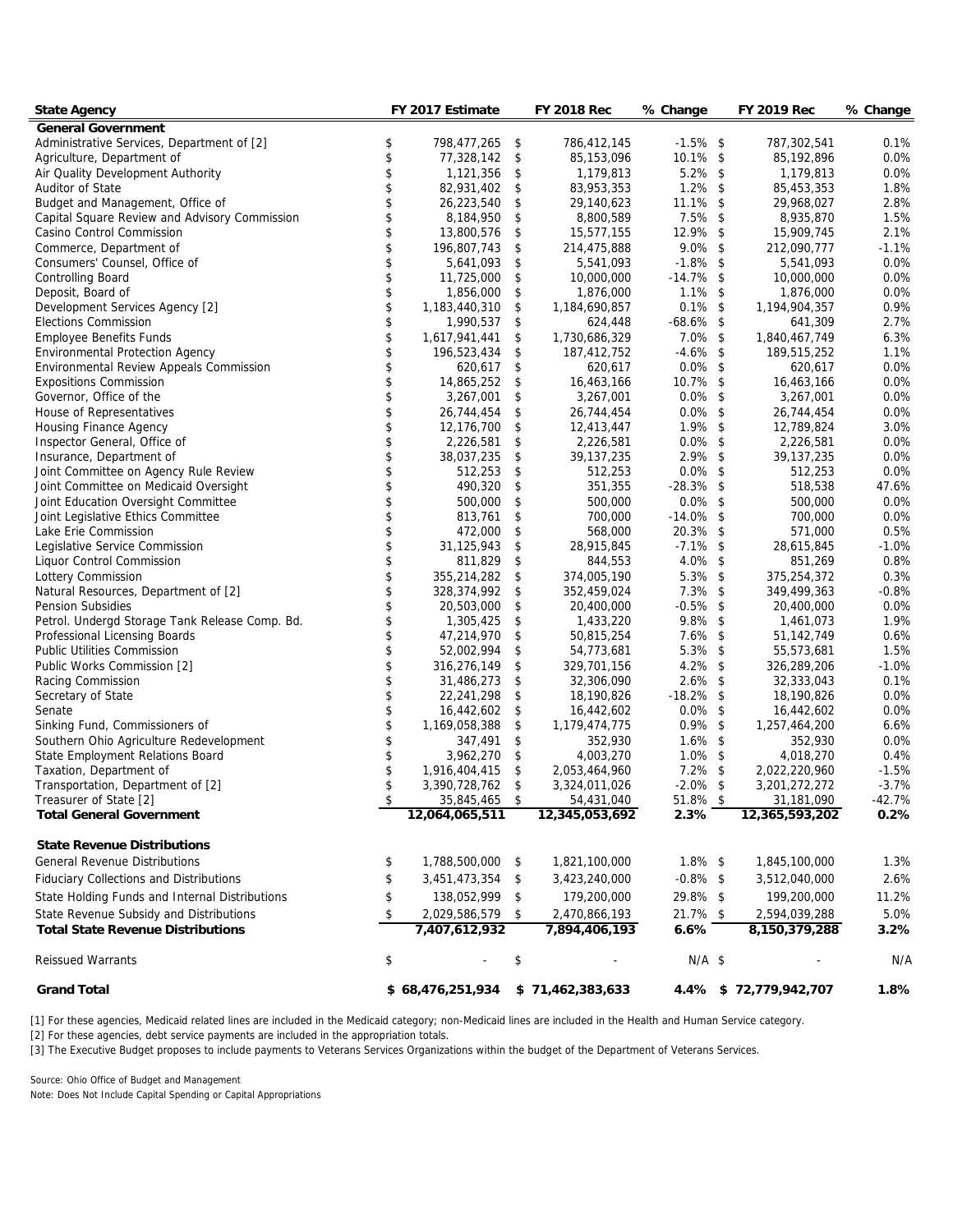## **Estimated Expenditures and Recommendations by Agency General Revenue Fund, FYs 2017, 2018, 2019 Table 5**

|                                                                                      |          |                                |          |                                | %                        |                                | %            |
|--------------------------------------------------------------------------------------|----------|--------------------------------|----------|--------------------------------|--------------------------|--------------------------------|--------------|
| State Agency                                                                         |          | FY 2017 Estimate               |          | FY 2018 Rec                    | Change                   | FY 2019 Rec                    | Change       |
|                                                                                      |          |                                |          |                                |                          |                                |              |
| Primary and Secondary Education                                                      |          |                                |          |                                |                          |                                |              |
| Education, Department of [4]                                                         | \$       | 7,909,657,829<br>7,909,657,829 | -\$      | 8,053,159,703<br>8,053,159,703 | $1.8\%$ \$<br>1.8%       | 8,190,046,705<br>8,190,046,705 | 1.7%<br>1.7% |
| Total Primary and Secondary Education                                                |          |                                |          |                                |                          |                                |              |
| <b>Higher Education</b>                                                              |          |                                |          |                                |                          |                                |              |
| Higher Education, Department of [2]                                                  | \$       | 2,559,679,898                  | -\$      | 2,600,361,098                  | $1.6\%$ \$               | 2,645,724,672                  | 1.7%         |
| <b>Total Higher Education</b>                                                        |          | 2,559,679,898                  |          | 2,600,361,098                  | 1.6%                     | 2,645,724,672                  | 1.7%         |
| Other Education                                                                      |          |                                |          |                                |                          |                                |              |
| Arts Council                                                                         | \$       | 14,798,129                     | \$       | 14,798,129                     | $0.0\%$ \$               | 14,798,129                     | 0.0%         |
| <b>Broadcast Education Media Commission</b>                                          | \$       | 9,542,350                      | \$       | 9,526,722                      | $-0.2\%$ \$              | 9,526,722                      | 0.0%         |
| Facilities Construction/School Facilities Comm [2][4]                                | \$       | 396,208,444                    | \$       | 415,347,200                    | $4.8\%$ \$               | 445,956,900                    | 7.4%         |
| <b>Historical Society</b>                                                            | \$       | 13,235,478                     | \$       | 11,610,478                     | $-12.3\%$ \$             | 11,610,478                     | 0.0%         |
| Library Board                                                                        | \$       | 5,909,328                      | \$       | 5,909,328                      | $0.0\%$ \$               | 5,909,328                      | 0.0%         |
| Ohioana Library Association                                                          | \$       | 160,000                        | \$       | 175,000                        | $9.4\%$ \$               | 180,000                        | 2.9%         |
| State School for The Blind                                                           | \$       | 9,932,245                      | \$       | 10,302,302                     | $3.7\%$ \$               | 10,544,099                     | 2.3%         |
| State School for The Deaf                                                            | \$       | 10,711,788                     | \$       | 11,022,322                     | 2.9% \$                  | 11,248,544                     | 2.1%         |
| <b>Total Other Education</b>                                                         |          | 460,497,762                    |          | 478,691,481                    | 4.0%                     | 509,774,200                    | 6.5%         |
|                                                                                      |          |                                |          |                                |                          |                                |              |
| Medicaid<br>Aging, Department of [1]                                                 | \$       | 3,660,649                      | \$       | 3,660,649                      | $0.0\%$ \$               | 3,660,649                      | 0.0%         |
| Developmental Disabilities, Department of [1]                                        | \$       | 552,522,124                    | \$       | 589,297,079                    | $6.7\%$ \$               | 609,297,079                    | 3.4%         |
| Health, Department of [1]                                                            | \$       | 4,065,000                      | \$       | 3,700,000                      | $-9.0\%$ \$              | 3,700,000                      | 0.0%         |
| Education, Department of [1]                                                         | \$       |                                | \$       | 300,000                        | $N/A$ \$                 | 300,000                        | 0.0%         |
| Job and Family Services, Department of [1]                                           | \$       | 83,348,465                     | \$       | 91,099,965                     | $9.3\%$ \$               | 46,019,470                     | $-49.5%$     |
| Medicaid, Department of [4]                                                          | \$       | 17,184,617,488                 | \$       | 14,897,228,357                 | $-13.3\%$ \$             | 15,350,908,997                 | 3.0%         |
| Mental Health and Addiction Services, Department of [1]                              | \$       | 1,750,367                      | \$       | 1,250,367                      | $-28.6\%$ \$             | 1,250,367                      | 0.0%         |
| <b>Total Medicaid</b>                                                                |          | 17,829,964,093                 |          | 15,586,536,417 -12.6%          |                          | 16,015,136,562                 | 2.7%         |
|                                                                                      |          |                                |          |                                |                          |                                |              |
| <b>Health and Human Services</b>                                                     |          |                                |          |                                |                          |                                |              |
| Aging, Department of [1]                                                             | \$       | 12,140,819                     | \$       | 11,890,819                     | $-2.1\%$ \$              | 11,890,819                     | 0.0%         |
| Developmental Disabilities, Department of [1][2][4]                                  | \$       | 107,506,374                    | \$       | 92,292,504                     | $-14.2\%$ \$             | 91,396,404                     | $-1.0%$      |
| Health, Department of [1][4]                                                         |          | 79,062,888                     | \$       | 76,103,089                     | $-3.7\%$ \$              | 77,603,089                     | 2.0%         |
| Hispanic-Latino Affairs, Commission on                                               | \$       | 425,289                        | \$       | 459,170                        | $8.0\%$ \$               | 474,624                        | 3.4%         |
| Job and Family Services, Department of [1]                                           | \$       | 723,010,349                    | \$       | 719,509,735                    | $-0.5\%$ \$              | 715,902,414                    | $-0.5%$      |
| Mental Health and Addiction Services, Department of [1][2][4]                        | \$<br>\$ | 395, 101, 723<br>2,629,914     | \$<br>\$ | 399,326,377                    | $1.1\%$ \$<br>$2.1\%$ \$ | 408,973,641<br>2,722,333       | 2.4%<br>1.4% |
| Minority Health, Commission on<br>Opportunities for Ohioans with Disabilities Agency | \$       | 16,250,894                     | \$       | 2,684,672<br>16,250,895        | $0.0\%$ \$               | 16,250,895                     | 0.0%         |
| Service and Volunteerism, Commission on                                              | \$       |                                | \$       | 322,547                        | $0.0\%$ \$               | 322,547                        | 0.0%         |
|                                                                                      | \$       | 322,547<br>1,887,986           |          | $\omega$                       | $-100.0\%$               | \$                             | N/A          |
| Veterans' Organizations [3]<br>Veterans' Services, Department of [2]                 | \$       | 53,985,011                     | \$<br>\$ |                                | $-26.2\%$ \$             | 37,901,819                     | $-4.8%$      |
| Total Health and Human Services                                                      |          | 1,392,323,794                  |          | 39,817,405<br>1,358,657,213    | $-2.4%$                  | 1,363,438,585                  | 0.4%         |
|                                                                                      |          |                                |          |                                |                          |                                |              |
| Justice and Public Protection                                                        |          |                                |          |                                |                          |                                |              |
| <b>Adjutant General</b>                                                              | \$       | 9,423,464                      | \$       | 8,806,255                      | $-6.5\%$ \$              | 8,806,255                      | 0.0%         |
| Attorney General [2]                                                                 | \$       | 46,379,355                     | \$       | 49,920,969                     | $7.6\%$ \$               | 49,926,169                     | 0.0%         |
| Civil Rights Commission [4]                                                          | \$       | 5,684,556                      | \$       | 5,116,100                      | $-10.0\%$ \$             | 5,684,556                      | 11.1%        |
| Court of Claims                                                                      | \$       | 3,036,419                      | \$       | 3,197,997                      | $5.3\%$ \$               | 3,312,188                      | 3.6%         |
| <b>Ethics Commission</b>                                                             | \$       | 1,457,245                      | \$       | 1,457,245                      | $0.0\%$ \$               | 1,724,311                      | 18.3%        |
| Judicial Conference                                                                  | \$       | 684,250                        | \$       | 806,963                        | 17.9% \$                 | 806,963                        | 0.0%         |
| Judiciary/Supreme Court                                                              | \$       | 159,092,818                    | \$       | 166,111,608                    | 4.4% \$                  | 174,504,475                    | 5.1%         |
| Public Defender Commission                                                           | \$       | 28,593,017                     | \$       | 29,013,017                     | $1.5\%$ \$               | 29,573,017                     | 1.9%         |
| Public Safety, Department of [4]                                                     | \$       | 19,478,543                     | \$       | 19,798,338                     | $1.6\%$ \$               | 21,021,519                     | 6.2%         |
| Rehabilitation and Correction, Department of [2][4]                                  | \$       | 1,694,311,984                  | \$       | 1,751,229,871                  | $3.4\%$ \$               | 1,781,575,300                  | 1.7%         |
| Tax Appeals, Board of                                                                | \$       | 1,905,743                      | \$       | 1,850,307                      | $-2.9\%$ \$              | 1,886,042                      | 1.9%         |
| Youth Services, Department of [2]                                                    | \$       | 215,002,752                    | \$       | 214,615,622                    | $-0.2\%$ \$              | 218,346,926                    | 1.7%         |
| Total Justice and Public Protection                                                  |          | 2,185,050,146                  |          | 2,251,924,292                  | 3.1%                     | 2,297,167,721                  | 2.0%         |
| General Government                                                                   |          |                                |          |                                |                          |                                |              |
| Administrative Services, Department of [2]                                           | \$       | 164,298,810 \$                 |          | 166,811,285                    | $1.5\%$ \$               | 160,715,785                    | $-3.7%$      |
|                                                                                      |          |                                |          |                                |                          |                                |              |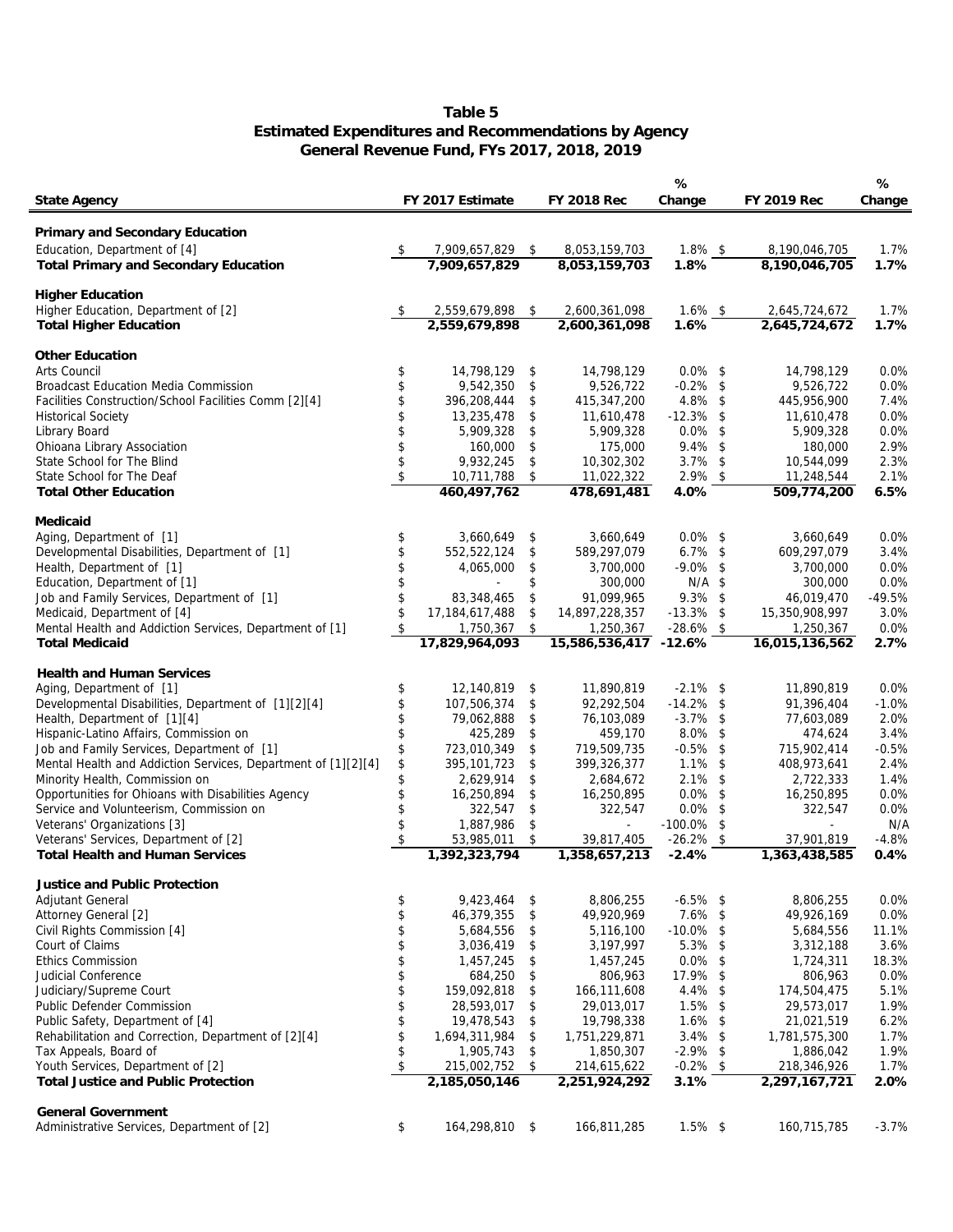|                                               |                     |            |                  | $\cdots$      |                | 70.     |
|-----------------------------------------------|---------------------|------------|------------------|---------------|----------------|---------|
| State Agency                                  | FY 2017 Estimate    |            | FY 2018 Rec      | Change        | FY 2019 Rec    | Change  |
| Agriculture, Department of [4]                | \$<br>24,623,114    | $\sqrt{3}$ | 22,316,371       | $-9.4\%$ \$   | 24,530,924     | 9.9%    |
| Auditor of State                              | \$<br>31,550,781    | \$         | 31,550,780       | $0.0\%$ \$    | 31,550,780     | 0.0%    |
| Budget and Management, Office of              | \$<br>4,995,643     | \$         | 5,745,643        | 15.0% \$      | 5,970,643      | 3.9%    |
| Capital Square Review and Advisory Commission | \$<br>3,908,964     | \$         | 4,214,424        | 7.8% \$       | 4,214,424      | 0.0%    |
| Controlling Board                             | \$<br>475,000       | \$         |                  | $-100.0\%$ \$ |                | N/A     |
| Development Services Agency [2]               | \$<br>137,347,858   | \$         | 135,376,257      | $-1.4\%$ \$   | 146, 189, 757  | 8.0%    |
| <b>Elections Commission</b>                   | \$<br>1,731,077     | \$         | 424,988          | $-75.4\%$ \$  | 441,849        | 4.0%    |
| Environmental Protection Agency [4]           | \$<br>15,008,455    | \$         | 9,927,160        | $-33.9\%$ \$  | 9,919,594      | $-0.1%$ |
| Environmental Review Appeals Commission       | \$<br>620,617       | \$         | 620,617          | $0.0\%$ \$    | 620,617        | 0.0%    |
| <b>Expositions Commission</b>                 | \$<br>375,000       | \$         | 375,000          | $0.0\%$ \$    | 375,000        | 0.0%    |
| Governor, Office of the                       | \$<br>2,953,131     | \$         | 2,953,131        | $0.0\%$ \$    | 2,953,131      | 0.0%    |
| House of Representatives                      | \$<br>25,272,941    | \$         | 25,272,941       | $0.0\%$ \$    | 25,272,941     | 0.0%    |
| Inspector General, Office of                  | \$<br>1,401,581     | \$         | 1,401,581        | $0.0\%$ \$    | 1,401,581      | 0.0%    |
| Joint Committee on Agency Rule Review         | 512,253             | \$         | 512,253          | $0.0\%$ \$    | 512,253        | 0.0%    |
| Joint Committee on Medicaid Oversight         | \$<br>490,320       | \$         | 351,355          | $-28.3\%$ \$  | 518,538        | 47.6%   |
| Joint Education Oversight Committee           | \$<br>500,000       | \$         | 500,000          | $0.0\%$ \$    | 500,000        | 0.0%    |
| Joint Legislative Ethics Committee            | \$<br>663,761       | \$         | 550,000          | $-17.1\%$ \$  | 550,000        | 0.0%    |
| Legislative Service Commission                | \$<br>31,115,943    | \$         | 28,905,845       | $-7.1\%$ \$   | 28,605,845     | $-1.0%$ |
| Natural Resources, Department of [2][4]       | \$<br>96,734,904    | \$         | 108,821,022      | 12.5% \$      | 110,826,834    | 1.8%    |
| <b>Pension Subsidies</b>                      | \$<br>20,503,000    | \$         | 20,400,000       | $-0.5\%$ \$   | 20,400,000     | 0.0%    |
| Public Works Commission [2]                   | \$<br>256,830,944   | \$         | 266,184,800      | $3.6\%$ \$    | 262,768,900    | $-1.3%$ |
| Secretary of State [4]                        | \$<br>2,612,422     | \$         |                  | $-100.0\%$ \$ |                | N/A     |
| Senate                                        | \$<br>15,982,305    | \$         | 15,982,305       | $0.0\%$ \$    | 15,982,305     | 0.0%    |
| State Employment Relations Board [4]          | 3,887,270           | \$         | 3,862,270        | $-0.6\%$ \$   | 3,887,270      | 0.6%    |
| Taxation, Department of [4]                   | \$<br>70,607,949    | \$         | 67,940,382       | $-3.8\%$ \$   | 70,607,949     | 3.9%    |
| Transportation, Department of [4]             | \$<br>15,311,997    | \$         | 14,309,348       | $-6.5\%$ \$   | 15,309,348     | 7.0%    |
| Treasurer of State [2]                        | \$<br>11,957,408    | \$         | 12,060,983       | $0.9\%$ \$    | 12,061,033     | 0.0%    |
| <b>Total General Government</b>               | 942,273,448         |            | 947,370,741      | 0.5%          | 956,687,301    | 1.0%    |
| <b>State Revenue Distributions</b>            |                     |            |                  |               |                |         |
| <b>General Revenue Distributions</b>          | \$<br>1,788,500,000 | $\sqrt{2}$ | 1,821,100,000    | $1.8\%$ \$    | 1,845,100,000  | 1.3%    |
| <b>Total State Revenue Distributions</b>      | 1,788,500,000       |            | 1,821,100,000    | 1.8%          | 1,845,100,000  | 1.3%    |
|                                               |                     |            |                  |               |                |         |
| <b>Reissued Warrants</b>                      | \$                  | \$         |                  | $N/A$ \$      |                | N/A     |
| <b>Grand Total</b>                            | \$35,067,946,970    |            | \$33,097,800,946 | $-5.6\%$ \$   | 33,823,075,747 | 2.2%    |

**%**

**%**

[1] For these agencies, Medicaid related lines are included in the Medicaid category; non-Medicaid lines are included in the Health and Human Service category.

[2] For these agencies, debt service payments are included in the appropriation totals.

[3] The Executive Budget proposes to include payments to Veterans Services Organizations within the budget of the Department of Veterans Services.

[4] GRF appropriations in these agencies were able to be reduced, primarily in fiscal year 2018, by utilizing existing cash balances in non-GRF funds.

Source: Ohio Office of Budget and Management

Note: Does Not Include Capital Spending or Capital Appropriations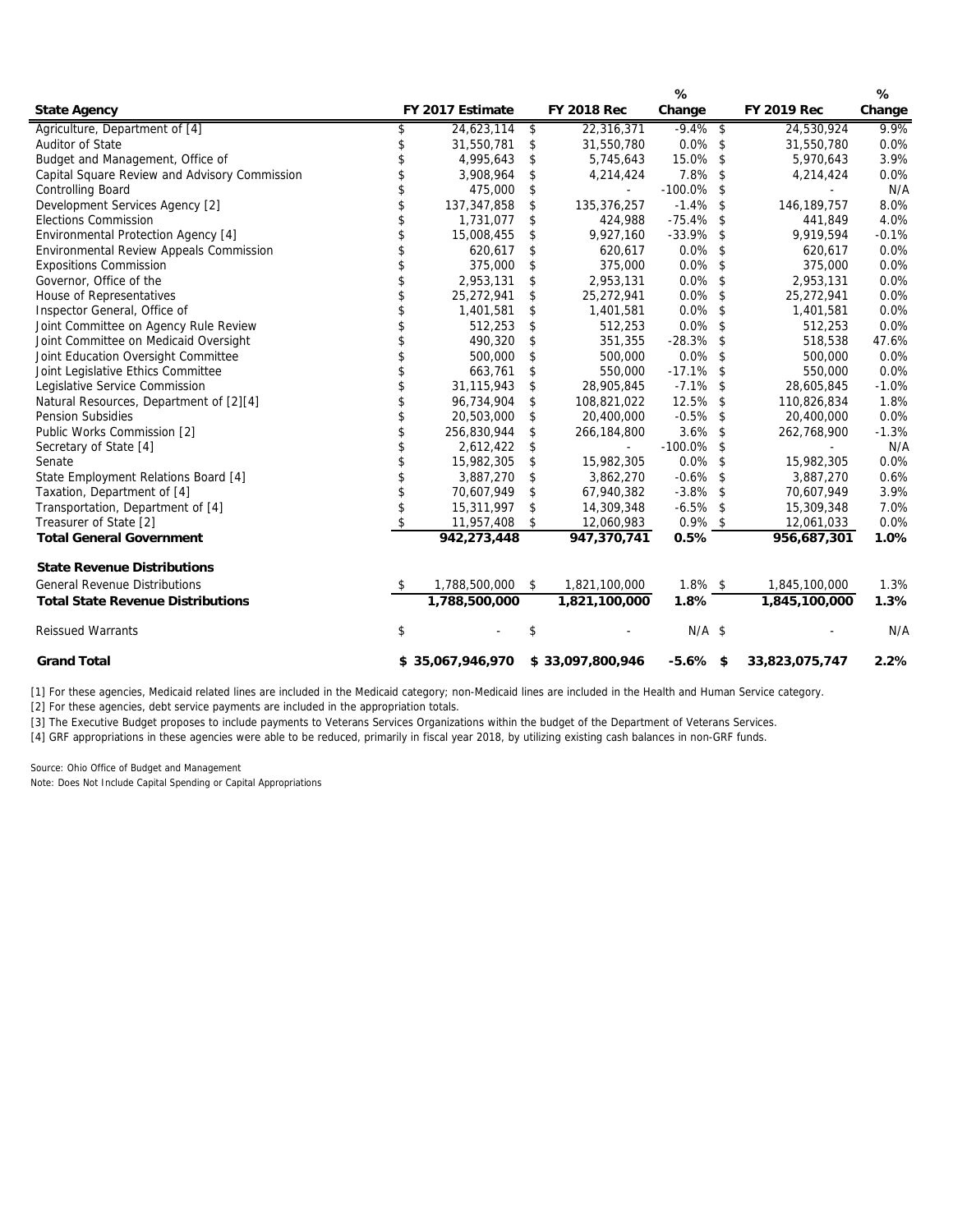# **Preliminary**

#### 4/5/2017 **GENERAL REVENUE FUND RECEIPTS ACTUAL FY 2017 VS ESTIMATE FY 2017 (\$ in thousands) Table 6**

|                               |               | <b>MONTH</b>     |                  |          | YEAR-TO-DATE     |                  |               |          |  |
|-------------------------------|---------------|------------------|------------------|----------|------------------|------------------|---------------|----------|--|
|                               | <b>ACTUAL</b> | <b>ESTIMATE</b>  |                  |          | <b>ACTUAL</b>    | <b>ESTIMATE</b>  |               |          |  |
| REVENUE SOURCE                | <b>MARCH</b>  | <b>MARCH</b>     | \$ VAR           | % VAR    | $Y-T-D$          | $Y-T-D$          | \$ VAR        | % VAR    |  |
| <b>TAX RECEIPTS</b>           |               |                  |                  |          |                  |                  |               |          |  |
| Non-Auto Sales & Use          | 651,153       | 688,600          | (37, 447)        | $-5.4%$  | 6,834,289        | 6,992,200        | (157, 911)    | $-2.3%$  |  |
| Auto Sales & Use              | 126,795       | 129,800          | (3,005)          | $-2.3%$  | 1,015,342        | 1,018,300        | (2,958)       | $-0.3%$  |  |
| Subtotal Sales & Use          | 777,948       | 818,400          | (40, 452)        | $-4.9%$  | 7,849,631        | 8,010,500        | (160, 869)    | $-2.0%$  |  |
| Personal Income               | 442,641       | 538,100          | (95, 459)        | $-17.7%$ | 5,478,938        | 5,926,600        | (447, 662)    | $-7.6%$  |  |
| Corporate Franchise           | 165           | $\mathbf 0$      | 165              | N/A      | 3,394            | $\mathbf 0$      | 3,394         | N/A      |  |
| Financial Institutions Tax    | 33,270        | 42,700           | (9, 430)         | $-22.1%$ | 105,722          | 131,900          | (26, 178)     | $-19.8%$ |  |
| Commercial Activity Tax       | 20,538        | 6,800            | 13,738           | 202.0%   | 960,001          | 988,000          | (27, 999)     | $-2.8%$  |  |
| Petroleum Activity Tax        | 2,155         | 1,900            | 255              | 13.4%    | 5,014            | 4,900            | 114           | 2.3%     |  |
| Public Utility                | 1,907         | 2,000            | (93)             | $-4.6%$  | 72,302           | 73,900           | (1, 598)      | $-2.2%$  |  |
| Kilowatt Hour                 | 29,097        | 34,000           | (4,903)          | $-14.4%$ | 272,516          | 256,500          | 16,016        | 6.2%     |  |
| Natural Gas Distribution      | 0             | 0                | 0                | N/A      | 32,145           | 32,400           | (255)         | $-0.8%$  |  |
| Foreign Insurance             | 34,321        | 102,200          | (67, 879)        | $-66.4%$ | 336,770          | 317,700          | 19,070        | 6.0%     |  |
| Domestic Insurance            | 3             | 200              | (197)            | $-98.6%$ | 158              | 600              | (442)         | $-73.7%$ |  |
| Other Business & Property     | 0             | $\mathbf 0$      | 0                | N/A      | (678)            | $\Omega$         | (678)         | N/A      |  |
| Cigarette and Other Tobacco   | 80,042        | 77,800           | 2,242            | 2.9%     | 667,262          | 658,200          | 9,062         | 1.4%     |  |
| Alcoholic Beverage            | 4,064         | 5,100            | (1,036)          | $-20.3%$ | 42,856           | 41,000           | 1,856         | 4.5%     |  |
| Liquor Gallonage              | 3,408         | 3,300            | 108              | 3.3%     | 34,786           | 33,700           | 1,086         | 3.2%     |  |
| Estate                        | 4             | 0                | 4                | N/A      | 494              | 0                | 494           | N/A      |  |
| <b>Total Tax Receipts</b>     | 1,429,563     | 1,632,500        | (202, 937)       | $-12.4%$ | 15,861,313       | 16,475,900       | (614, 587)    | $-3.7%$  |  |
| <b>NON-TAX RECEIPTS</b>       |               |                  |                  |          |                  |                  |               |          |  |
| <b>Federal Grants</b>         | 1,048,119     | 1,162,487        | (114, 369)       | $-9.8%$  | 9,022,909        | 9,709,834        | (686, 925)    | $-7.1%$  |  |
| Earnings on Investments       | (0)           | $\mathbf 0$      | (0)              | N/A      | 24,042           | 17,200           | 6,842         | 39.8%    |  |
| License & Fees                | 30,589        | 32,205           | (1,616)          | $-5.0%$  | 56,244           | 53,010           | 3,234         | 6.1%     |  |
| Other Income                  | 380           | 705              | (325)            | $-46.1%$ | 45,544           | 45,250           | 294           | 0.6%     |  |
| ISTV'S                        | $\mathbf{1}$  | $\mathbf 0$      | $\mathbf{1}$     | N/A      | 9,132            | 8,800            | 332           | 3.8%     |  |
| <b>Total Non-Tax Receipts</b> | 1,079,088     | 1,195,397        | (116, 309)       | $-9.7%$  | 9,157,870        | 9,834,094        | (676, 224)    | $-6.9%$  |  |
| <b>TOTAL REVENUES</b>         | 2,508,651     | 2,827,897        | (319, 246)       | $-11.3%$ | 25,019,183       | 26,309,994       | (1, 290, 811) | $-4.9%$  |  |
| TRANSFERS                     |               |                  |                  |          |                  |                  |               |          |  |
| <b>Budget Stabilization</b>   | 0             | $\boldsymbol{0}$ | $\boldsymbol{0}$ | N/A      | $\boldsymbol{0}$ | $\boldsymbol{0}$ | 0             | N/A      |  |
| Liquor Transfers              | $\Omega$      | $\overline{0}$   | $\overline{0}$   | N/A      | $\Omega$         | $\Omega$         | $\Omega$      | N/A      |  |
| Transfers In - Other          | 656           | 0                | 656              | N/A      | 92,844           | 31,800           | 61,044        | 192.0%   |  |
| Temporary Transfers In        | 0             | 0                | 0                | N/A      | 0                | $\mathbf 0$      | 0             | N/A      |  |
| <b>Total Transfers</b>        | 656           | $\overline{0}$   | 656              | N/A      | 92,844           | 31,800           | 61,044        | 192.0%   |  |
| <b>TOTAL SOURCES</b>          | 2,509,308     | 2,827,897        | (318,590)        | $-11.3%$ | 25,112,027       | 26,341,794       | (1, 229, 767) | $-4.7%$  |  |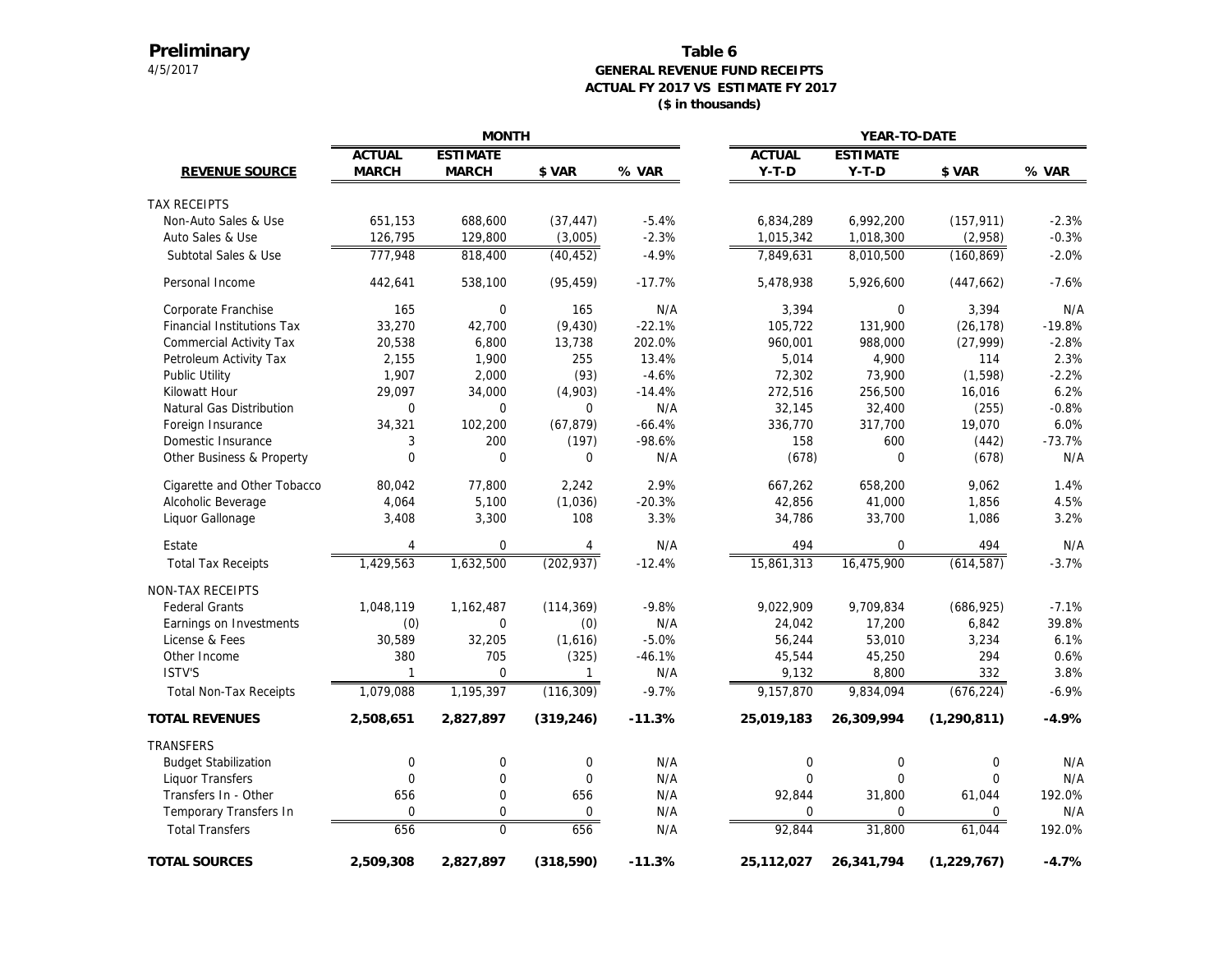## **Table 7 FY 2017 General Revenue Fund Revenues July 2016 Estimate vs. Executive Budget**

(dollars in millions)

|                                               | <b>July, 2016</b>   | Jan, 2017                |                                      |                    |  |  |  |
|-----------------------------------------------|---------------------|--------------------------|--------------------------------------|--------------------|--|--|--|
|                                               | <b>OBM</b>          | <b>Executive</b>         | <b>July Est. vs Executive Budget</b> |                    |  |  |  |
| <b>Revenue Source</b>                         | <b>Estimate</b>     | <b>Budget</b>            | \$ Change                            | % Change           |  |  |  |
|                                               |                     |                          |                                      |                    |  |  |  |
| <b>Tax Revenue</b><br>Non-Auto Sales & Use    |                     |                          |                                      |                    |  |  |  |
| Auto Sales & Use                              | 9,407.6             | 9,208.4                  | (199.2)                              | $-2.1%$            |  |  |  |
| <b>Subtotal Sales &amp; Use</b>               | 1,400.0<br>10,807.6 | 1,339.9                  | (60.1)<br>(259.3)                    | $-4.3%$<br>$-2.4%$ |  |  |  |
|                                               |                     | 10,548.3                 |                                      |                    |  |  |  |
| Personal Income                               | 8,260.0             | 7,926.1                  | (333.9)                              | $-4.0%$            |  |  |  |
| <b>Financial Institutions Tax</b>             | 223.0               | 223.0                    |                                      | 0.0%               |  |  |  |
| <b>Commercial Activity Tax</b>                | 1,287.0             | 1,255.0                  | (32.0)                               | $-2.5%$            |  |  |  |
| Petroleum Activity Tax                        | 6.0                 | 6.0                      |                                      | 0.0%               |  |  |  |
| <b>Public Utility</b>                         | 103.5               | 103.5                    |                                      | 0.0%               |  |  |  |
| Kilowatt Hour                                 | 332.2               | 365.2                    | 33.0                                 | 9.9%               |  |  |  |
| <b>Natural Gas Distribution</b>               | 66.0                | 66.0                     |                                      | 0.0%               |  |  |  |
| Foreign Insurance                             | 301.5               | 301.5                    |                                      | 0.0%               |  |  |  |
| Domestic Insurance                            | 278.0               | 278.0                    |                                      | 0.0%               |  |  |  |
| <b>Other Business &amp; Property</b>          |                     | $\overline{\phantom{0}}$ |                                      |                    |  |  |  |
| Cigarette and Other Tobacco                   | 970.0               | 970.0                    |                                      | 0.0%               |  |  |  |
| Alcoholic Beverage                            | 55.0                | 55.0                     |                                      | 0.0%               |  |  |  |
| Liquor Gallonage                              | 45.0                | 45.0                     |                                      | 0.0%               |  |  |  |
| <b>Total of Tax Revenue</b>                   | 22,734.8            | 22,142.6                 | (592.2)                              | $-2.6%$            |  |  |  |
| <b>Non-Tax Revenue</b>                        |                     |                          |                                      |                    |  |  |  |
| Earnings on Investments                       | 35.0                | 45.0                     | 10.0                                 | 28.6%              |  |  |  |
| Licenses and Fees                             | 57.0                | 57.0                     |                                      | 0.0%               |  |  |  |
| Other Income                                  | 52.3                | 59.3                     | 7.0                                  | 13.4%              |  |  |  |
| <b>Interagency Transfers (ISTVs)</b>          | 18.5                | 18.5                     |                                      | 0.0%               |  |  |  |
| <b>Total of Non-Tax Revenue</b>               | 162.8               | 179.8                    | 17.0                                 | 10.4%              |  |  |  |
| <b>Transfers</b>                              |                     |                          |                                      |                    |  |  |  |
| <b>Budget Stabilization</b>                   |                     |                          |                                      |                    |  |  |  |
| Transfers In - Other                          | 309.1               | 488.5                    | 179.4                                | 58.0%              |  |  |  |
| <b>Temporary Transfers In</b>                 |                     |                          |                                      |                    |  |  |  |
| <b>Total Transfers</b>                        | 309.1               | 488.5                    | 179.4                                | 58.0%              |  |  |  |
| <b>Total Sources Excluding Federal Grants</b> | 23,206.7            | 22,810.9                 | (395.8)                              | $-1.7%$            |  |  |  |
| <b>Federal Grants</b>                         | 12,683.0            | 12,078.7                 | (604.3)                              | $-4.8%$            |  |  |  |
| <b>Total Sources</b>                          | 35,889.7            | 34,889.6                 | (1,000.1)                            | $-2.8%$            |  |  |  |

Source: Ohio Office of Budget and Management, January 2017